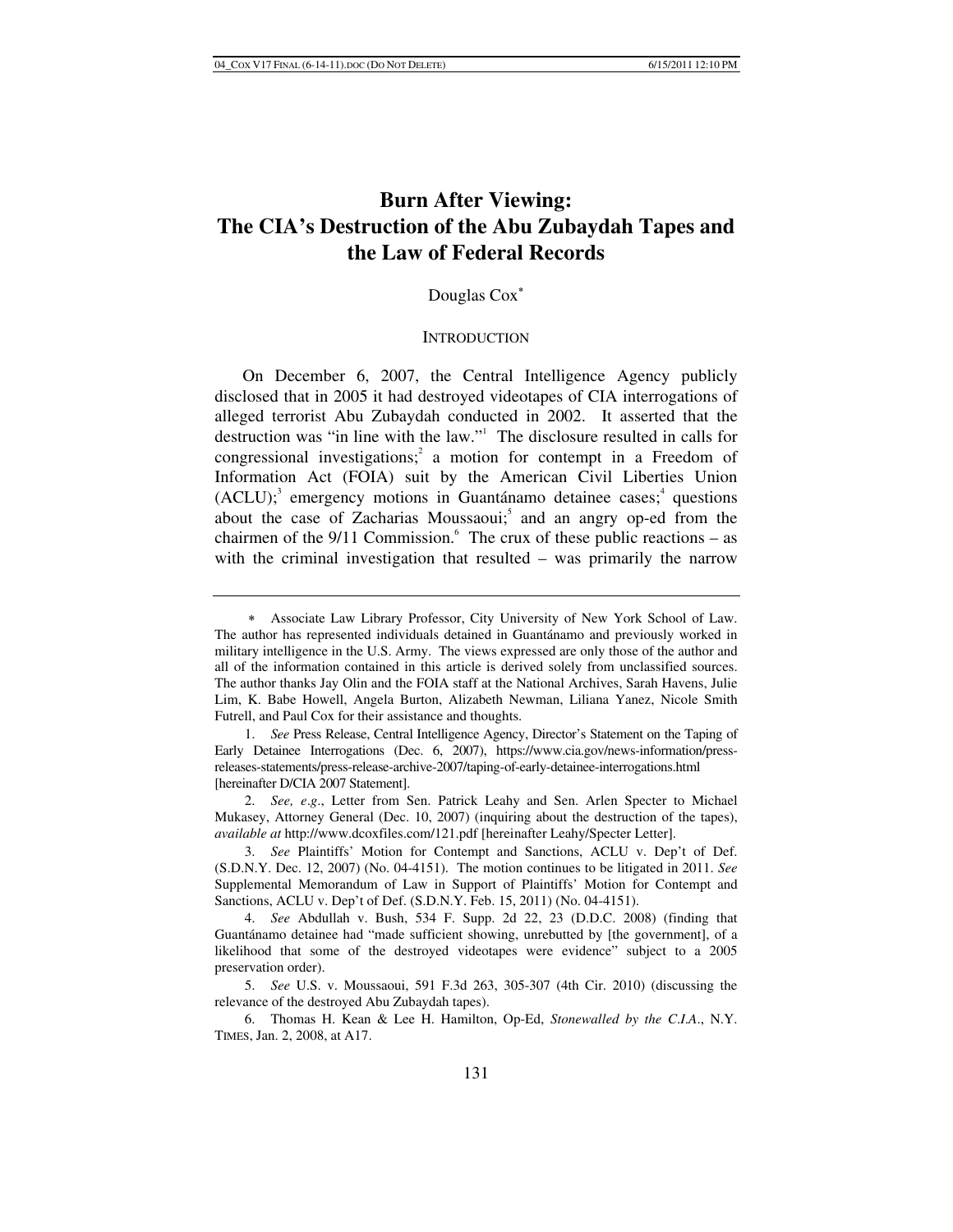issue whether the destruction of the tapes was illegal because they were relevant to pending or foreseeable cases or investigations.<sup>7</sup>

At the same time, but with much less publicity, the National Archives and Records Administration (NARA) quietly dispatched a letter to the CIA questioning its compliance with more general, institutional obligations under the federal records laws that require preservation of records regardless of their relevance to ongoing proceedings. "As you are aware," NARA's letter stated, "no Federal records may be destroyed except under the authorization of a records disposition schedule approved by the Archivist of the United States," and NARA was "unaware of any CIA disposition authority" that covered the tapes.<sup>8</sup> The CIA's response was both unequivocal and unexpected. "The bottom line," a CIA spokesman asserted, "is that these videotapes were not federal records as defined by the Federal Records Act."<sup>9</sup>

This article examines the legal arguments underlying the CIA's assertion that the tapes were not federal records, an assertion which, despite its considerable significance, has thus far gone largely unexamined. The article argues that the CIA should have treated the tapes as records and, had it done so, the much publicized debates within the CIA and the White House over whether it was politically palatable to destroy them and questions about their relevance to ongoing cases and government inquiries would have been largely academic. The federal records laws, properly applied, would have required the preservation of the tapes even in the absence of FOIA requests by the ACLU, pending Guantánamo detainee cases, or document requests from the 9/11 Commission.

The federal recordkeeping statutes, collectively referred to as the Federal Records Act, are designed to ensure the "accurate and complete" documentation of the work of the government.<sup>10</sup> Under the law, a federal "record" includes any "documentary material" – including videotapes – that documents official government business and that is "appropriate for preservation."<sup>11</sup> An agency may not destroy such records without approval from the Archivist of the United States, a requirement that recognizes that records may have value beyond the immediate needs of an agency and

<sup>7.</sup> *See* Decl. of John H. Durham at ¶4, James Madison Project v. CIA (D.D.C. June 9, 2008) (No. 07-2306) (stating that the criminal investigation encompassed whether any person "obstructed justice," "acted in contempt of court or Congress," or whether "the destruction of the videotapes violated any order issued by any federal judicial officer").

 <sup>8.</sup> Letter from Paul M. Wester, Jr., Director, Modern Records Programs, NARA, to Joseph Lambert, Director, Information Management Services, CIA (Dec. 10, 2007), *available at* http://www.dcoxfiles.com/1.pdf [hereinafter 2007 Wester Letter].

 <sup>9.</sup> Michael Isikoff, *The CIA and the Archives: Did Tape Destruction Violate Records Law?*, NEWSWEEK, Dec. 21, 2007, http://www.newsweek.com/2007/12/20/the-cia-and-thearchives.html.

 <sup>10. 44</sup> U.S.C. §2902(1) (2006).

 <sup>11. 44</sup> U.S.C. §3301 (2006).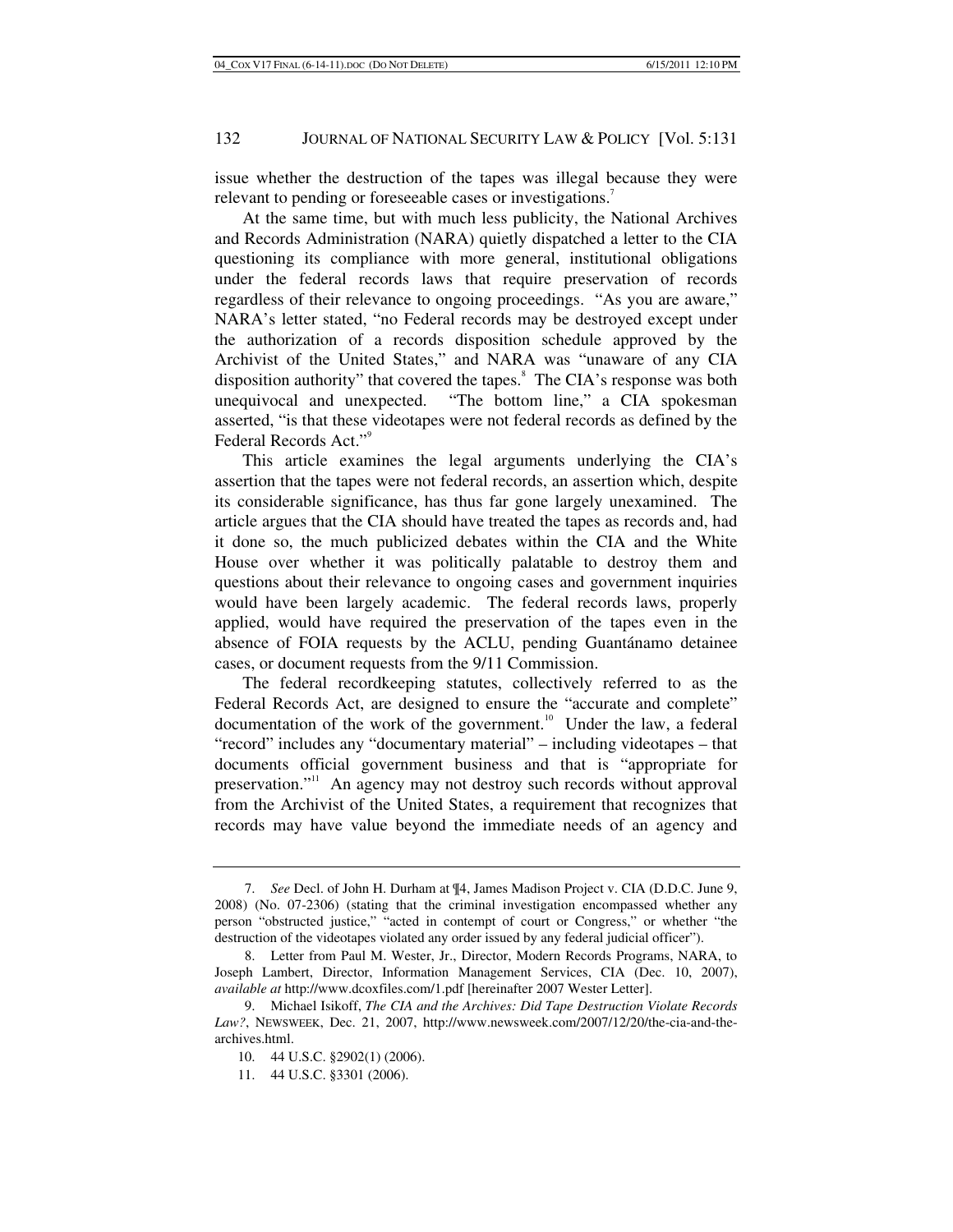acknowledges that, as the courts have noted, "agencies, left to themselves, have a built-in incentive to dispose of records relating to 'mistakes.'"<sup>12</sup>

The CIA's determination that the tapes were not "records," however, avoided these requirements altogether. This interpretation of the law placed videotapes of Abu Zubaydah being waterboarded – the legality and efficacy of which constitutes one of the most important legal and moral debates in recent history – into the same category as "extra copies of documents preserved only for convenience of reference" and other "nonrecord" documents that can be destroyed without authorization.<sup>13</sup> The CIA's analysis of the legal status of the tapes at the very least raises a red flag that suggests that either the CIA's interpretation of the recordkeeping laws is too narrow or that such laws need revision, or both.<sup>14</sup>

Despite the implications of such issues for the CIA's current and future obligation to preserve documentation of its intelligence operations, the Department of Justice (DOJ) criminal investigation into the destruction of the tapes put relevant inquiries by NARA and Congress on hold for nearly three years, a delay that had the effect of impairing their oversight. Criminal indictments for the past destruction of the interrogation tapes, even had they materialized, would not have remedied the more significant issue of the CIA's *ongoing* interpretation of its recordkeeping responsibilities. Despite the November 2010 announcement that the DOJ would not seek criminal charges for the destruction of the tapes,<sup>15</sup> therefore, this article seeks to begin an examination of the CIA's interpretation of its institutional responsibilities under the federal records laws in light of its treatment of the tapes, an examination that is not only ripe, but overdue.<sup>16</sup>

 15. Press Release, Dep't of Justice, Statement on the Investigation into the Destruction of Videotapes by CIA Personnel (Nov. 9, 2010), *available at* http://www.justice.gov/opa/pr/ 2010/November/10-ag-1267.html.

 <sup>12.</sup> Am. Friends Serv. Comm. v. Webster, 720 F.2d 29, 41 (D.C. Cir. 1983).

 <sup>13. 44</sup> U.S.C. §3301 (2006).

 <sup>14.</sup> Moreover, the destruction of the interrogation tapes was not an isolated incident of questionable records preservation practices within the CIA. A NARA evaluation of CIA recordkeeping practices found, for example, a general tendency of CIA personnel to classify their documents improperly as nonrecord "soft" files that did not have to be preserved. NAT'L ARCHIVES AND RECORDS ADMIN., RECORDS MANAGEMENT IN THE CENTRAL INTELLIGENCE AGENCY 8, 25 (2000), *available at* http://www.dcoxfiles.com/fas/nara.pdf [hereinafter NARA EVALUATION].

 <sup>16.</sup> Following the DOJ's announcement, NARA notified the CIA that it was resuming its inquiry into whether "an unauthorized destruction" of federal records occurred. Letter from Paul M. Wester, Jr., Director, Modern Records Programs, NARA, to Joseph Lambert, Director, Information Management Services, CIA (Nov. 18, 2010), *available at* http://www.dcoxfiles.com/11.pdf [hereinafter 2010 Wester Letter]; *see also* Michael Isikoff, *CIA Faces Second Probe over Videotape Destruction*, MSNBC, Nov. 10, 2010, http://www.msnbc. msn.com/id/40115878/ns/us\_news-security/.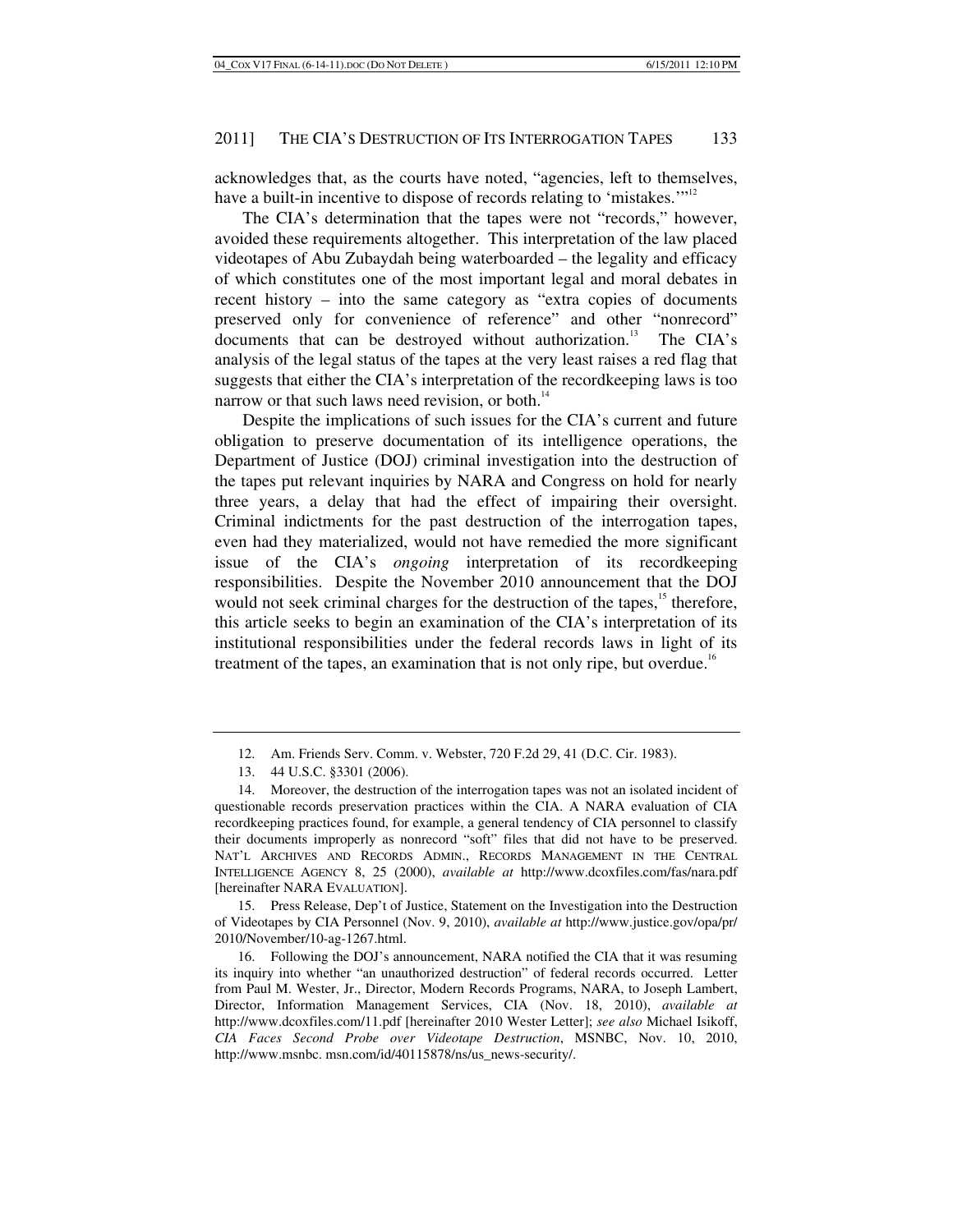Part I of this article provides a timeline of the creation and destruction of the interrogation tapes based on publicly available CIA documents that repeatedly reference the issue whether the tapes were records. Part II briefly outlines the legal framework governing the creation, preservation, and disposal of federal records, and the exceptions for "nonrecords" and "working files," and raises the troubling possibility that the CIA may arguably have a statutory exemption from certain portions of the federal records law that is not reflected in the current U.S. Code. Part III assesses the legal status of the interrogation tapes and argues that the tapes should have been considered records and that the CIA's determination otherwise represents, at best, a questionable and highly aggressive interpretation of the law. Part IV argues that the destruction of the interrogation tapes should provide the impetus for modest, but crucial, amendments to the federal records laws. The law must ensure that the recordkeeping responsibilities of the intelligence community are sufficiently clear and transparent, that NARA's supervisory and enforcement powers are sufficiently robust, and that documentation of intelligence operations is preserved to serve current and future intelligence needs and to protect the rights of both detainees and intelligence officers.

### I. THE CREATION AND DESTRUCTION OF THE TAPES

The growing public narrative of the creation and destruction of the videotapes discloses certain basic facts.<sup>17</sup> The CIA began videotaping interrogations in April 2002 and stopped in December 2002, at which point ninety-two videotapes existed. The tapes primarily depicted the detention and interrogation of Abu Zubaydah, including eighty-three applications of "waterboarding."<sup>18</sup> The CIA destroyed the tapes in November 2005.

The focus of this article is whether there was a baseline legal obligation to preserve the tapes as federal records. As described in detail below, publicly available documents indicate that the CIA's initial guidance was to retain the tapes and treat them as records. By early 2003, however, the CIA had determined that the tapes were not records and the CIA's General Counsel had "no objection" to the destruction of the tapes. This legal position left only specific determinations about whether the tapes were relevant to ongoing or foreseeable proceedings, such as the 9/11 Commission deliberations or Guantánamo habeas cases, as potential legal

<sup>17.</sup> *See generally* THE CIA INTERROGATION OF ABU ZUBAYDAH, *available at* http://www.aclu.org/files/assets/CIA\_Interrogation\_of\_AZ\_released\_04-15-10.pdf [hereinafter CIA Abu Zubaydah Report]; *see also* American Civil Liberties Union, *Selected Chronology of the CIA's Destruction of 92 Videotapes*, http://www.aclu.org/files/assets/ 20091124\_Chronology\_ of\_Videotapes.pdf; Marcy Wheeler, *Torture Timeline*, EMPTYWHEEL, http://emptywheel.firedog lake.com/timeline-collection/torture-tape-timeline/.

 <sup>18.</sup> A few tapes depicted interrogations of a second detainee, Abd al Rahim al Nashiri.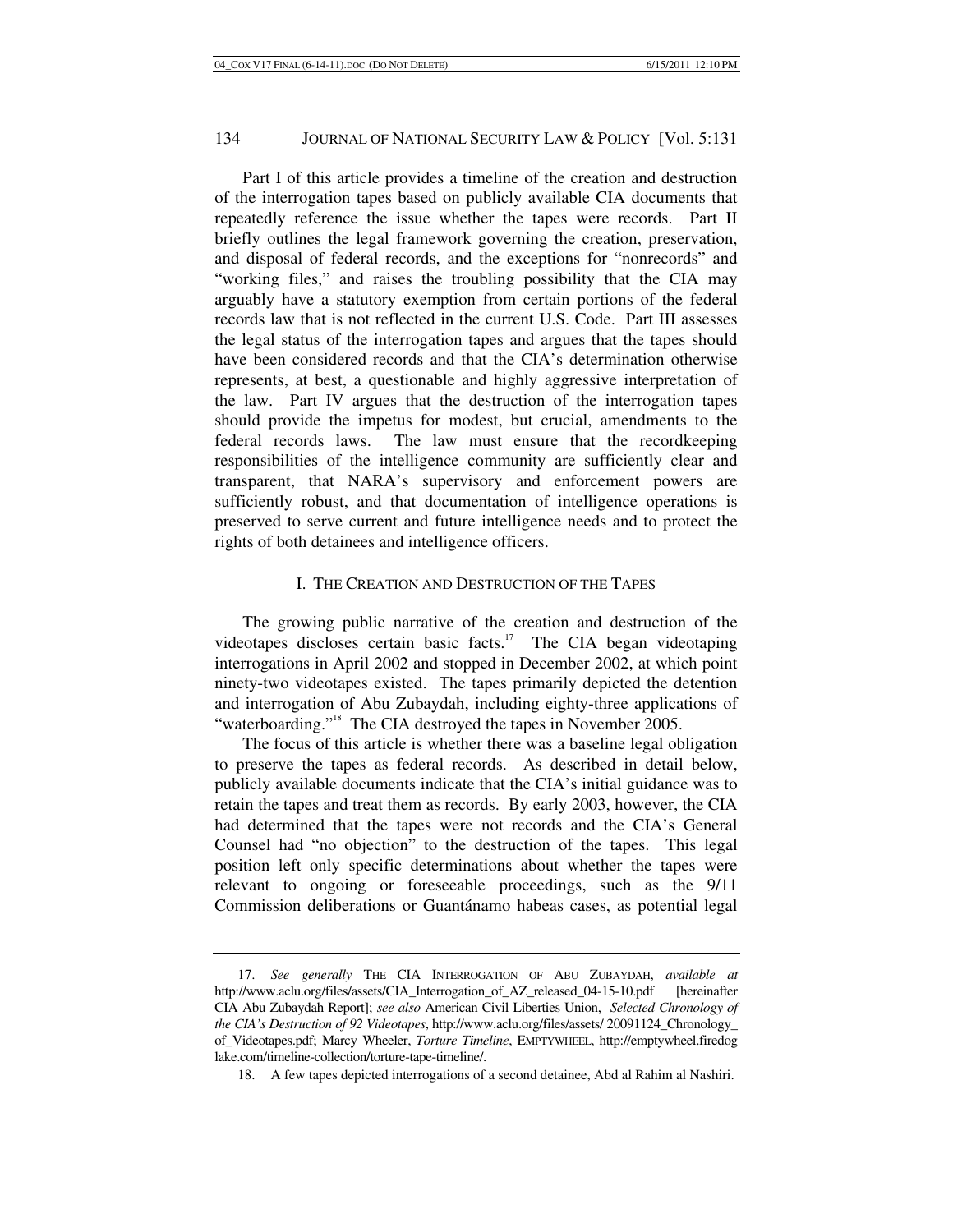obstacles to their destruction.<sup>19</sup> In the end, although several administration officials and lawyers opposed destruction and "counseled caution," according to Director of the Central Intelligence Agency (D/CIA) Michael V. Hayden it nevertheless remained "the agency's view that there were no legal impediments to the tapes' destruction"20 and therefore the destruction was "in line with the law." $2^{12}$ 

#### *A. The Creation of the Tapes*

In late March 2002, U.S. and Pakistani personnel raided a house in Faisalabad, Pakistan, during which Abu Zubaydah was shot twice and taken into custody.<sup>22</sup> Shortly thereafter the CIA transferred him to a "black site," reportedly in Thailand, for interrogation.<sup>23</sup> CIA headquarters "had intense interest in keeping abreast of all aspects of Abu Zubaydah's interrogation" and videotaping of his detention began soon after his capture. $24$ 

There were several explanations for the videotaping. First, the CIA wanted to document Abu Zubyadah's medical condition and his treatment to avoid accusations of culpability in the event of his death.<sup>25</sup> Early on the videotaping was therefore nearly continuous, recording Abu Zubaydah's "every moment: asleep in his cell, having his bandages changed, being interrogated."<sup>26</sup> A second reason was to assist in preparing reports of the interrogations. Director Hayden stated that "it was thought the tapes could serve as a backstop to guarantee that other methods of documenting the interrogations – and the crucial information they produced – were accurate

 <sup>19.</sup> Although an examination of these issues is beyond the scope of this article, such considerations are also relevant to the federal records laws. *See infra* Part III.C.

 <sup>20.</sup> Joby Warrick & Walter Pincus, *Station Chief Made Appeal To Destroy CIA Tapes*, WASH. POST, Jan. 16, 2008, at A1.

 <sup>21.</sup> D/CIA 2007 Statement, *supra* note 1.

 <sup>22.</sup> CIA Abu Zubaydah Report, *supra* note 17; *see also* Tim McGirk, *Anatomy of a Raid*, TIME, Apr. 8, 2002.

<sup>23.</sup> *See* COUNCIL OF EUROPE, COMMITTEE ON LEGAL AFFAIRS AND HUMAN RIGHTS, SECRET DETENTIONS AND ILLEGAL TRANSFERS OF DETAINEES INVOLVING COUNCIL OF EUROPE MEMBER STATES: SECOND REPORT ¶70 (2007), http://assembly.coe.int/Documents/ WorkingDocs/Doc07/edoc11302.pdf (stating that "Thailand hosted the first CIA 'black site,' and that Abu Zubaydah was held there after his capture").

 <sup>24.</sup> CENT. INTELLIGENCE AGENCY OFFICE OF INSPECTOR GEN., SPECIAL REVIEW, COUNTERTERRORISM DETENTION AND INTERROGATION ACTIVITIES ¶77 (2004), *available at* http://luxmedia.com.edgesuite.net/aclu/IG\_Report.pdf [hereinafter CIA OIG REPORT].

<sup>25.</sup> *See id*. (noting that "[o]ne initial purpose was to ensure a record of Abu Zubaydah's medical condition and treatment should he succumb to his wounds and questions arise about the medical care provided to him by CIA."); *see also* Scott Shane & Mark Mazzetti, *Tapes by C*.*I*.*A*. *Lived and Died To Save Image*, N.Y. TIMES, Dec. 30, 2007, at A1 (stating that if Abu Zubaydah were to have "died in American hands" CIA officers "knew that much of the world would believe they had killed him").

<sup>26.</sup> *See* Shane & Mazzetti, *supra* note 25.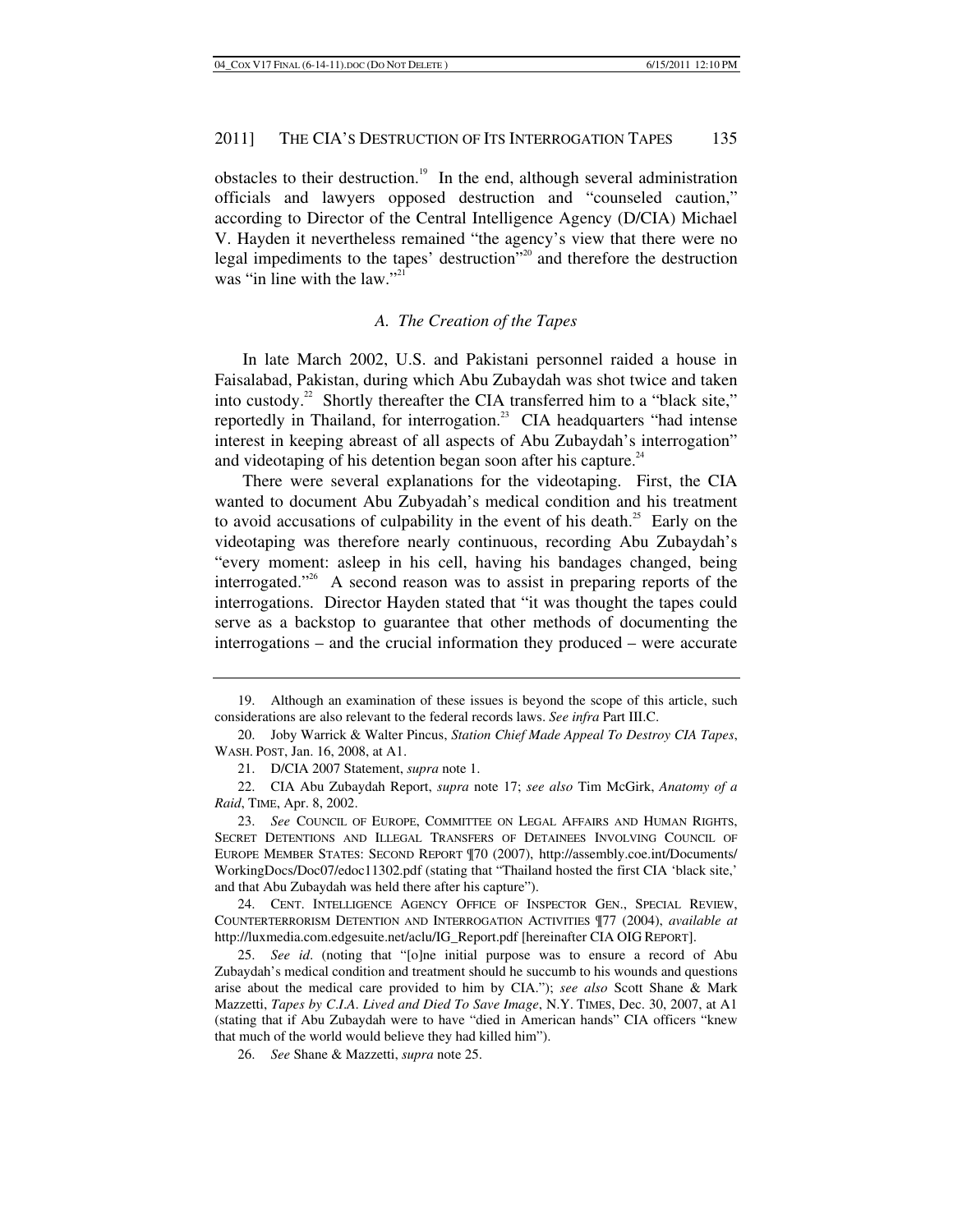and complete."<sup>27</sup> A senior CIA official at the time later added, "You couldn't have more than one or two analysts in the room. You want people with spectacular language skills to watch the tapes. You want your top Al Qaeda experts to watch the tapes. You want psychologists to watch the tapes.<sup>328</sup> A third reason was to ensure that the use of "enhanced" A third reason was to ensure that the use of "enhanced" interrogation techniques," including waterboarding, complied with applicable legal guidance. As D/CIA Hayden stated, "this effort was new, and the Agency was determined that it proceed in accord with established legal and policy guidelines. So, on its own, CIA began to videotape interrogation."<sup>29</sup>

On April 17, 2002, just weeks after Abu Zubaydah was captured, a CIA cable to the field mandated that the tapes "should not [repeat] not be taped over" and that "[e]ach of the tapes should be collected, logged and labeled, and sent to headquarters"<sup>30</sup> The next day, April 18, the field responded noting that with the "round the clock video taping" the officers on site were "quickly building an impressive mound of video tapes" and requested clarification about whether it was necessary to retain the tapes.<sup>31</sup>

On April 27, 2002, an email between CIA officers asked when "the tapes of the interrogations [would] arrive here" and expressly directed that the tapes "should all be catalogued and made into *official record copies*."32 A further cable on May 6, 2002, entitled "Guidance on Retention of Video Tapes of Abu Zubaydah" again repeated the earlier instructions: "Please do not tape over or edit videos of Abu Zubaydah's interrogations" and "Please preserve all videos," noting that "[t]hough we recognize that the tapes may be cumbersome to store, they offer evidence of AZ's condition/treatment

<sup>27.</sup> *See* D/CIA 2007 Statement, *supra* note 1; *see also* Shane & Mazzetti, *supra* note 25 (stating that videotaping began because of the "interest in capturing all the information to be gleaned from a rare resource"). The CIA OIG noted, however, that the interrogation team advised that the tapes "rarely, if ever, were used for that purpose." CIA OIG REPORT, *supra* note 24, at ¶77.

 <sup>28.</sup> Shane & Mazzetti, *supra* note 25 (quoting A. B. Krongard).

<sup>29.</sup> *See* D/CIA 2007 Statement, *supra* note 1; *see also* Shane & Mazzetti, *supra* note 25 (stating that "[f]or many years the C.I.A. had rarely conducted even standard interrogation, let alone ones involving physical pressure, so officials wanted to track closely the use of legally fraught interrogation methods."); Mark Mazzetti, *C*.*I*.*A*. *Destroyed Tapes of Interrogations*, N.Y. TIMES, Dec. 6, 2007 (stating that the videotaping was "ordered as a way of assuring 'quality control' at remote sites").

 <sup>30.</sup> A redacted copy of the April 17, 2002, cable is available at http://www.dcoxfiles. com/judicialwatch/17.pdf [hereinafter April 17, 2002, Cable].

 <sup>31.</sup> A redacted copy of the April 18, 2002 cable is available at http://www.dcoxfiles. com/judicialwatch/18.pdf [hereinafter April 18, 2002, Cable].

 <sup>32.</sup> A government index describing the email as "from a CIA officer to another CIA officer, with several additional CIA officers and attorneys copied" and a redacted copy of the email entitled "AZ Interrogations" is available at http://www.dcoxfiles.com/aclu/27.pdf (emphasis added) [hereinafter April 27, 2002 Email].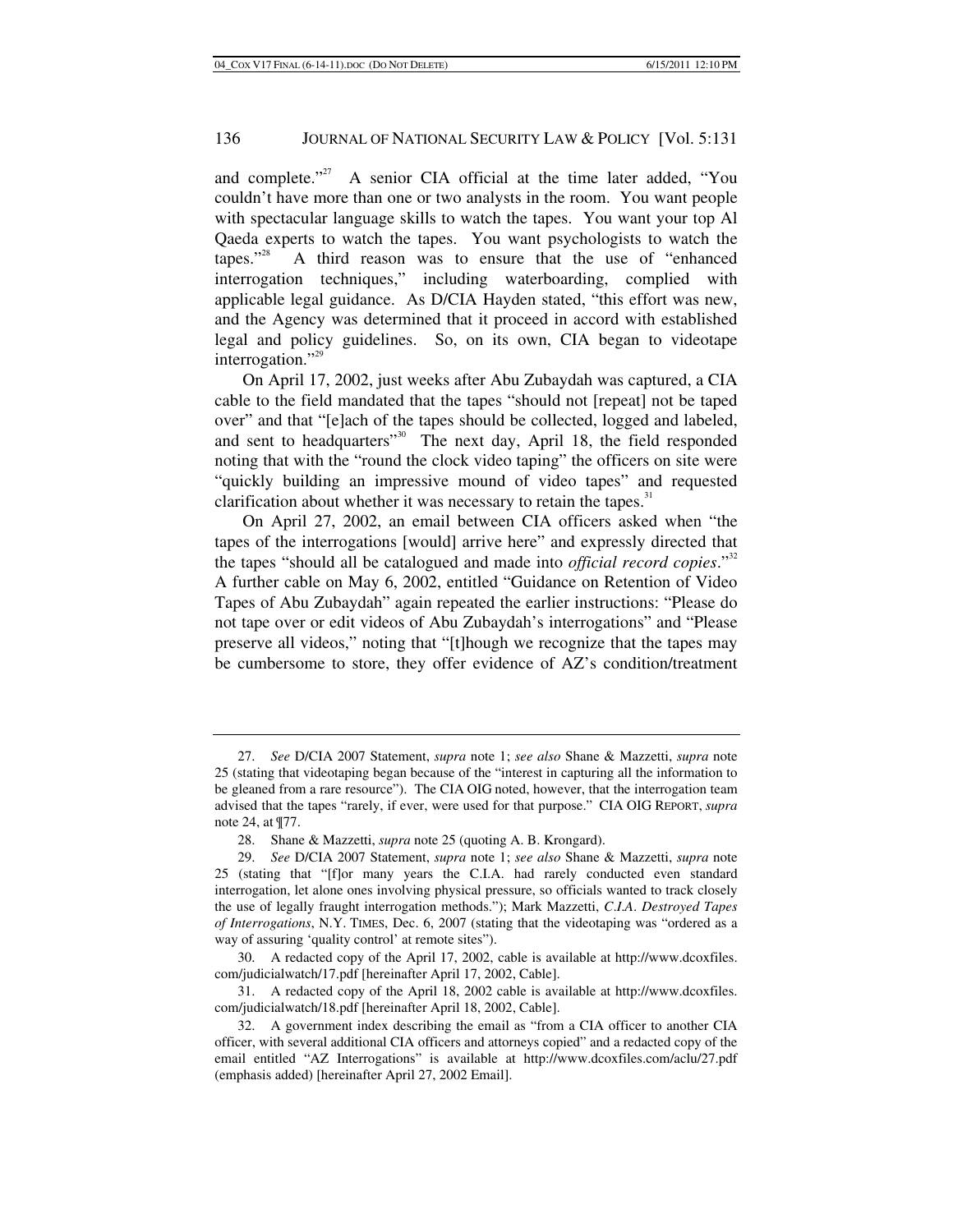while in [redacted] care that may be of value in the future (apart from actionable intelligence)."<sup>33</sup>

### *B. Waterboarding, "Security" Risks, and the End of Recording*

From April until August 2002, discussions took place within the executive branch about the legality of various interrogation techniques, culminating in an August 1, 2002, DOJ Office of Legal Counsel (OLC) written memorandum.<sup>34</sup> The OLC concluded that, subject to several assumptions and conditions, certain interrogation techniques, including waterboarding, would not violate the federal anti-torture statute.<sup>35</sup> According to the CIA's Inspector General, interrogators subsequently "applied the waterboard" to Abu Zubaydah at least eighty-three times in August  $2002.^{36}$ 

On August 20, 2002, concerns were raised about the retention of the videotapes. CIA officers in the field sent a cable to headquarters entitled "Risks of indefinite retention of videotapes" that discussed "the security risks of videotape retention" and suggested "new procedures for videotape retention and disposal."37 On September 5, 2002, a meeting of individuals from CIA headquarters made the crucial determination that preservation of the tapes was "not required by law" and that

their retention represents a serious security risk for [redacted] officers recorded on them, and for all [redacted] officers present and participating in [redacted] operations; they also recognized . . . the danger to all Americans should the tapes be compromised. In this possible circumstance, there also exists a clear danger that the officers pictured on the tapes could be subject to retribution from al-Qa'ida elements.<sup>38</sup>

 <sup>33.</sup> A redacted copy of the May 6, 2002, cable is available at http://www. dcoxfiles.com/judicialwatch/6.pdf [hereinafter May 6, 2002 Cable].

 <sup>34.</sup> A declassified narrative of the history of the OLC memoranda relating to the CIA's detention and interrogation program prepared by Senator John D. Rockefeller is available at http://intelligence.senate.gov/pdfs/olcopinion.pdf.

<sup>35.</sup> *See* 18 U.S.C. §2340A (2006); Memorandum from U.S. Dep't of Justice, Office of Legal Counsel to John Rizzo, Acting General Counsel of the Central Intelligence Agency, Interrogation of al Qaeda Operative (Aug. 1, 2002), *available at* http://www.justice. gov/olc/docs/memo-bybee2002.pdf.

 <sup>36.</sup> CIA OIG REPORT, *supra* note 24, at ¶223.

 <sup>37.</sup> A government index describing the August 20, 2002, cable is available at http://www.dcoxfiles.com/aclu/20.pdf.

 <sup>38.</sup> The Sept. 5, 2002, meeting is described in an Oct. 25, 2002, cable entitled "Disposition of Videotapes." A government index describing the Oct. 25, 2002, cable and a redacted copy of the cable are available at http://www.dcoxfiles.com/aclu/25.pdf [hereinafter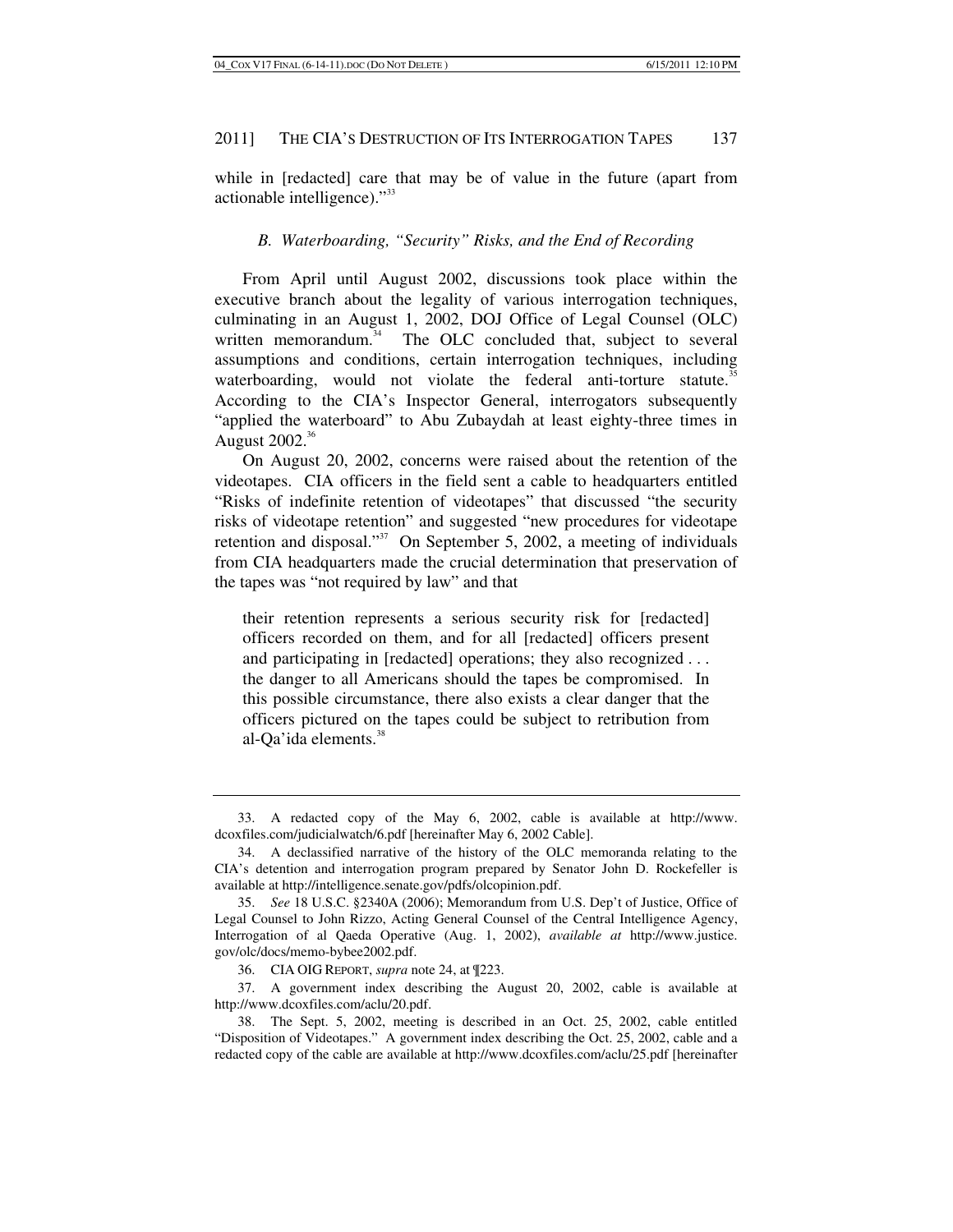"Accordingly," a cable to the field later reported, headquarters "determined that the best alternative to eliminate those security and additional risks is to destroy these tapes."<sup>39</sup>

On October 25, 2002, a cable from headquarters discussed deploying a team to assist in "destroying the tapes completely."<sup>40</sup> This cable also provided a new policy for the use of tapes:

Starting immediately, it is now [headquarters'] policy that [redacted] record one day's worth of sessions on one videotape for operational considerations, utilize the tape within that same day for purposes of review and note taking, and record the next day's sessions on the same tape. Thus, in effect, the single tape in use [redacted] will contain only one day's worth of interrogation sessions.<sup>41</sup>

By mid-November 2002, however, CIA headquarters decided to conduct a "random independent review" of the tapes prior to their destruction.<sup>42</sup> Shortly thereafter, the CIA's Office of General Counsel (OGC) dispatched an attorney to review them in order "to ascertain compliance with the August 2002 DOJ OLC opinion and compare what actually happened with what was reported to Headquarters."43 Based on the review, the attorney "concluded that the cable traffic did in fact accurately describe the interrogation methods employed and that the methods conformed to the applicable legal and policy guidance."<sup>44</sup> According to D/CIA Hayden, the CIA thus "determined that its documentary reporting was full and exacting, removing any need for tapes. Indeed, videotaping stopped in 2002."

On December 3, 2002, the plan to destroy the remaining tapes following the OGC review met an unexpected obstacle. CIA headquarters

October 25, 2002 Cable].

 43. CIA OIG REPORT, *supra* note 24, at ¶77; *see also* Matt Apuzzo & Adam Goldman, *Key Omission in Memo To Destroy CIA Terror Tapes*, BOSTON GLOBE, July 26, 2010, at 8 (stating that "CIA lawyer John L. McPherson was assigned to watch the videos and compare them with written summaries" and that if "the reports accurately described the videos, that would bolster the case that the tapes were unnecessary").

 44. CIA Abu Zubaydah Report, *supra* note 17, at 7; *see also* CIA OIG REPORT, *supra* note 24, at ¶77 (stating that the attorney "reported that there was no deviation from the DOJ guidance or the written record").

<sup>39.</sup> *Id*.

<sup>40.</sup> *Id*.

<sup>41.</sup> *Id*.; *see also* Shane & Mazzetti, *supra* note 25 (stating that according to a CIA officer, by "late 2002, interrogators were recycling videotapes, preserving only two days of tapes before recording over them").

 <sup>42.</sup> A government index describing a Nov. 15, 2002, email from CIA headquarters to the field, "informing field of request to have a random independent review of the videotapes, before they are destroyed to ensure accuracy" is available at http://www.dcoxfiles. com/aclu/15.pdf.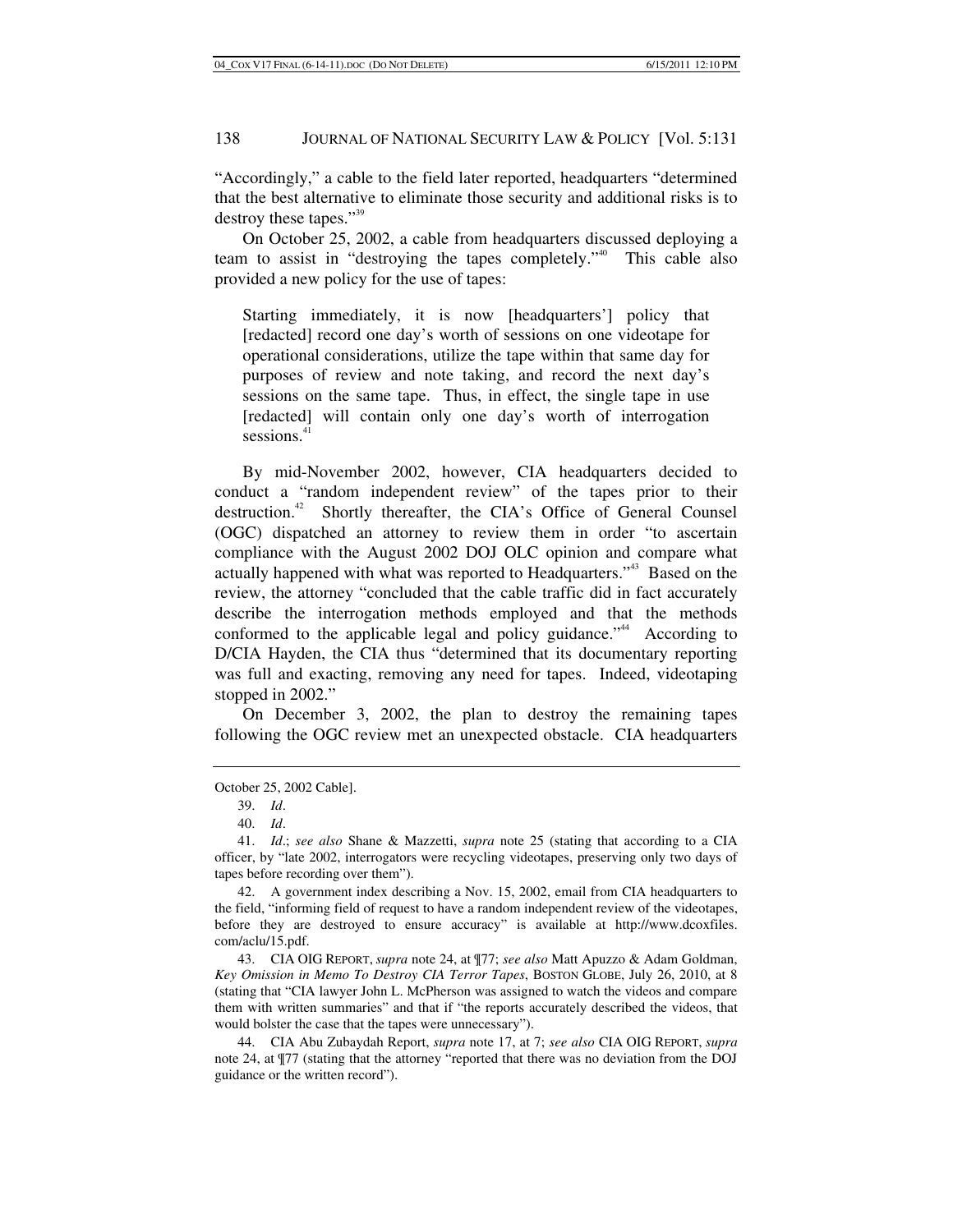exchanged several cables with the field including one entitled "Closing of Facility and Destruction of Classified Information" in which headquarters stated that officers in the field had made a "mistake" (the details of which are redacted) involving moving the tapes.<sup>45</sup> Headquarters therefore instructed that the tapes were not to be destroyed and that each was to be logged in by tape number and date.<sup>46</sup> An inventory the same day found ninety-two videotapes.<sup>47</sup>

### *C. Storing the Tapes and Final Destruction*

Throughout December 2002 and January 2003, CIA attorneys corresponded repeatedly about the possible destruction of the videotapes, including drafting a memorandum on the issue to then Director of Central Intelligence (DCI) George Tenet.<sup>48</sup> The CIA OGC advised that it "had no objection to the destruction of the videotapes, but strongly recommended" that Congress be "notified about the existence of the tapes and the reasons why the Agency has decided to destroy them."<sup>49</sup> Communications within the CIA discussed what would make the tapes an "official record."<sup>50</sup> On

 <sup>45.</sup> A government index describing the Dec. 3, 2002, cable entitled "Closing of facility and destruction of classified information" is available at http://www.dcoxfiles.com/ aclu/3.pdf. A revised government index describing the same cable (in which the title is changed and "Closing of facility" is removed) and a redacted copy of the cable is available at http://www.dcoxfiles.com/aclu/3a.pdf [hereinafter Dec. 3, 2002 Cable]. Press accounts have made inconsistent claims regarding the timing of the closing of the field facility, which was reportedly in Thailand. *Compare* Matt Apuzzo & Adam Goldman, *CIA Whisked Detainees from Gitmo*, ASSOCIATED PRESS, Aug. 6, 2010 (stating that the "jail in Thailand known as Cat's Eye closed in December 2002"), *with* Dana Priest, *CIA Holds Terror Suspects in Secret Prisons*, WASH. POST, Nov. 2, 2005, at A1 (stating that the "black site" in Thailand was closed in June 2003).

 <sup>46.</sup> Dec. 3, 2002 Cable, *supra* note 45. Although relevant cables are unavailable or redacted, one possible explanation is that the "mistake" could have been moving the tapes from the field facility where interrogations were apparently conducted to the CIA station reportedly at the U.S. Embassy in Bangkok, where, according to press accounts, they were held later. *See* Warrick & Pincus, *supra* note 20. Had the tapes remained at the field facility when it closed, the CIA might have further justified their destruction as part of an "evacuation" of a field facility.

 <sup>47.</sup> A redacted cable dated Dec. 9, 2002, and entitled "Eyes Only – Inventory and Review of Interrogation Videotapes" includes an inventory of the 92 tapes and is available at http://www.dcoxfiles.com/aclu/9.pdf.

 <sup>48.</sup> A government index describing a memorandum "discussing the disposition of the videotapes" from the CIA General Counsel to the D/CIA dated Dec. 20, 2002, is available at http://www.dcoxfiles.com/aclu/201.pdf.

 <sup>49.</sup> CIA Abu Zubaydah Report, *supra* note 17, at 7.

 <sup>50.</sup> For example, a government index describing a memorandum dated Jan. 12, 2003, titled "Official Record Question Regarding Tapes," which discusses "what actions make the videotapes an official record," is available at http://www.dcoxfiles.com/aclu/121.pdf [hereinafter Jan. 12, 2003 Memo].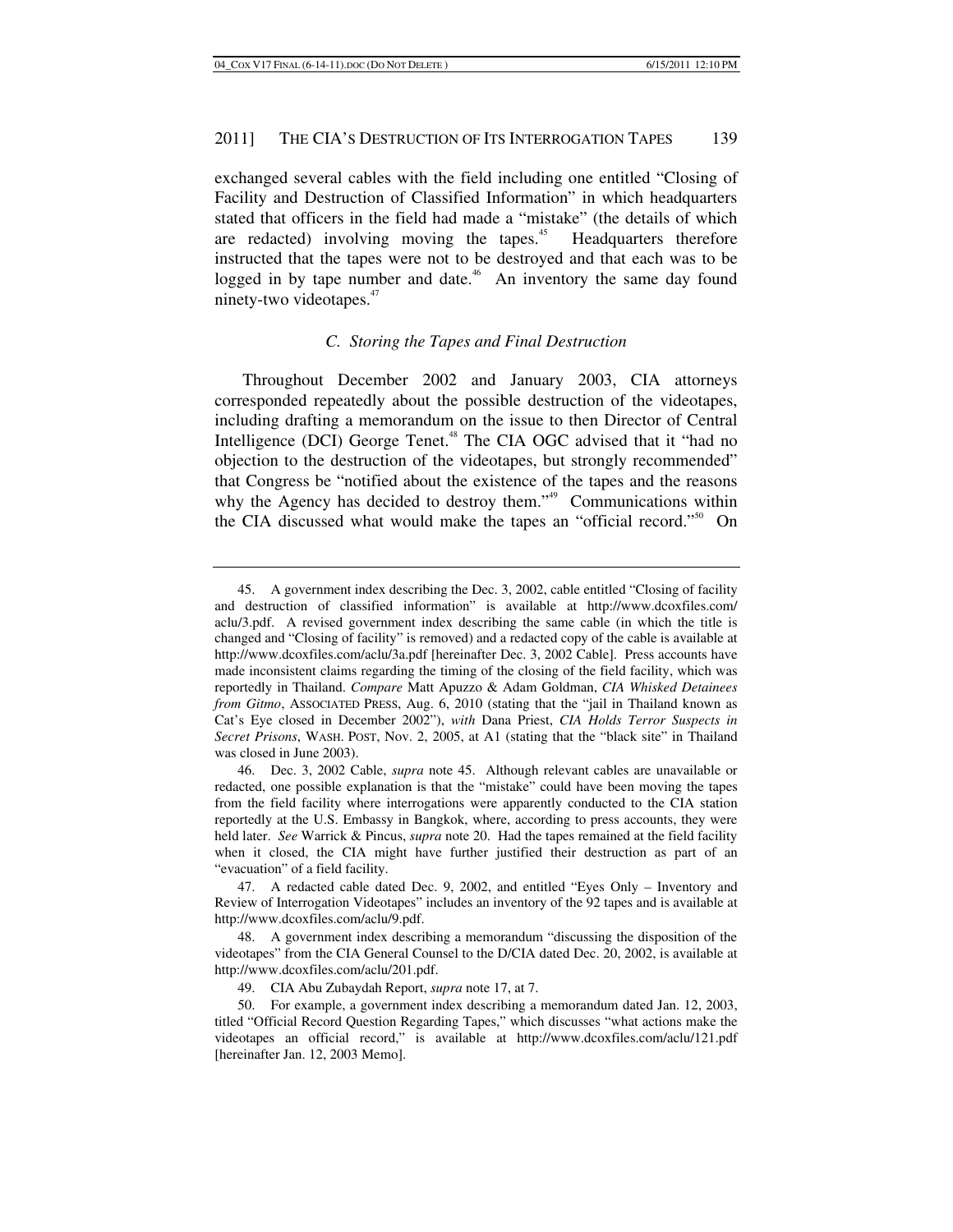January 28, 2003, DCI Tenet signed new guidelines for future CIA interrogations involving "enhanced interrogation techniques" whose final provision, titled "Recordkeeping," required only a written record.<sup>51</sup>

In January and February 2003 the decision to destroy the tapes was made more complex by two additional factors. First was the initiation by the CIA's Office of Inspector General (OIG) of a "special review" of CIA detention operations, which would include an additional review of the interrogation tapes.<sup>52</sup> Second were the first reactions of government officials outside the CIA to the existence of the tapes and the CIA's plans to destroy them. In early February 2003, for example, the CIA discussed the tapes with Representative Jane Harman, who revealed in a subsequent letter that the CIA had disclosed that

there is videotape of Abu Zubaydah following his capture that will be destroyed after the Inspector General finishes his inquiry. I would urge the Agency to reconsider that plan. *Even if the videotape does not constitute an official record that must be preserved under the law*, the videotape would be the best proof that the written record is accurate, if such record is called into question in the future. The fact of destruction would reflect badly on the Agency.<sup>53</sup>

In September 2003, a memorandum within CIA headquarters discussed "the possible legality of a proposal to destroy the tapes."<sup>54</sup> In January 2004, a draft of the CIA OIG's "special review" was available within CIA headquarters.<sup>55</sup> In February 2004, an email was circulated "concerning the legalities as to whether the CIA is legally required to retain the videotapes."56 On April 12, 2004, an email within CIA entitled "Handling

 <sup>51.</sup> CIA OIG REPORT, *supra* note 24, at App. E, ¶5. The guidelines provided that for interrogations in which "enhanced interrogation techniques" are used "a contemporaneous record shall be created setting forth the nature and duration of each such technique employed, the identities of those present, and a citation to the required Headquarters approval cable." *Id*.

<sup>52.</sup> *See generally* Decl. of Constance E. Rea, Deputy Assistant Inspector General for Investigations, Office of Inspector General, CIA, ACLU v. Dep't of Def. (S.D.N.Y. Jan. 10, 2008) (No. 04-4151) (describing the CIA OIG's review) [hereinafter Rea Declaration].

 <sup>53.</sup> Letter from Representative Jane Harman to Scott Muller, General Counsel, Central Intelligence Agency (Feb. 10, 2003) (emphasis added), *available at* http://www.house. gov/apps/list/press/ca36\_harman/harmanletter.pdf.

 <sup>54.</sup> A government index describing the memorandum dated September 12, 2003, is available at http://www.dcoxfiles.com/aclu/126.pdf.

 <sup>55.</sup> A government index describing a 170-page draft of the review from January 2004 is available at http://www.dcoxfiles.com/aclu/127.pdf.

 <sup>56.</sup> A government index describing the email dated February 19, 2004, discussing "whether the CIA is legally required to retain the videotapes" is available at http://www. dcoxfiles. com/aclu/19.pdf.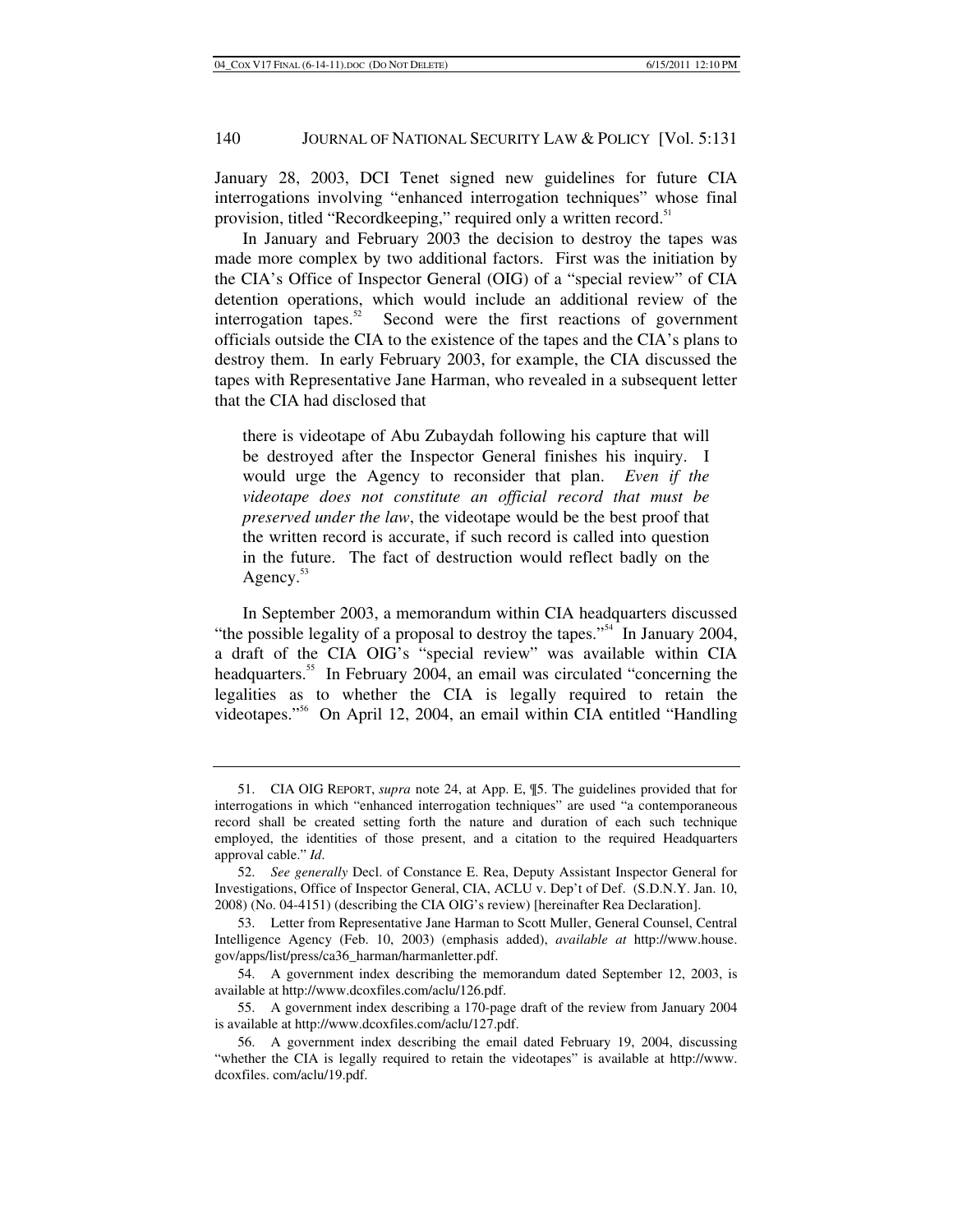of Tapes" again "discussed what actions would make tapes an official record."<sup>57</sup>

On May 7, 2004, the CIA OIG issued the final version of the "special review," which found, based on a review of the tapes and in contrast to the conclusion of the earlier review by a CIA OGC attorney, that "the waterboard technique employed at [redacted] was different from the technique as described in the [August 2002] DOJ opinion."58 In mid-May 2004, in a meeting at the White House, the disposition of the tapes was discussed in light of the then-recent public release of pictures depicting mistreatment at Abu Ghraib.<sup>59</sup> According to a CIA timeline, Vice President Cheney's legal counsel David Addington and White House counsel Alberto Gonzales told the CIA not to destroy the tapes.<sup>60</sup> Subsequently additional officials, including John Negroponte, in the newly created position of Director of National Intelligence, also advised against the destruction of the  $tapes.<sup>61</sup>$ 

In late October 2005, emails within CIA headquarters discussed the possible relocation or destruction of the videotapes, as well as the possible public acknowledgment of the CIA's interrogation program.<sup>62</sup> At the time, the tapes were reportedly held in the safe of the CIA station chief in Thailand.<sup>63</sup> According to press accounts, the head of the CIA's Directorate

60. *See* "Timeline Regarding Destruction of Abu Zubaydah Videotapes," *available at* http://www.dcoxfiles.com/aclu/160.pdf.

61. *See id*. (indicating in November 2005 that the Director of National Intelligence "as recently as a few months ago opposed the idea of destroying the tapes"); *see also* Warrick & Pincus, *supra* note 20 (stating that those "known to have counseled against the tapes' destruction" included John B. Bellinger III, Harriet E. Miers, George J. Tenet, and Scott Muller "while serving as the CIA's general counsel").

 62. A government index describing an October 28, 2005, email entitled "Authorization to destroy tapes" concerning "whether to send a cable to destroy or relocate videotapes" is available at http://www.dcoxfiles.com/aclu/54.pdf. A government index describing an October 31, 2005, email entitled "Potential Press Briefing" discussing whether to "publically acknowledge counterterrorism interrogation program" is available at http://www.dcoxfiles. com/aclu/56.pdf. Such discussions may have resulted from knowledge of an impending *Washington Post* article by Dana Priest, published on November 2, 2005, that alleged the existence of CIA "black sites," including one reportedly in Thailand. Priest, *supra* note 45.

 <sup>57.</sup> A government index describing the email dated April 12, 2004, is available at http://www.dcoxfiles.com/aclu/12.pdf [hereinafter April 12, 2004 Email].

 <sup>58.</sup> CIA OIG REPORT, *supra* note 24, at ¶79.

 <sup>59.</sup> Apuzzo & Goldman, *supra* note 43. The Abu Ghraib pictures appeared publicly for the first time in late April 2004. *See* Rebecca Leung, *Abuse of Iraqi POWs by GIs Probed*, 60 MINUTES II, Apr. 28, 2004 (noting an Army investigation into detainee abuses and stating that "for the first time, 60 Minutes II will show some of the pictures"), *available at* http://www.cbsnews.com/stories/2004/04/27/60II/main614063.shtml.

 <sup>63.</sup> Apuzzo & Goldman, *supra* note 43.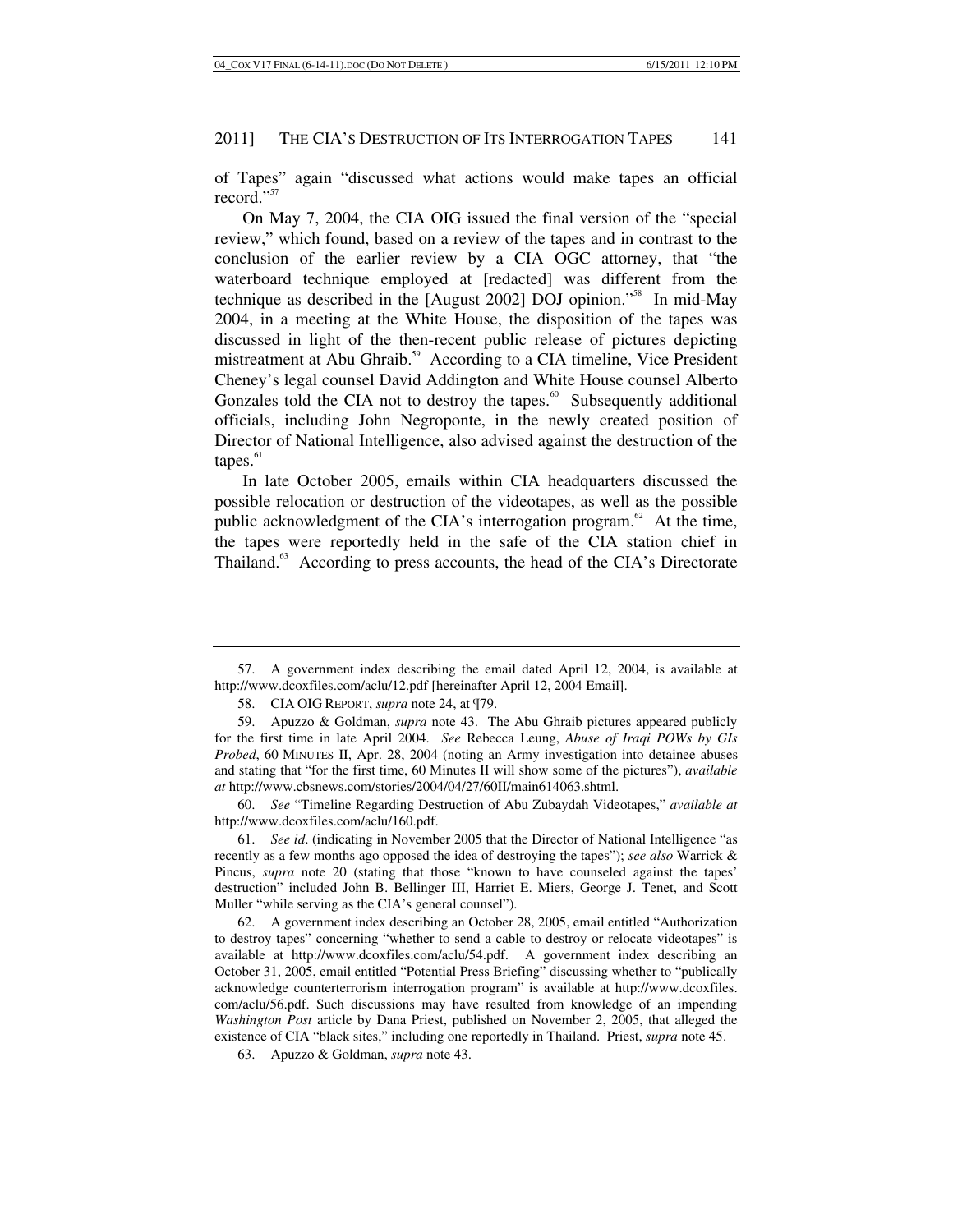of Operations asked a CIA attorney "whether there was any legal requirement to keep the tapes" and reportedly was told that there was not.<sup>64</sup>

Finally, on November 8, 2005, a CIA cable from the field requested final permission to destroy the tapes, citing "the fact that the Inspector General had advised . . . that [the] video tapes, were no longer required for his investigation and the determination by the Office of General Counsel that the [redacted] cable traffic accurately documented [redacted] activities recorded on video tape."<sup>65</sup> On the same day, a cable in response approved the destruction of the tapes "for the reasons cited" in the request, namely "there is no legal or OIG requirement to continue to retain the tapes."<sup>66</sup> On November 9, 2005, a final cable confirmed that the videotapes had been destroyed, noting that "[d]estruction activity was initiated at 0910 HRS and completed at 1230 HRS."<sup>67</sup>

### II. THE CIA AND THE LAW OF FEDERAL RECORDS

The federal records laws create an integrated legal framework governing the creation, use, and destruction of federal records. The outline below briefly describes that framework, discusses significant exceptions for government documents known as "nonrecords" and "working files," and explores the application of these standards to the CIA, including possible statutory exceptions unique to the CIA.

### *A. The Legal Framework for Federal Records*

Although the laws governing federal records are commonly referred to collectively as the "Federal Records Act,"<sup>68</sup> relevant statutory provisions derive from a number of different laws, including the Records Disposal Act of 1943,<sup>69</sup> the Federal Records Act of 1950,<sup>70</sup> and the Federal Records Management Amendments of  $1976$ <sup>71</sup> The interaction between the various

<sup>64.</sup> *Id*.

 <sup>65.</sup> A redacted copy of the Nov. 8, 2005, cable entitled "Request Approval to Destroy [Redacted] Videotapes" which requests approval to "follow through" on "original authority to destroy" the videotapes is available at http://www.dcoxfiles.com/aclu/81.pdf.

 <sup>66.</sup> A redacted copy of the Nov. 8, 2005, cable entitled "DDO Approval to Destroy [Redacted] Videotapes" from DDO is available at http://www.dcoxfiles.com/aclu/82.pdf.

 <sup>67.</sup> A redacted copy of the Nov. 9, 2005, cable entitled "Destruction of [Redacted] Videotapes" stating that all ninety-two videotapes were destroyed is available at http://www. dcoxfiles.com/aclu/91.pdf.

<sup>68.</sup> *See, e*.*g*., Armstrong v. Bush, 721 F. Supp. 343, 346 n.2 (D.D.C. 1989).

 <sup>69.</sup> Records Disposal Act, Pub. L. No. 78-115, 57 Stat. 380 (1943) (codified as amended at 44 U.S.C. §§3301-3314 (2006)).

 <sup>70.</sup> Federal Records Act, Pub. L. No. 81-754, § 6, 64 Stat. 578 (1950) (codified as amended at chapters 21, 25, 27, 29 and 31 of Title 44).

 <sup>71.</sup> Federal Records Management Amendments, Pub. L. No. 94-575, 90 Stat. 2724 (1976) (codified as amended at 44 U.S.C. §§2901-2907 (2006)).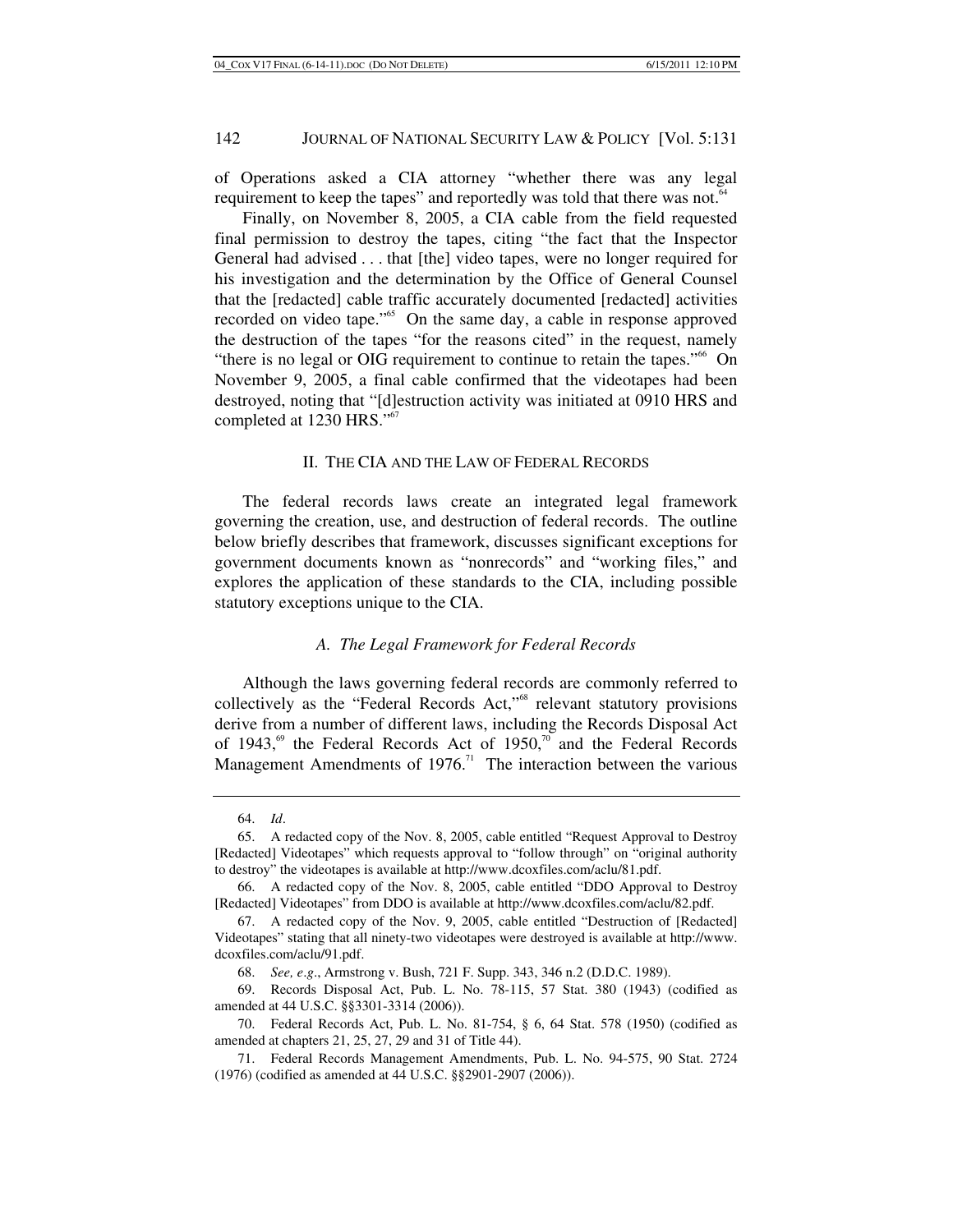provisions in these different laws and their differing legislative histories can make deciphering the "purpose" of the federal records laws difficult.<sup>72</sup> The two primary, relevant, and sometimes contradictory, purposes, however, are (1) governmental efficiency and (2) the preservation of the documentary history of the government.<sup>73</sup>

The federal records laws increase governmental efficiency in controlling the exponential growth in government documents by providing procedures for their management and disposal. This purpose is evidenced in the express statutory goals of controlling the "quantity and quality" of government records as well as the "[j]udicious preservation and disposal of records."74 The federal records laws also aim to preserve the historical record by requiring assessments of the "research" value of government records by both the agencies that create them and the Archivist of the United States (the "Archivist") prior to their destruction.<sup>75</sup> Such requirements serve the statutory goal of preserving "[a]ccurate and complete documentation" of the "policies and transactions" of the federal government.<sup>76</sup>

Together, the federal records laws create an integrated framework governing the "life cycle" of agency records from their initial creation through their maintenance and use to their ultimate "disposition," a term which includes both of the opposite fates of destruction or transfer to the National Archives for permanent preservation.<sup>77</sup> These laws also establish the respective roles and responsibilities of federal agencies, the Archivist, and NARA in the creation and destruction of records.

- 74. 44 U.S.C. §2902 (2006).
- 75. 44 U.S.C. §§3303-3303a (2006).
- 76. 44 U.S.C. §2902 (2006).
- 77. *See* 44 U.S.C. §2901(5) (2006) (defining "records disposition").

<sup>72.</sup> *See* James D. Lewis, Note, *White House Electronic Mail and Federal Recordkeeping Law: Press "D" To Delete History*, 93 MICH. L. REV. 794, 802 (1995) (noting the "piecemeal enactment of the various provisions" of the federal records laws and their "fragmented" legislative history).

<sup>73.</sup> *See* Armstrong v. Exec. Office of the President, 1 F.3d 1274, 1285 & 1287 (D.C. Cir. 1993) (citing "Congress' evident concern with preserving a *complete* record of government activity for historical and other uses" but also noting "Congress' oft-expressed intent to balance complete documentation with efficient, streamlined recordkeeping") (emphasis in original); *see also* Lewis, *supra* note 72, at 802 (noting the "two basic yet potentially contradictory" purposes of the federal records laws). The Senate report for the Federal Records Act of 1950 notes that "[i]t is well to emphasize that records come into existence, or should do so, not in order to . . . satisfy the archival needs of this and future generations, but first of all to serve the administrative and executive purposes of the organization that creates them." S. REP. NO. 81-2140 (1950), *reprinted in* 1950 U.S.C.C.A.N. 3547, 3550. *Cf*. Kissinger v. Reporters Comm. for Freedom of the Press, 445 U.S. 136, 149 (1980) (citing the 1950 Senate Report and stating that the legislative history "reveals that their purpose was not to benefit private parties, but solely to benefit the agencies themselves and the Federal Government as a whole").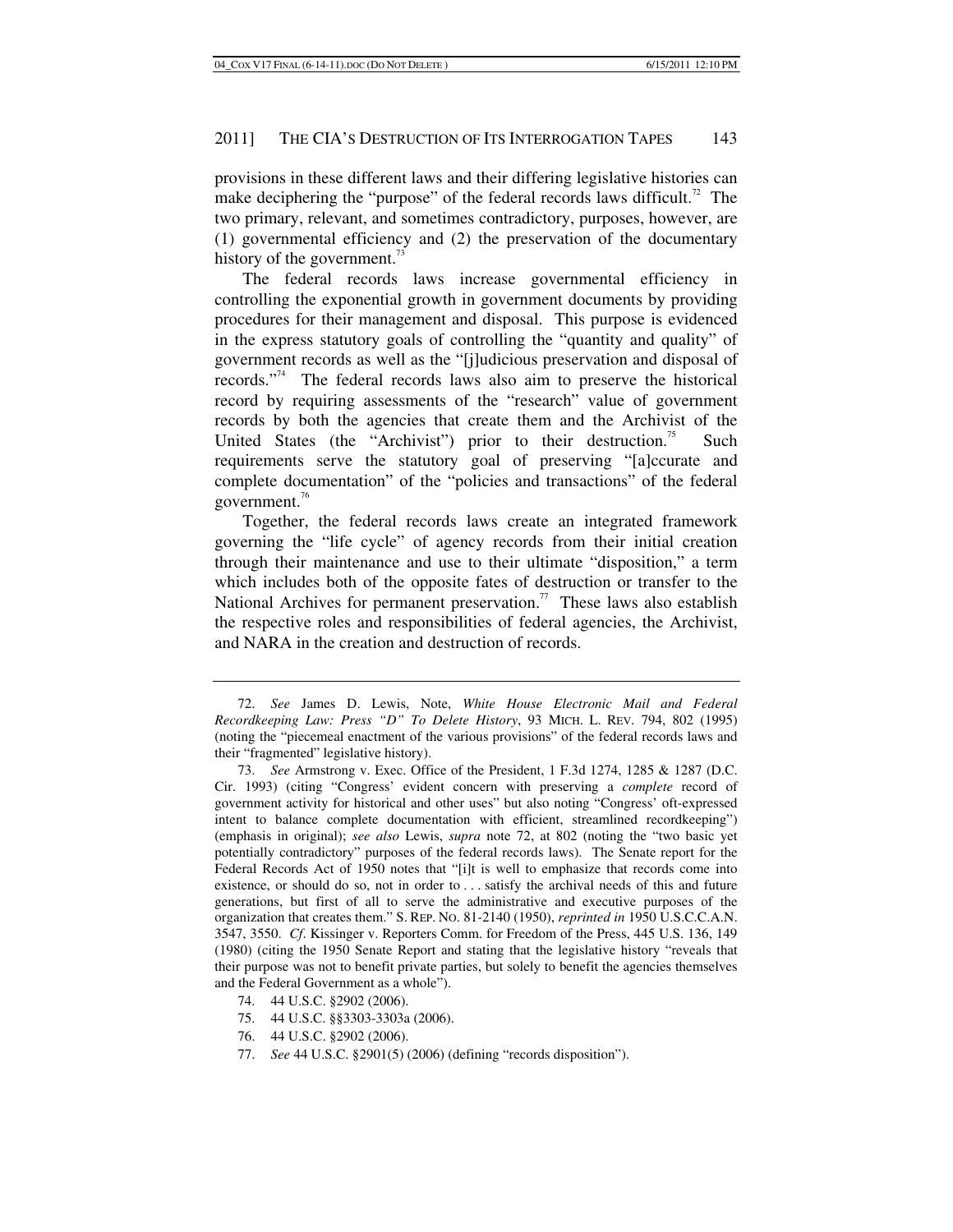First, federal agencies are obligated to create records. The law mandates that agencies "make and preserve records containing adequate and proper documentation of the organization, functions, policies, decisions, procedures and essential transactions of the agency."78 While this requirement provides agencies with discretion in determining what records are necessary to provide "adequate and proper documentation," the same provision requires that such records be designed to "furnish the information necessary to protect the legal and financial rights of the Government and of persons directly affected by the agency's activities."<sup>79</sup>

Second, federal agencies must maintain and protect records by establishing "safeguards against the removal or loss of records" and by educating agency employees about recordkeeping responsibilities, including the requirement that agency records may not be "alienated or destroyed" except in compliance with the federal records laws.<sup>80</sup> The law places an affirmative duty on the agency head to "notify the Archivist of any actual, impending, or threatened unlawful removal . . . or destruction of records" within the agency and, with the assistance of the Archivist, to "initiate action through the Attorney General" for either the recovery of the records or "other redress within a reasonable period of time."81 If the head of the Agency fails to make this notification, the Archivist can unilaterally request action by the Attorney General and "shall notify the Congress when such a request has been made."<sup>82</sup>

Third, agencies must dispose of the records they create, whether that disposition is destruction or eventual transfer to the National Archives, in accordance with the *exclusive* procedures provided by the federal records laws.<sup>83</sup> Agencies make initial determinations about whether the categories

82. *Id*. An example of actual agency practice in the event of destroyed or missing records is illustrated by correspondence between NARA and the Defense Intelligence Agency (DIA), available at http://www.fas.org/sgp/othergov/intel/padilla.pdf, regarding a missing videotaped interrogation of Jose Padilla. In 2007, after Padilla had been charged criminally, the government disclosed to the court that the DIA was not able to locate a DVD of a specific interrogation. The DIA did not, however, notify the Archivist. Instead, based on news reports of the case, NARA wrote the DIA regarding the video, stating that there "is currently no approved schedule that covers this series of records" and therefore a "disposition action is not authorized." The DIA reported back to NARA that DIA officials had "diligently searched all files" in order "to locate the DVD or its contents, to no avail" and advised that DIA officials were "using more rigorous control procedures to detail transfer of record custody" in order to "avoid accidental record disposal or destruction in the future." NARA, satisfied with this response and DIA's "corrective actions," "close[d] out" its "examination of this matter" and did not refer the matter to the Attorney General.

83. *See* 44 U.S.C. §3314 (2006) (stating that the statutory procedures "are exclusive, and records of the United States Government may not be alienated or destroyed except under

 <sup>78. 44</sup> U.S.C. §3101 (2006).

<sup>79.</sup> *Id*. The Archivist is tasked with providing "guidance and assistance" to agencies "with respect to ensuring adequate and proper documentation." 44 U.S.C. §2904(a) (2006).

 <sup>80. 44</sup> U.S.C. §3105 (2006).

 <sup>81. 44</sup> U.S.C. §3106 (2006).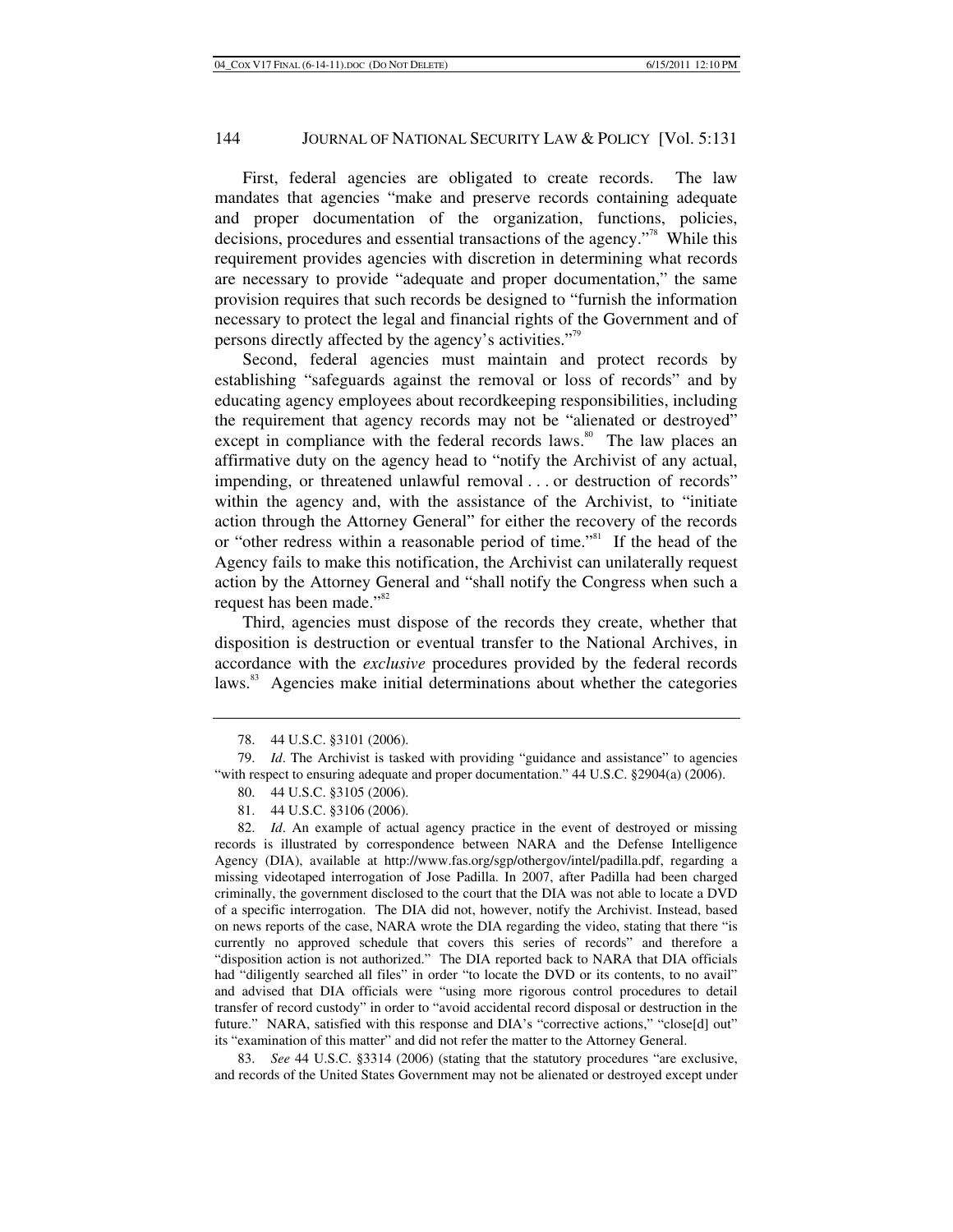of records they create should, based on an assessment of their likely value, be temporary or permanent.<sup>84</sup> Agencies then submit proposed lists or "schedules" describing categories or series of agency records to the Archivist with proposals for their disposition. Categories of records proposed for destruction should consist of records that "do not appear to have sufficient administrative, legal, research, or other value to warrant their further preservation by the Government" when they are no longer "needed by [the agency] in the transaction of its current business."<sup>85</sup>

The Archivist examines the proposed schedules and independently evaluates whether the categories of records listed for eventual destruction "do not, or will not after the lapse of the period specified, have sufficient administrative, legal, research, or other value to warrant their continued preservation by the Government."86 Upon making such a determination, the Archivist "empower[s] the agency to dispose of those records" in accordance with the schedule. $87$  The Archivist may also "accept for deposit," and in some circumstances "direct and effect the transfer of" records the Archivist determines to "have sufficient historical or other value to warrant their continued preservation by the United States Government."<sup>88</sup>

Finally, the federal records laws contain two provisions that authorize the destruction of records in exigent circumstances. First, if the Archivist and the head of an agency jointly determine that records constitute a "menace to human health or life or property, the Archivist shall eliminate

86. 44 U.S.C. §3303a(a) (2006).

 87. 44 U.S.C. §3303a(a)(2) (2006). The Archivist also promulgates generic records schedules that apply to all agencies covering the disposal of common and routine records. 44 U.S.C. §3303a(d) (2006).

this chapter"); *see also* Armstrong v. Exec. Office of the President, 1 F.3d 1274, 1278 (D.C. Cir. 1993) (stating the federal records laws prescribe "the exclusive mechanism for disposal of federal records").

<sup>84.</sup> *See* NAT'L ARCHIVES & RECORDS ADMIN., DISPOSITION OF FEDERAL RECORDS: A RECORDS MANAGEMENT HANDBOOK 12 (1997) (describing temporary and permanent records) [hereinafter NARA DISPOSITION HANDBOOK].

 <sup>85. 44</sup> U.S.C. §3303 (2006). An agency records schedule might propose, for example, that contracts between the agency and outside contractors are temporary records that should be retained, for instance, for 7 years and then destroyed. Such a schedule might propose that correspondence between the head of the agency and members of Congress, in contrast, should be permanent records that will be transferred to the National Archives after a specified period. A number of records schedules approved by the Archivist are available at http://www.archives.gov/records-mgmt/rcs/.

 <sup>88. 44</sup> U.S.C. §2107 (2006). Despite a widespread public belief that the government is preserving a sizable portion of federal records for history, less than 3% of federal records are permanently preserved. *See* U.S. GOVERNMENT ACCOUNTABILITY OFFICE, GAO-08-742, FEDERAL RECORDS: NATIONAL ARCHIVES AND SELECTED AGENCIES NEED TO STRENGTHEN E-MAIL MANAGEMENT 6 (2008) ("Of the total number of federal records, less than 3 percent are designated permanent").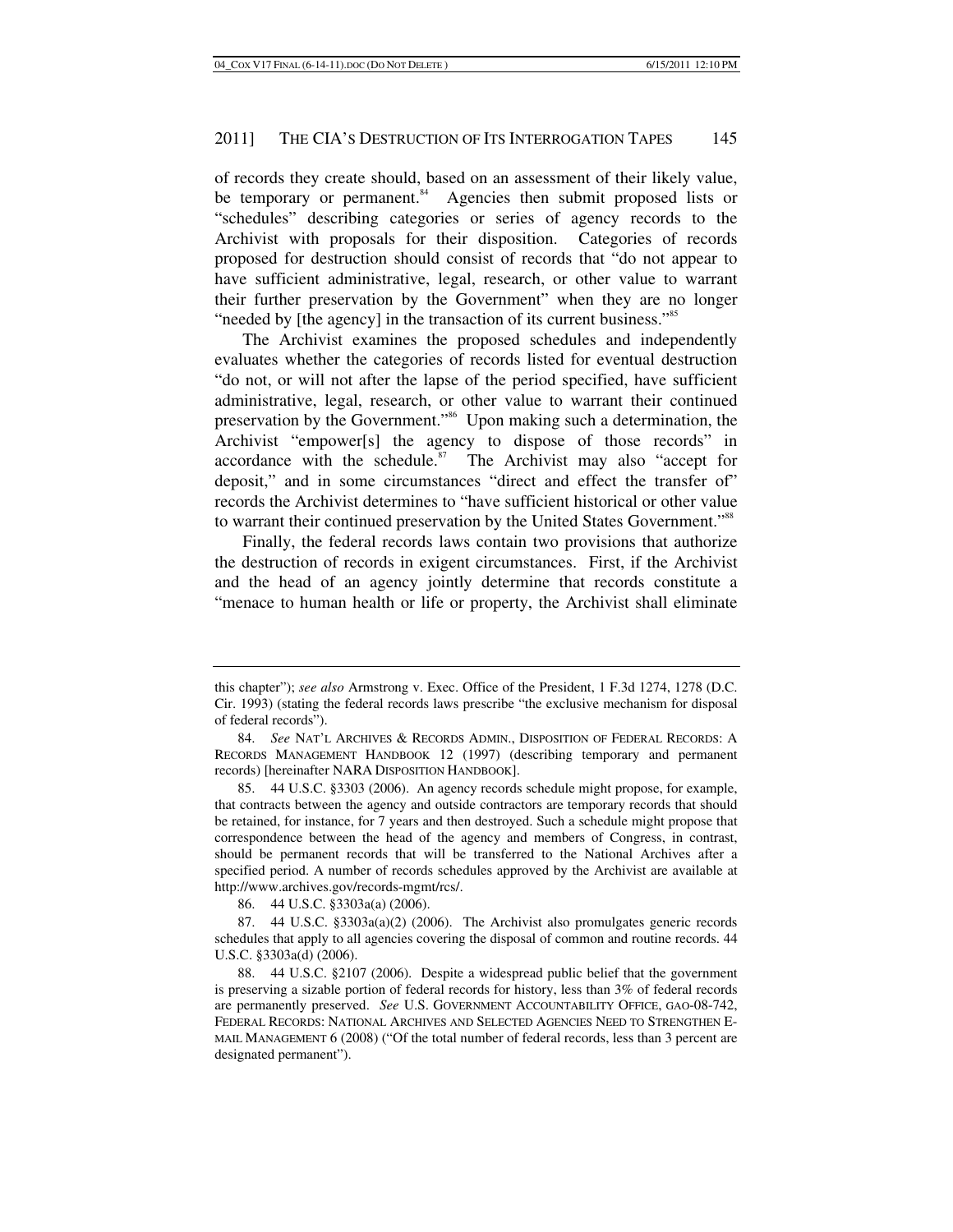the menace immediately by any method he considers necessary."<sup>89</sup> Second, the head of an agency can authorize the emergency destruction of records located outside the United States "[d]uring a state of war between the United States and another nation, or when hostile action by a foreign power appears imminent" if the retention of the records "would be prejudicial to the interests of the United States."<sup>90</sup>

#### *B. Nonrecords and Working Files*

The integrated legal framework governing federal records from birth to final disposition, however, is marked by two sizable asterisks based on the concepts of "nonrecords" and "working files."

First, not all government documents are "records." Documents created by government agencies can also be "nonrecords" that can be destroyed without the Archivist's approval or even the Archivist's awareness that the documents ever existed.<sup>91</sup> The concept of nonrecords arose out of the Records Disposal Act of 1943, which provided the definition of "records" and in which Congress wanted to "make it clear that [federal agencies] are not obligated to consider every scrap of paper on which writing or printing appears as a record."<sup>92</sup> "Nonrecords," therefore, are government documents that either fail to satisfy the definition of "records" or which fall within one of three categories of statutory exceptions.<sup>93</sup>

Federal law defines "records" broadly as including

all books, papers, maps, photographs, machine readable materials, or other documentary materials, regardless of physical form or characteristics, made or received by an agency of the United States Government under Federal law or in connection with the transaction of public business and preserved or appropriate for preservation by that agency . . . as evidence of the organization,

 92. H.R. REPORT NO. 78-559 (1943), *reprinted in* 1943 U.S.C.C.A.N. 2-140, 2-141; *see also* NAT'L ARCHIVES AND RECORDS ADMIN., NARA AND FEDERAL RECORDS: LAWS AND AUTHORITIES AND THEIR IMPLEMENTATION 6 (1988) [hereinafter NARA TASK FORCE].

 <sup>89. 44</sup> U.S.C. §3310 (2006).

 <sup>90. 44</sup> U.S.C. §3311 (2006). The agency official who directed such destruction "shall submit a written report to the Archivist" describing the circumstances of the destruction within six months. *Id*.

 <sup>91.</sup> NARA DISPOSITION HANDBOOK, *supra* note 84, at 26. A third category not relevant for purposes of this article is personal papers. For a discussion of the distinction between personal papers and agency records see, for example, Consumer Fed'n of Am. v. Dep't of Agric., 455 F.3d 283, 287-293 (D.C. Cir. 2006) (determining whether appointment calendars of agency officials were personal papers or agency records).

<sup>93.</sup> *See* NARA DISPOSITION HANDBOOK, *supra* note 84, at 26 (defining "nonrecords" as "US Government-owned documentary materials excluded from the legal definition of records . . . either by failing to meet the general conditions of record status . . . or by falling under one of three specific categories").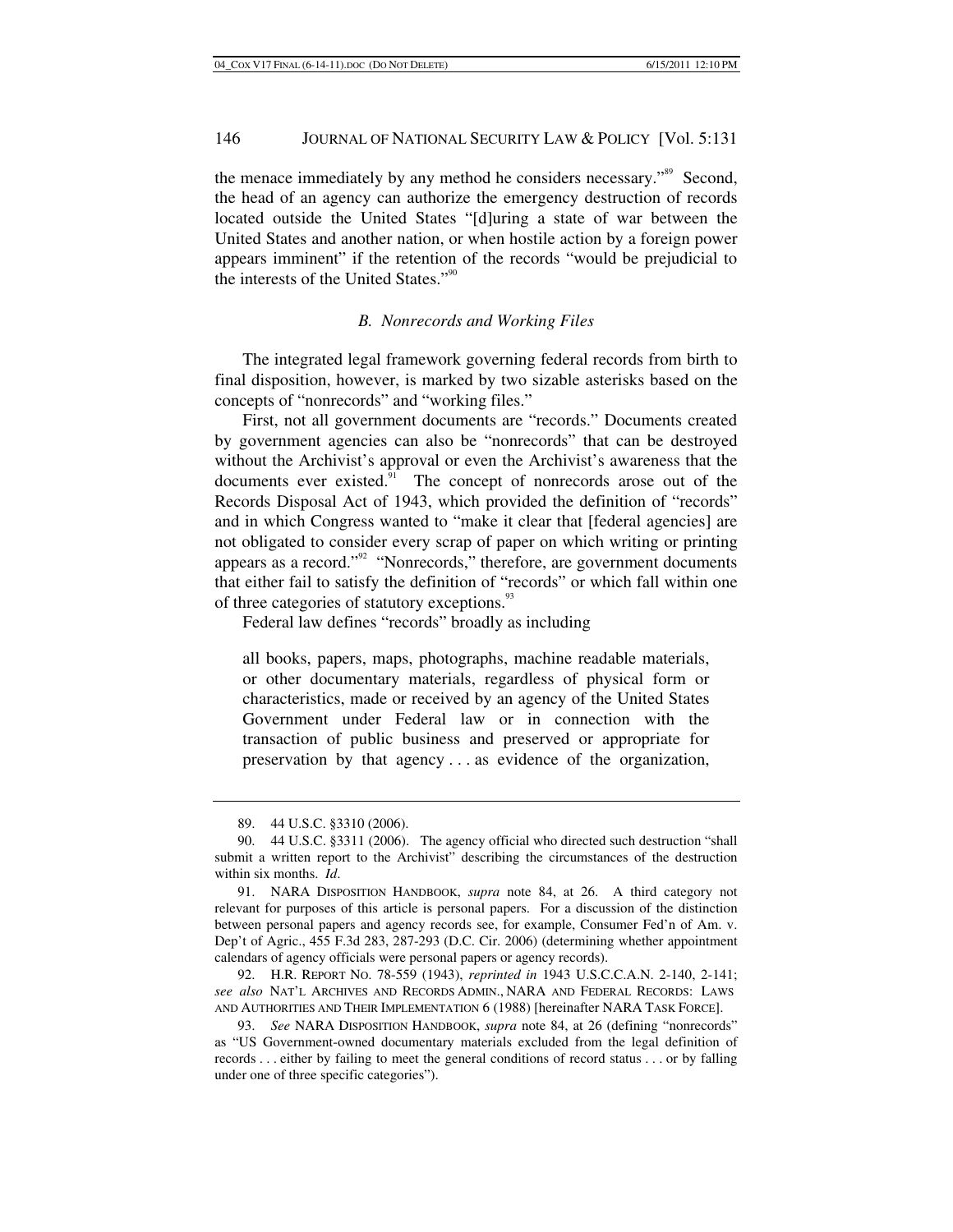functions, policies, decisions, procedures, operations, or other activities of the Government or because of the informational value of data in them. $94$ 

The three statutory exceptions to the definition of "records" are (1) "[l]ibrary and museum material made or acquired and preserved solely for reference or exhibition purposes," (2) "extra copies of documents preserved only for convenience of reference," and (3) "stocks of publications and stocks of processed documents."<sup>95</sup>

The ambiguous concept of "nonrecords" invites both confusion and mischief. A NARA Task Force in 1988 noted, for example, that following the passage of the FOIA, which applies to agency "records," some agencies began classifying more documents as "nonrecords" to avoid FOIA disclosure requirements.<sup>96</sup> NARA's handbook on records disposition further warns that if the responsibility for determining record status is given "to officials at agency staff or operating levels" it "may lead to misuse of the nonrecord label, weaken the entire disposition program, and result in the loss of valuable records."<sup>97</sup> NARA, therefore, advises that "only the records officer should determine record or nonrecord status, after obtaining any necessary advice from the agency's legal counsel."<sup>98</sup>

Second is the concept of "working files," "working papers," or drafts.<sup>99</sup> The value of such documents, and whether they constitute records, depends on whether they provide additional information not in the "final" version or

97. NARA DISPOSITION HANDBOOK, *supra* note 84, at 26.

98. *Id*. Further, NARA notes that the agency records officer "should seek NARA's guidance" regarding the status of "a questionable file or type of document" and advises that "[w]hen it is difficult to decide whether certain files are records or nonrecord materials, the records officer should treat them as records." *Id*.

 <sup>94. 44</sup> U.S.C. §3301 (2006).

<sup>95.</sup> *Id*. NARA provides some additional possible examples of "nonrecord material" such as "[i]nformation copies of correspondence, directives, forms, and other documents on which no administrative actions is recorded or taken," "[r]outing slips and transmittal sheets adding no information to that contained in the transmitted material," "[t]ickler, follow up, or suspense copies of correspondence, provided they are extra copies of the originals," "[d]uplicate copies of documents maintained in the same file," "[e]xtra copies of printed or processed materials for which complete record sets exist," and "[p]hysical exhibits, artifacts, and other material objects lacking evidential value." NARA DISPOSITION HANDBOOK, *supra* note 84, at 24-25.

 <sup>96.</sup> NARA TASK FORCE, *supra* note 92, at 6; *Cf*. Am. Friends Serv. Comm. v. Webster, 720 F.2d 29 (D.C. Cir. 1983) (finding that NARA "acquiesced in . . . FBI measures to escape the burdens of the Freedom of Information Act by disposing of some of its files" and that "it is clear that the FOIA influenced the drafting of the 1977 schedule and reflected an [impermissible] bias . . . in favor of the destruction . . . of governmental records.").

<sup>99.</sup> *See generally* Philip G. Schrag, *Working Papers as Federal Records: The Need for New Legislation To Preserve the History of National Policy*, 46 ADMIN. L. REV. 95 (1994).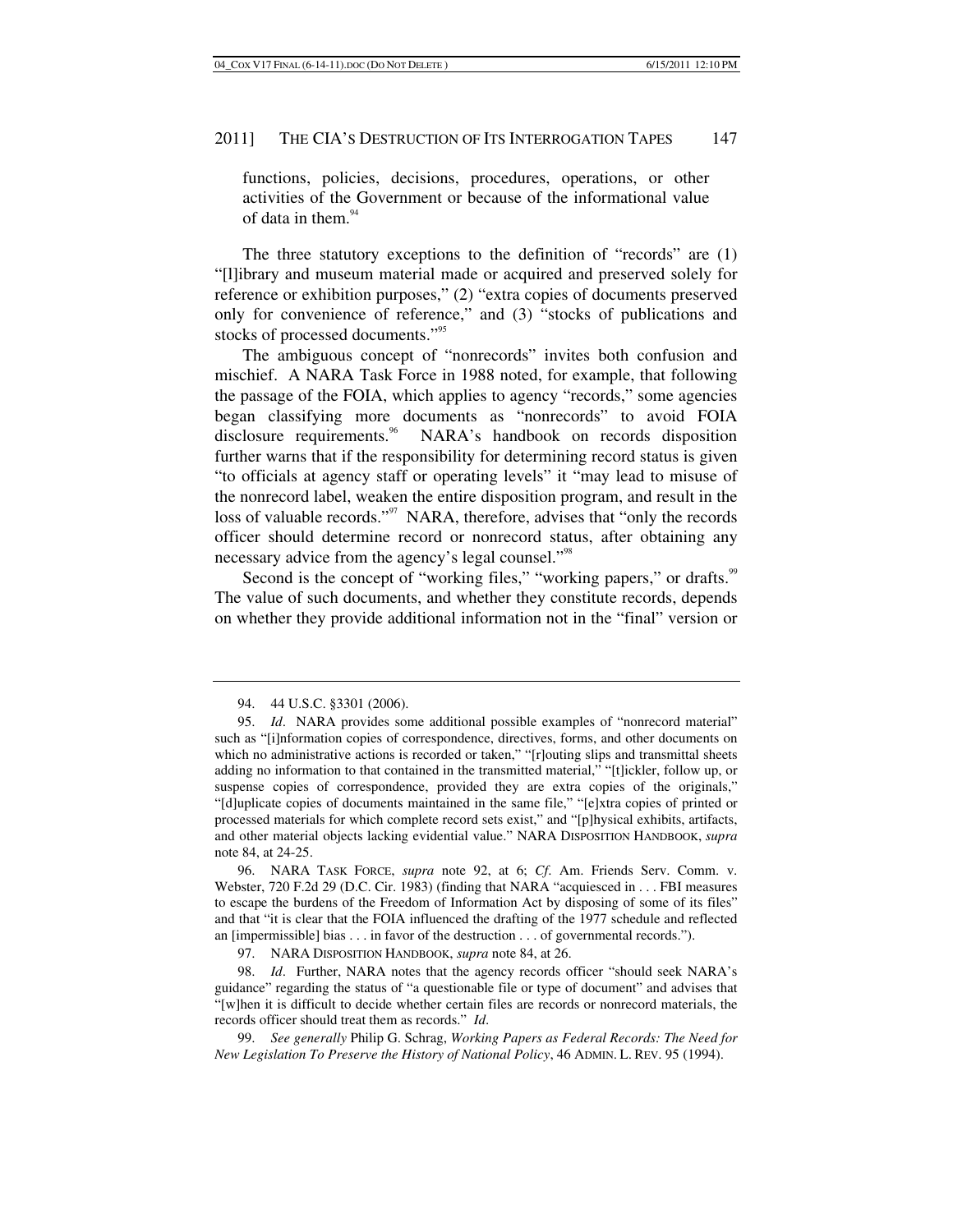help explain the creation of the final product. $100$  NARA regulations specifically provide that

working files such as preliminary drafts and rough notes . . . are records that must be maintained for purposes of adequate and proper documentation if . . . they were circulated or made available to employees, other than the creator, for official purposes . . . and [t]hey contain unique information . . . that adds to a proper understanding of the agency's . . . execution of . . . actions, or  $responsibleities.<sup>101</sup>$ 

Applying the concept of "working files," however, is difficult and can have significant consequences.<sup>102</sup> NARA notes, for example, that the destruction of drafts and working files has at times "left agencies unable to justify controversial decisions because they no longer have documentation of proposals and evaluations of alternatives."103 Moreover, the problem of "working files" is particularly acute in the context of intelligence operations, in which the term "working papers" has traditionally been used to refer to documents that not only do not need to be preserved, but that *must* be destroyed when they are no longer needed as a part of a larger information security strategy to keep the amount of classified material to a minimum.<sup>104</sup>

### *C. CIA Exemptions, Statutory Duties, and Schedules*

The current provisions of the federal records laws contain no explicit exemptions for the CIA from their coverage. The history of those laws,

 <sup>100.</sup> NARA guidance provides limited help, noting that "[n]ormally case working files are records because they generally need to be organized and maintained for some specified period of time" and that other "likely record categories include working files used in preparing reports or studies and preliminary drafts of policy documents circulated for comment."NARA DISPOSITION HANDBOOK, *supra* note 84, at 24.

 <sup>101. 36</sup> C.F.R. §1222.12(c) (2011).

<sup>102.</sup> *See* NAT'L ARCHIVES AND RECORDS ADMIN., AGENCY RECORDKEEPING REQUIREMENTS: A MANAGEMENT GUIDE (1995) (noting that "[o]ne of the problem areas in distinguishing records from nonrecord materials is determining the status of drafts and other working papers").

<sup>103.</sup> *Id*.

<sup>104.</sup> *See, e*.*g*., DEP'T OF DEF., DOD 5200.1-R, INFORMATION SECURITY PROGRAM §6-101 (1997) (defining "working papers" as "documents and material accumulated or created in the preparation of finished documents and material" and mandating that "working papers containing classified information shall be . . . [d]estroyed when no longer needed") [hereinafter DOD INFORMATION SECURITY PROGRAM]. The issuance also mandates emergency planning "for the protection, removal, or destruction of classified material in case of . . . terrorist activities, or enemy action, to minimize the risk of its compromise" and that such plans should consider "[r]eduction of the amount of classified material on hand." *Id*. at §6-303(a) and (c).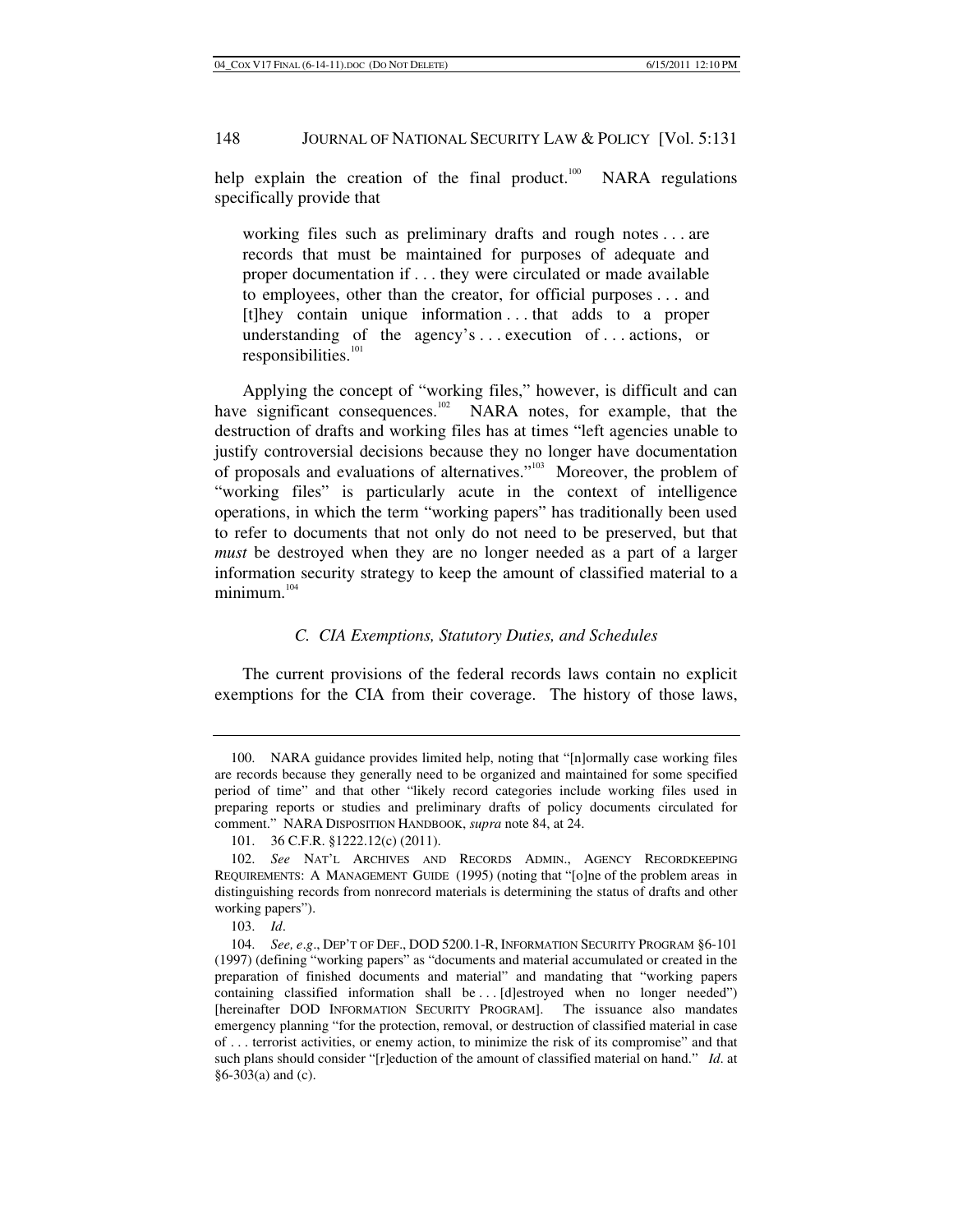however, and the laws governing the CIA raise the possibility of certain exemptions unique to the CIA.<sup>105</sup> Whether the CIA's internal legal analysis of the interrogation tapes relied upon such exceptions remains unknown. Acknowledging the potential for such exceptions, however, is crucial to a thorough examination of the legal status of the tapes.

### *1. A CIA Exemption to the Federal Records Act of 1950?*

Current statutory provisions that derive ultimately from the 1950 Federal Records Act include the basic legal obligation of agencies to create and preserve "adequate and proper documentation" of agency actions (designed to protect the legal rights of "the Government and of persons directly affected by the agency's activities"), the obligation to notify the Archivist of unlawful destruction, and the obligation to transfer records to the National Archives when directed by the Archivist to do so.<sup>106</sup> The application of such provisions to the CIA is potentially undermined, however, by a limited exemption to which the Federal Records Act was initially subject, but which, through various amendments, repeals and redrafts over the past sixty years, has disappeared from the U.S. Code. There remains, however, a legal argument, at least colorable and possibly compelling, that the exemption is still in force. The details of this complicated history are outlined below.

The Federal Records Act of 1950 was not a standalone piece of legislation, but was rather an amendment to the Federal Property and Administrative Services Act of 1949 (FPAS).<sup>107</sup> The FPAS established the General Services Administration and generally dealt with "procurement, utilization, and disposal of Government property."<sup>108</sup> The declared intent of the FPAS was to provide the Government with "an economical and efficient system" for, among other things, "records management."<sup>109</sup> The FPAS, however, contained a "saving provision" which stated that "[n]othing in this Act shall impair or affect the authority of" a number of specific entities including "the Central Intelligence Agency."<sup>110</sup>

 <sup>105.</sup> The CIA was established by the National Security Act of 1947, Pub. L. No. 80- 253, 61 Stat. 495, and its powers and obligations were supplemented by the Central Intelligence Agency Act of 1949, Pub. L. No. 81-110, 63 Stat. 208.

 <sup>106. 44</sup> U.S.C. §§3101, 3106 (2006).

 <sup>107.</sup> Federal Property and Administrative Services Act of 1949, Pub. L. No. 81-288, 63 Stat. 377.

<sup>108.</sup> *Id*.

<sup>109.</sup> *Id*. at §2, 63 Stat. 378. In particular, the FPAS transferred the authority of the National Archives to the General Services Administration, and authorized the Administrator to "make surveys of Government records and records management and disposal practices and obtain reports thereon from Federal agencies." *Id*. at §104, 63 Stat 381.

<sup>110.</sup> *Id*. at §502(d)(17), 63 Stat 403.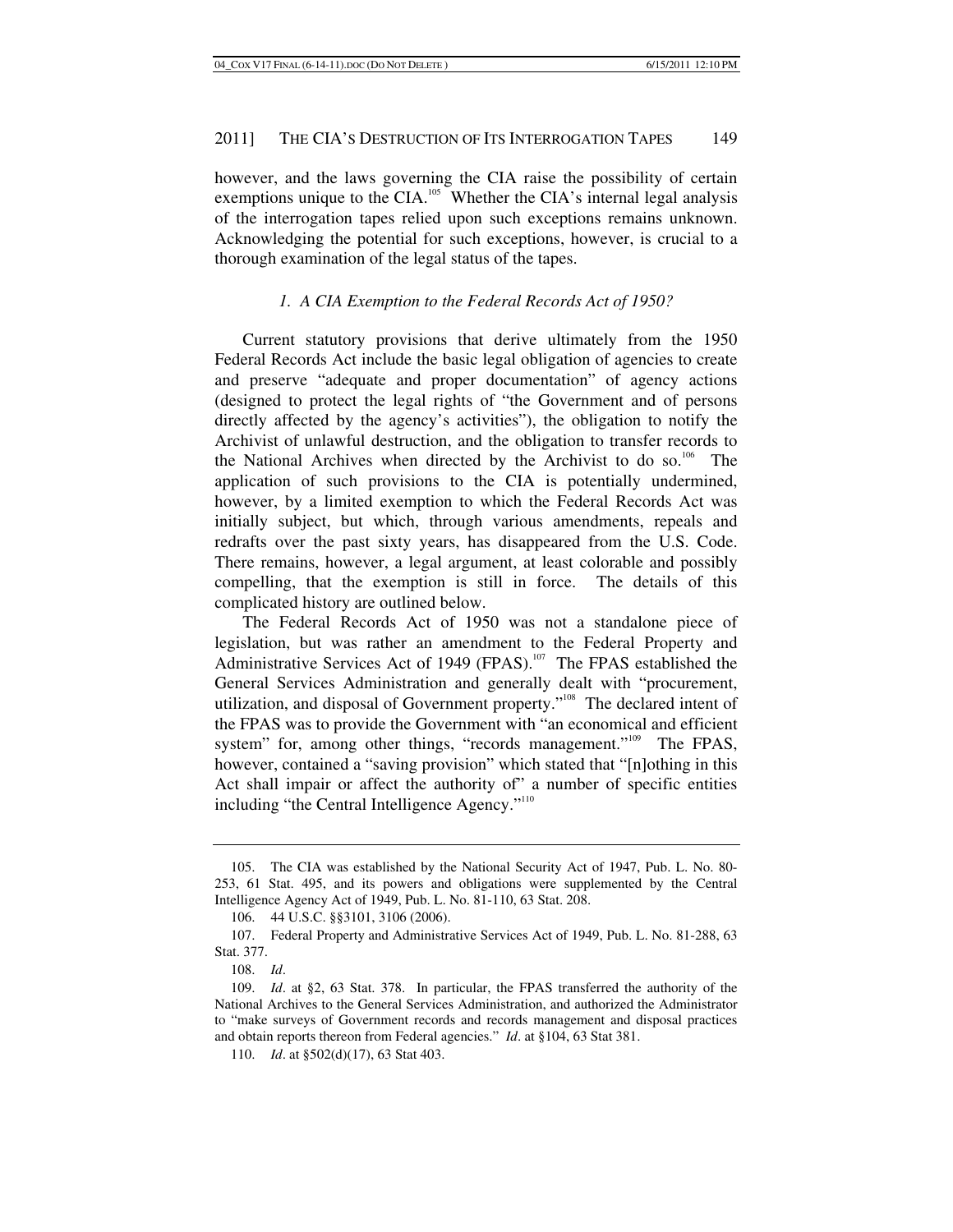A year later in 1950, Congress amended the FPAS by adding the Federal Records Act, which established a more detailed legal structure for the management of federal records.<sup>111</sup> The 1950 Amendment made certain modifications to the "saving provision" but the limited exemption for the CIA remained.<sup>112</sup>

The records management provisions of the Federal Records Act were initially codified at Chapter 11 of Title 44 of the U.S. Code. The exemption contained in the "saving provision," however, was codified in Title 40, which governs government property. Early versions of the U.S. Code included cross-references in Title 40 and Title 44 to establish the relationship between the separated provisions. In the 1958 edition of the U.S. Code, for example, the exemption, which was codified at 40 U.S.C. §474, contains a cross-reference noting that "nothing in . . . Chapter 11 of Title 44" (where the Federal Records Act provisions were codified) would impair or affect the CIA. $^{113}$ 

In 1968, however, Congress passed legislation to enact Title 44 of the U.S. Code into positive law that technically repealed the Federal Records Act portions of the FPAS and spread the newly drafted provisions that were based on the Federal Records Act throughout Title 44.<sup>114</sup> The 1968 legislation was part of a larger plan of "positive law codification," still ongoing, to restate and reorganize the U.S. Code.<sup>115</sup> The Senate Report to the 1968 legislation stated unequivocally that the "purpose of this bill is to restate in comprehensive form, *without substantive change*, the statutes in effect ... relating to public printing and documents."<sup>116</sup> However, Title 40, where the exemption had been codified, was not similarly enacted into positive law at the same time. As a result of the 1968 amendments, therefore, the language in the exemption in Title 40 that cross referenced Title 44 was changed to state more generally that nothing in the "act" would "impair or affect" the CIA. $117$  In turn, the codification indicated in a note that "act" referred to the FPAS and, while noting that the Federal Records

 <sup>111.</sup> Federal Records Act, Pub. L. No. 81-754, §6, 64 Stat. 578 (1950).

<sup>112.</sup> *Id*. at §6, 64 Stat. 583.

 <sup>113. 40</sup> U.S.C. §474 (1958).

 <sup>114.</sup> Public Printing and Documents Act of 1968, Pub. L. No. 90-620, 82 Stat. 1238. The repeal is found at 82 Stat. 1309, which repeals section 6(d) of the Federal Records Act.

 <sup>115.</sup> For a description of the process of positive law codification see Offices of Law Revision Counsel, U.S. House of Representatives, *Codification Legislation*, at http://uscode.house.gov/codification/legislation.shtml.

 <sup>116.</sup> S. REP. NO. 90-1621 (1968), *reprinted in* 1968 U.S.C.C.A.N. 4438, 4438-39 (emphasis added). The report further noted that "[i]t is sometimes feared that mere changes in terminology and style will result in changes in substance" and that such "fear might have weight" for "usual" legislation "where it can be inferred that a change of language is intended to change substance" but that "[i]n a codification statute, however, the courts uphold the contrary presumption: the statute is intended to remain substantively unchanged." *Id*. at 4440.

 <sup>117. 40</sup> U.S.C. §474 (1976).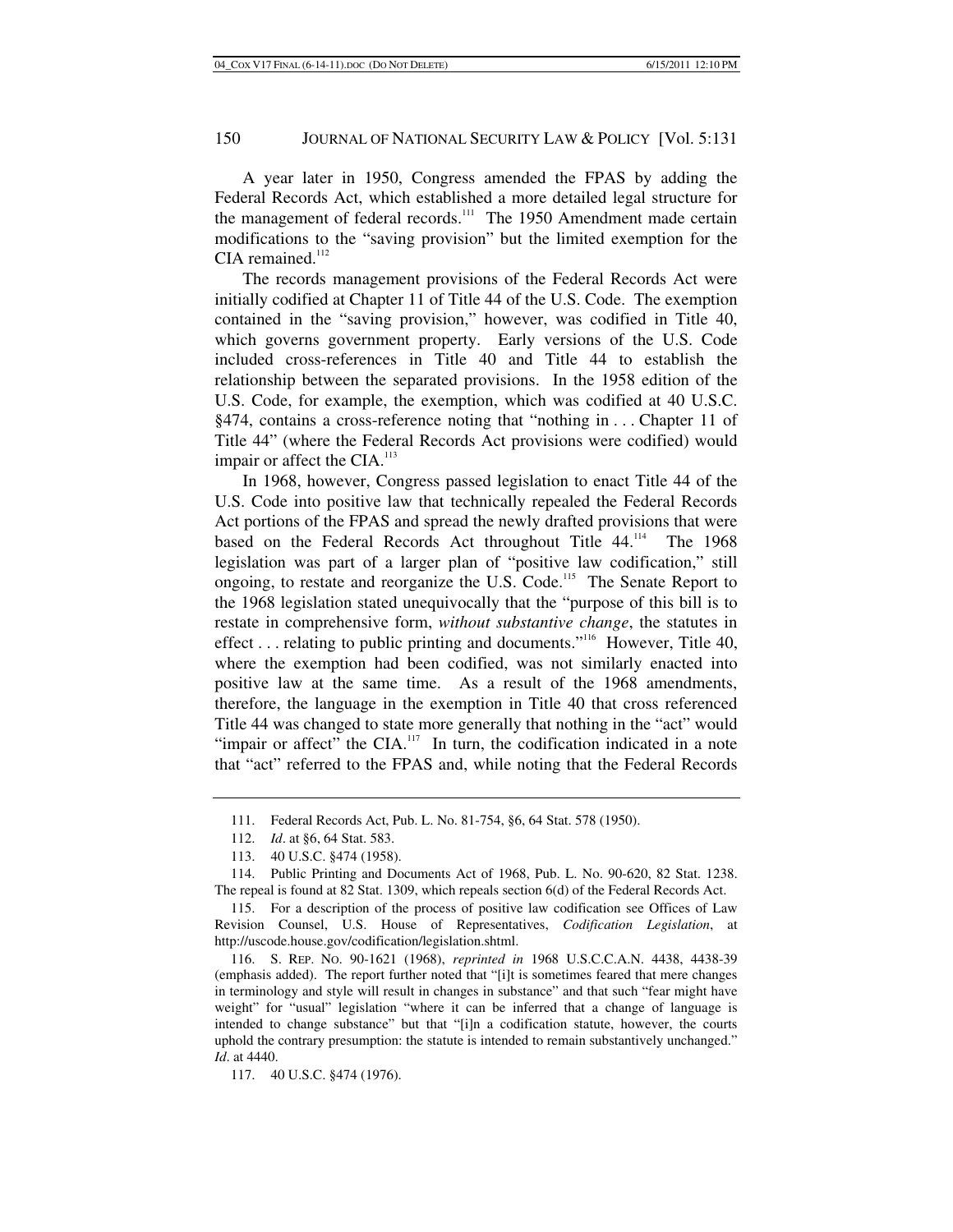Act had been repealed, stated that its subject matter was "now covered by chapters 21, 25, 27, 29 and 31 of Title 44."<sup>118</sup>

Whether the 1968 technical repeal of the Federal Records Act in enacting Title 44 into positive law had any effect on the continued viability of the exemption is arguable, although the position of the CIA was clearly that it had none. In 1977, the General Counsel of the CIA responded to an inquiry from Congresswoman Bella Abzug "as to whether the Federal Records Act applies to the Central Intelligence Agency."<sup>119</sup> The CIA's response asserted that the "proviso" in the FPAS, as amended by the Federal Records Act, that "nothing therein 'shall impair or affect any authority of . . . [the] Central Intelligence Agency' . . . remains in force and therefore represents a continuing and valid limitation on the applicability of the Federal Records Act to the CIA."120 The letter did not mention the repeal of the Federal Records Act, noting only that its provisions, "as amended, now appear as Chapters 21, 25, 27, 29 and 31 of Title 44 of the U.S. Code."<sup>121</sup>

The state of these provisions remained largely unchanged until 2002, when Title 40 of the U.S. Code was itself enacted into positive law.<sup>122</sup> Congress again stated that the purpose of the 2002 law was "to revise, codify, and enact *without substantive change* the general and permanent laws of the United States related to public buildings, property, and works, as title 40, United States Code."123 The "exemption" provision of the FPAS, however, was technically repealed.<sup>124</sup> The revised, substitute language states "nothing in this *subtitle* impairs or affects the authority of . . . the Central Intelligence Agency."<sup>125</sup> In turn, "subtitle" is defined to mean only the immediate subtitle within Title 40 related to federal property and certain provisions of the FPAS unrelated to records management.<sup>126</sup>

Despite the fact, therefore, that the U.S. Code no longer contains any indication that there may exist an exemption for the CIA to provisions based on the Federal Records Act of 1950, the CIA could argue that this is an unintended omission and that, given the express congressional intent that

<sup>118.</sup> *Id*.

 <sup>119.</sup> Letter from Anthony A. Lapham, General Counsel, CIA, to Bella S. Abzug, Chairwoman of the Subcommittee on Government Information & Individual Rights, Committee on Government Operations, U.S. House of Representatives (Jan. 3, 1977), *available at* http://www.foia.cia.gov/docs/DOC\_0000724993/DOC\_0000724993.pdf [hereinafter CIA General Counsel Letter].

<sup>120.</sup> *Id*. at 1.

<sup>121.</sup> *Id*.

 <sup>122.</sup> Pub. L. 107-217, 116 Stat. 1062.

 <sup>123.</sup> H.R. REP. NO. 107-479 (2002), *reprinted in* 2002 U.S.C.C.A.N. 827, 827.

 <sup>124.</sup> Pub. L. 107-217, 116 Stat. 1062, 1313 (repealing Section 602(d) of the FPAS).

 <sup>125. 40</sup> U.S.C. §113(e)(16) (2006).

 <sup>126. 40</sup> U.S.C. §111 (2006).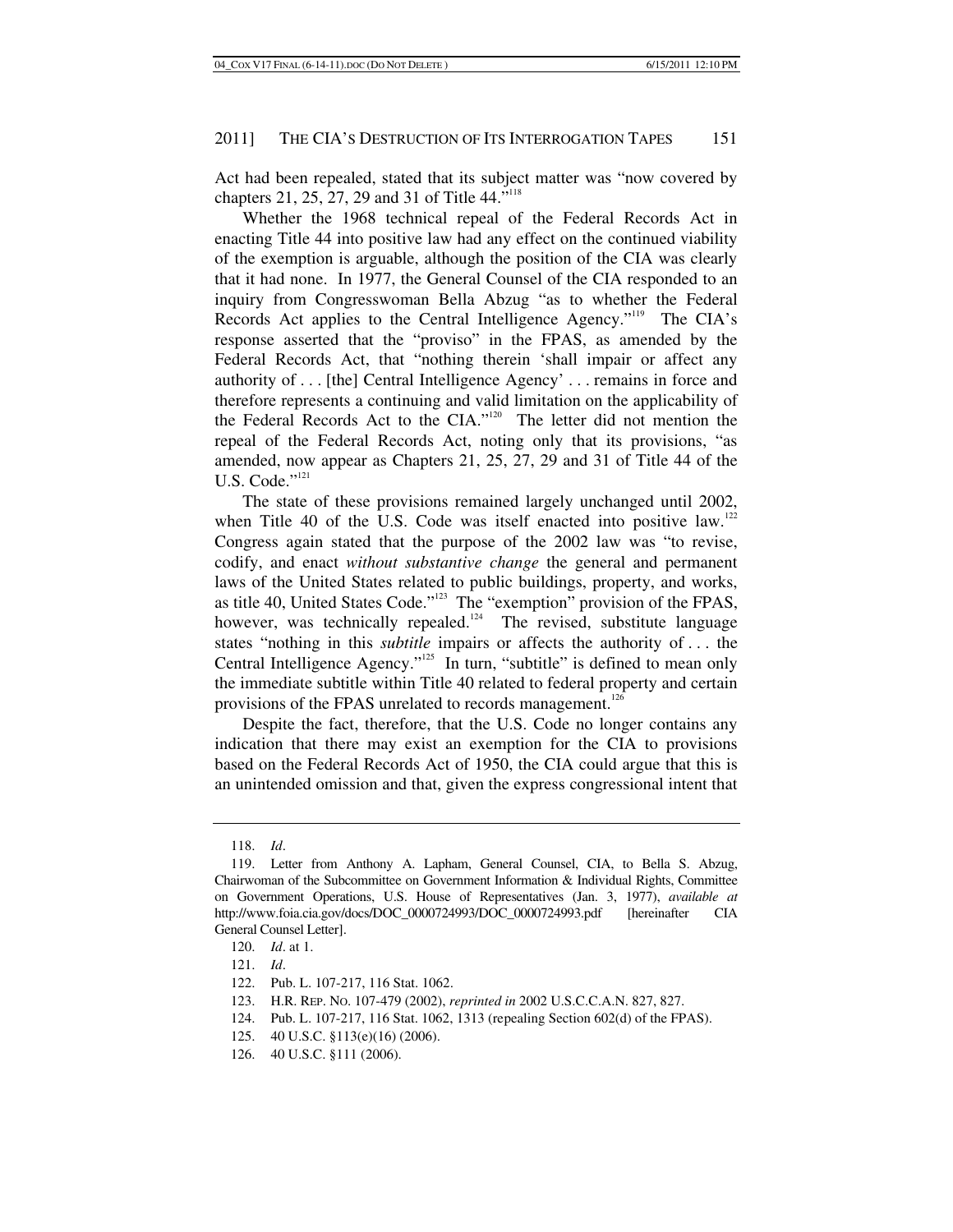neither the 1968 nor the 2002 legislation substantively changed the law, such an exemption still exists.

Even if this exemption survives, however, it is limited. The legislative history of the FPAS indicates that Congress intended the exemption to be a narrow one. The House Report on the original FPAS stated that "[i]t is not intended by these exemptions that those administering the agencies or programs listed shall be free from all obligation to comply with the provisions of the act."<sup>127</sup> The Report further stated that "[i]n other words, to the extent that compliance with the act . . . will not so 'impair or affect the authority' of the several agencies to which the subsection applies as to interfere with the operations of their programs, the act will govern."<sup>128</sup>

Further, to the extent the exemption survives, it arguably only applies to those provisions that are based on the original Federal Records Act of 1950. Most notably, the provisions defining "records" and those relating to the disposal of federal records come not from the Federal Records Act of 1950 but from the Records Disposal Act of  $1943$ <sup>129</sup> Such provisions were never subject to the exemption contained within the Federal Records Act, a fact the CIA has acknowledged.<sup>130</sup> Given the later passage of the Federal Records Act of 1950, however, the fact that it mandates the basic duty of agencies to "make and preserve" records, and the interrelated nature of the federal records laws, the CIA could potentially argue that a legal obligation to preserve videotapes depicting covert CIA officers is just the type of obligation that might "impair or affect" CIA operations abroad and just the type of situation for which the limited congressional exemption was intended.

#### *2. CIA Statutory Duties*

An additional source of potential exemptions from the requirements of the federal records laws is found in the basic statutory duties of the CIA derived from the National Security Act of 1947 creating the CIA, and the

 <sup>127.</sup> H.R. REP. NO. 81-670 (1949), *reprinted in* 1949 U.S.C.C.A.N. 1475, 1504.

<sup>128.</sup> *Id*. The CIA General Counsel accepted that the exemption was limited in his 1977 letter stating, "[w]e do not understand or consider that the proviso totally exempts the CIA from the requirements of the Federal Records Act, but only that the Agency is not bound by those requirements to the limited extent that they may be in conflict with the Agency's basic authorities and missions." CIA General Counsel Letter, *supra* note 119, at 1.

 <sup>129.</sup> Records Disposal Act, Pub. L. No. 78-115, 57 Stat. 380 (1943) (codified as amended at 44 U.S.C. §§3301-3314 (2006)). Additional relevant provisions were added by the Federal Records Management Amendments of 1976, Pub. L. No. 94-575, 90 Stat. 2723 (1976).

<sup>130.</sup> *See* CIA General Counsel Letter, *supra* note 119, at 1 (stating that the "matter of the disposal and destruction of Government records is governed not by the Federal Records Act but rather by those provisions of Chapter 33 of Title 44 of the U.S. Code. Those provisions apply broadly to all executive agencies, including CIA").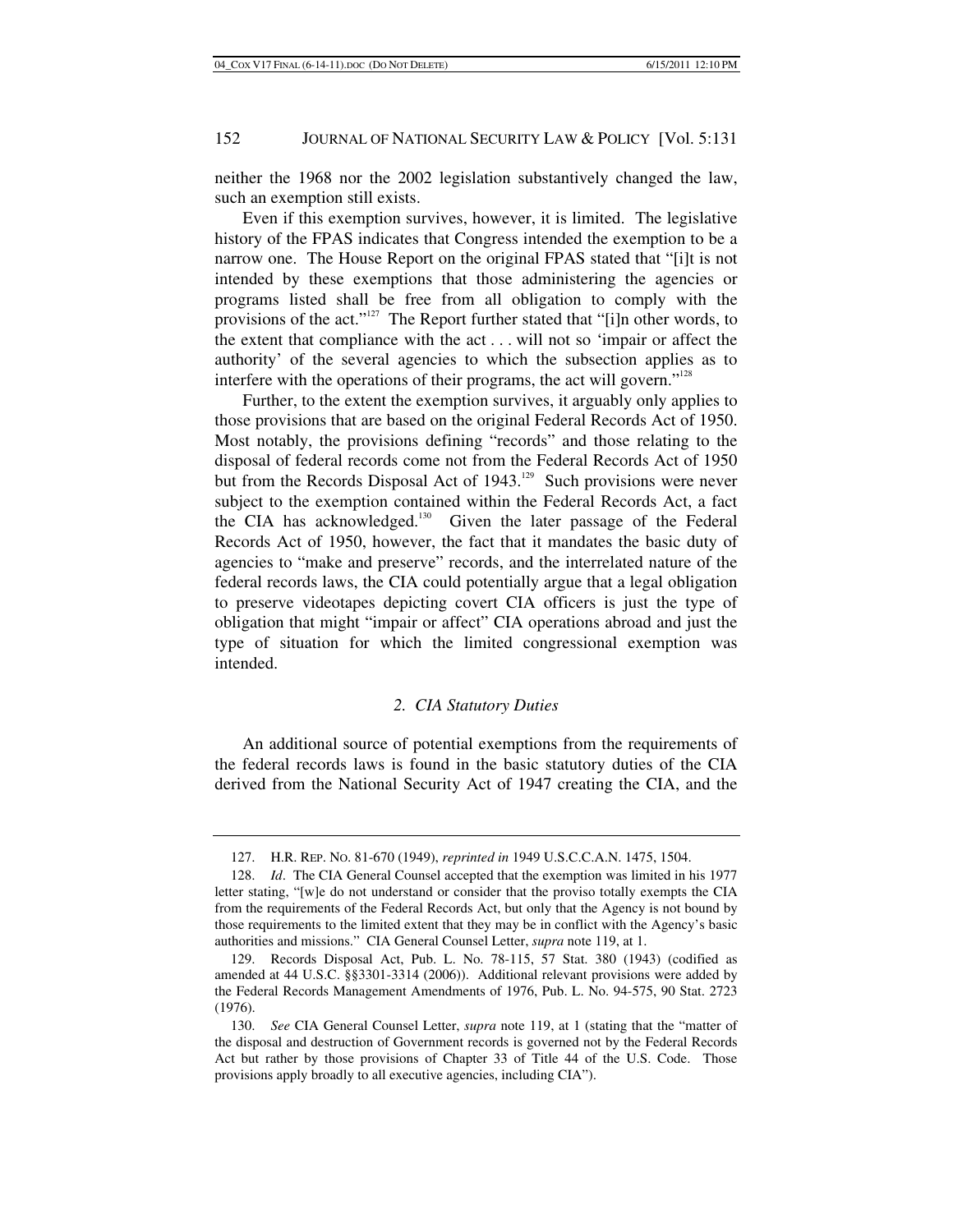Central Intelligence Agency Act of 1949.<sup>131</sup> The CIA has asserted that certain responsibilities contained within these laws should trump other statutory duties, including those relating to federal records. In his 1977 letter to Congress, for example, the CIA General Counsel stated that, in the view of the CIA, the laws governing the destruction of federal records "can and should be administered in a manner that is compatible with" the obligations under the National Security Act of 1947 that require protection of "intelligence sources and methods against unauthorized disclosure" as well as provisions of the Central Intelligence Agency Act that exempt the Agency from "any other law" that would require "the publication or disclosure of the organization, functions, names, official titles, salaries, or numbers of personnel employed by the agency."<sup>132</sup>

#### *3. CIA Records Management and Records Schedules*

Despite such possible exemptions, the CIA administers an active records management program that largely functions like similar programs in other federal agencies and includes over 120 records schedules approved by the Archivist.<sup>133</sup> The 2000 NARA evaluation report, part of a multi-year evaluation of CIA records management practices, found that the CIA had "many elements of a good records management program" including "formal recordkeeping requirements and guidance" and stated that the "agency's major intelligence gathering and dissemination operations appear to be documented adequately."<sup>134</sup> NARA also found, however, that the CIA's recordkeeping program had "serious shortcomings that must be rectified to ensure the agency's compliance with federal records management laws and regulations."<sup>135</sup>

Records management at the CIA does present unique issues related to the sensitivity of its mission, and the CIA has previously invoked the exemptions described above. In 1985, for example, in a dispute over a

 <sup>131.</sup> National Security Act of 1947, Pub. L. No. 80-253, 61 Stat. 495 (codified as amended beginning at 50 U.S.C. §401 (2006)); Central Intelligence Agency Act of 1949, Pub. L. No. 81-110, 63 Stat. 208 (codified as amended beginning at 50 U.S.C. §403a (2006)).

 <sup>132.</sup> CIA General Counsel Letter, *supra* note 119, at 1-2; *see also* 50 U.S.C. §§403-1(i), 403g (2006).

 <sup>133.</sup> NARA EVALUATION, *supra* note 14, at 19.

<sup>134.</sup> *Id*. at 1.

 <sup>135.</sup> These shortcomings included the need for disposition schedules to cover electronic systems that include "such key records as finished intelligence products and records relating to covert operations and intelligence assets" for which there is "a serious risk" that, without approved schedules, "information of great value will not be preserved." *Id*. at 1-2. NARA also found that the CIA had not issued sufficient guidance to address "nontextual records," including videotapes. *Id*. at 2; *see also infra* notes 144-145 and accompanying text.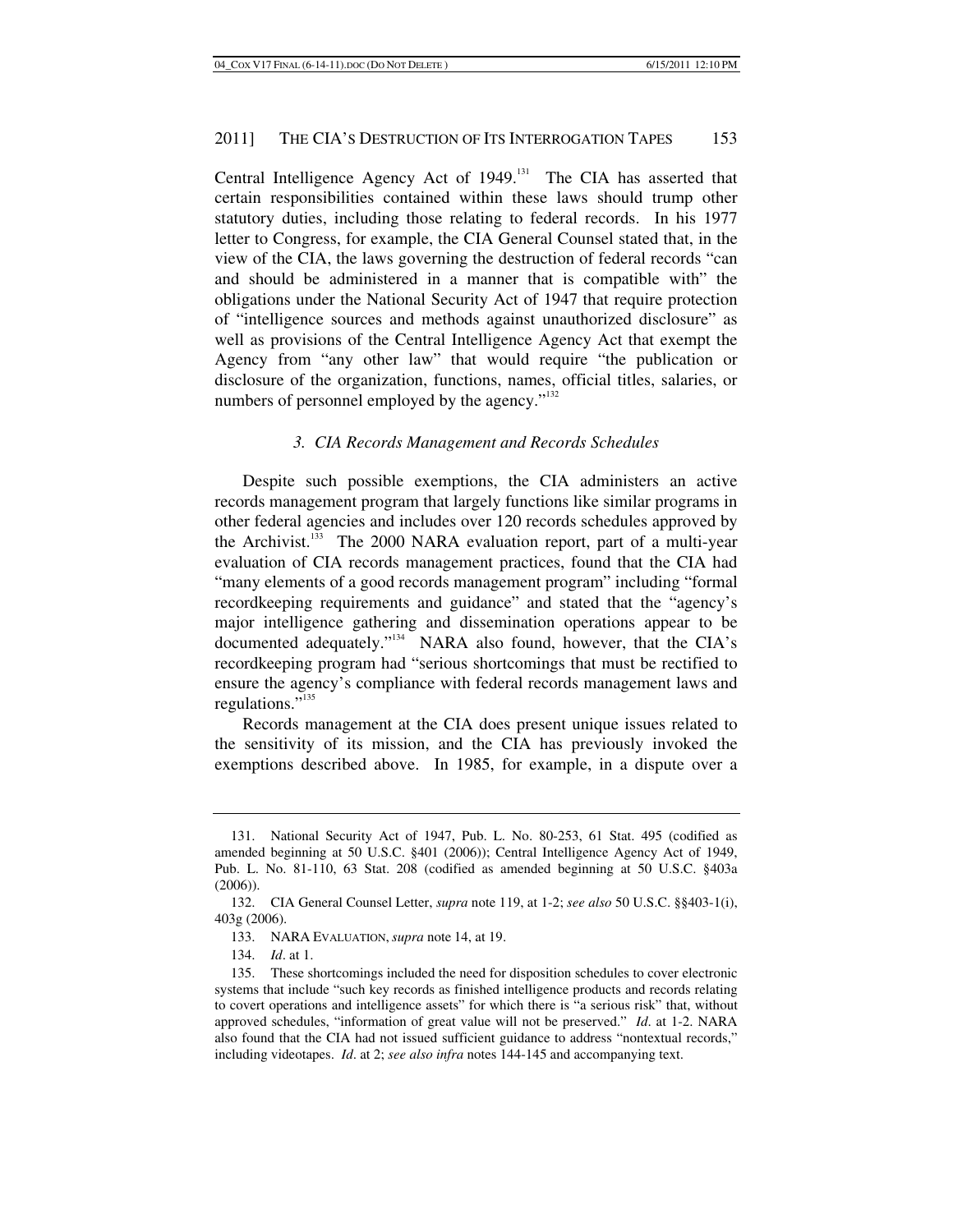proposed records schedule covering broad categories of CIA records, NARA objected to language proposed by the CIA that stated vaguely that the CIA would eventually transfer its older records to NARA "when national security considerations permit."<sup>136</sup> The CIA justified its position by stressing that "the need to protect names, sources and methods was paramount" and also expressly "cited the fact that the [CIA] was exempt from provisions of the Federal Records Act, *with which it was complying*  voluntarily."<sup>137</sup>

CIA records schedules approved by the Archivist also include schedules covering the highly sensitive operational files of the Directorate of Operations (DO) (now known as the National Clandestine Service), the category most likely relevant for the interrogation tapes.<sup>138</sup> When the CIA sought approval for the DO records schedule in 1988, it provided the Archivist only with a skeletal version of the schedule classified "Confidential"<sup>139</sup> and only allowed a NARA archivist to review on-site the full text of the schedule, as well as criteria classified "secret" that the CIA was using to decide whether certain categories of its operational records were chosen for permanent preservation.<sup>140</sup> At one point, NARA threatened to refuse to approve the DO schedule and to mandate that all such records

 <sup>136.</sup> Memorandum from Robert W. Krauskopf, NARA, to Garry D. Ryan, NARA, at 2 (Mar. 5, 1985), *available at* http://www.dcoxfiles.com/852.pdf [hereinafter Krauskopf Memo]. The dispute was over Records Schedule NC1-263-85-1, which NARA described in its 2000 review as an "agency-wide schedule" that "standardized the disposition instructions throughout the agency for many key 'generic' series that all or most agency components accumulate." NARA EVALUATION, *supra* note 14, at 19. This schedule was recently declassified. CIA, Request for Records Disposition Authority, NC1-263-85-1, Mar. 26, 1985, *available at* http://www.dcoxfiles.com/851.pdf [hereinafter CIA General Records Schedule].

 <sup>137.</sup> Krauskopf Memo, *supra* note 136, at 3 (emphasis added). In 2008, NARA and the CIA entered into a Memorandum of Understanding establishing procedures for the treatment of CIA records in NARA custody, which is available at http://www.archives.gov/ declassification/mou-nara-cia-2008.pdf.

 <sup>138.</sup> According to CIA representations in court filings the tapes themselves were held in CIA "operational files." CIA's Memorandum of Law in Opposition to Plaintiff's Motion for Contempt and Sanctions, ACLU v. Dep't of Justice (S.D.N.Y., Jan. 10, 2008) (No. 04-4151), at 1 [hereinafter CIA Opposition to Contempt Motion]; *see also infra* notes 177-78 and accompanying text.

 <sup>139.</sup> The "Confidential" version of the DO records schedule was recently declassified. *See* CIA Directorate of Operations, Request for Records Disposition Authority, N1-263-87- 2, Aug. 16, 1989, *available at* http://www.dcoxfiles.com/872.pdf [hereinafter DO Records Schedule].

<sup>140.</sup> *See* Memorandum from Mike Miller, NARA Records Appraisal and Disposition Division, Review of DO Records, N1-263-87-2, July 1, 1988 (describing limited review of CIA records schedules and a sample of operational records), *available at* http://www. dcoxfiles.com/71.pdf. The 2000 NARA Evaluation later noted that the "full criteria" for screening records "were briefly reviewed by NARA" and that they "appear[ed] adequate" but that "NARA should be afforded an opportunity to review these criteria in detail so it can determine whether or not they warrant revision." NARA EVALUATION, *supra* note 14, at 23.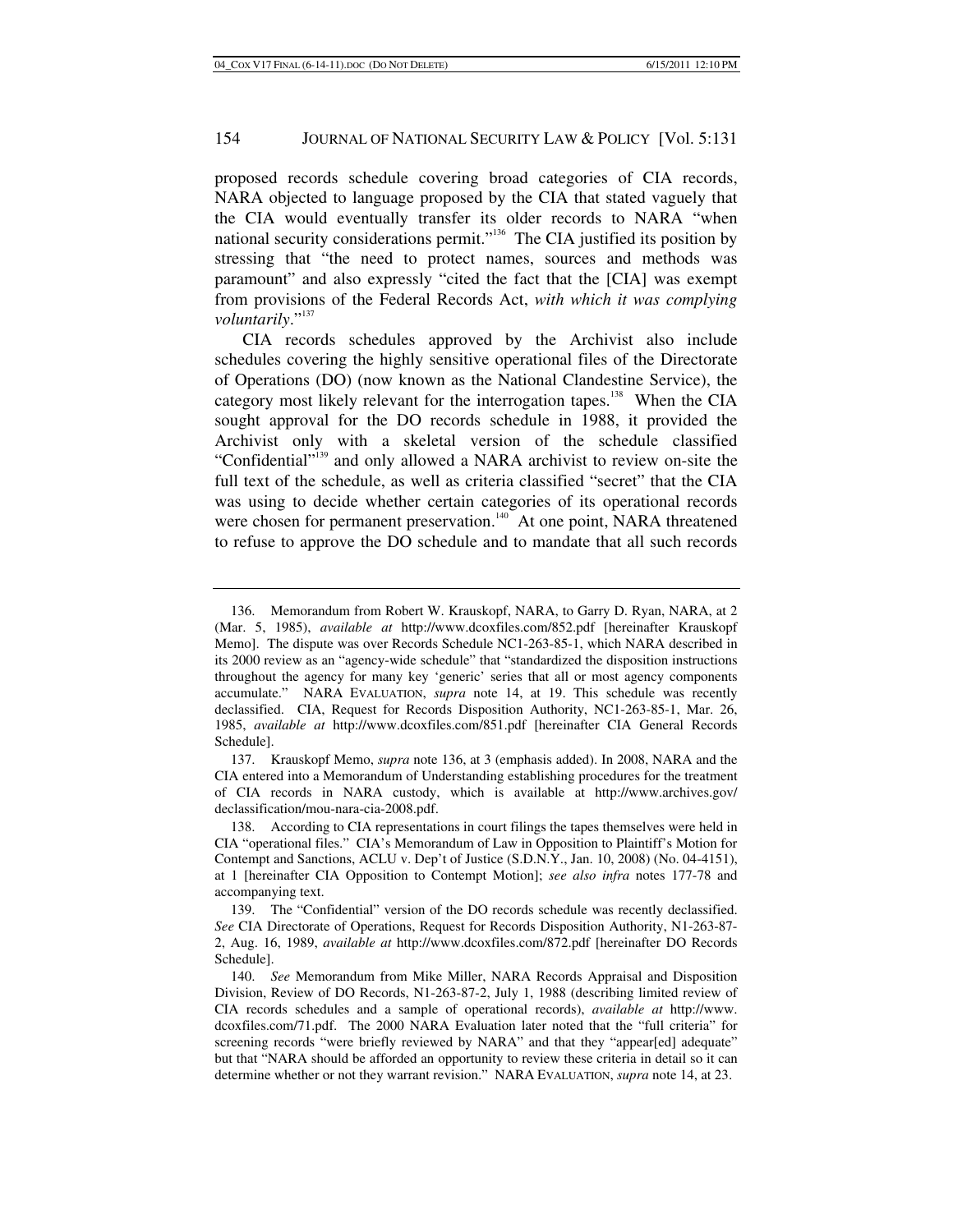be retained permanently.<sup>141</sup> The "essential problem," NARA noted, is that the CIA "requires that records be kept in a highly compartmentalized, secret manner in order to protect intelligence *sources and methods*," but, at the same time, NARA "requires that a number of its archivists . . . *need to know* sufficient detail about  $[CIA]$  records to authorize their disposition."<sup>142</sup>

The DO records schedule resulting from this dispute that was approved by the Archivist in 1989 is crucial to the CIA's treatment of the interrogation tapes. In particular, the DO schedule provided that documents within the CIA's "operational activity files" should be considered permanent records except for "duplicate and other non-record material" in the files, which was to be destroyed "when no longer needed." $143$ 

NARA evaluations raised serious concerns about the CIA's application of these standards. First, in its 2000 report on CIA records management, NARA noted that at DO field sites the CIA was taking the "position that field files are non-record," which NARA noted was "contrary to the agency's own internal guidance" which limited nonrecord material only to material falling within the three statutorily defined categories.<sup>144</sup> NARA recommended that the CIA "[e]nsure that DO personnel at field offices are aware of the record status of the files they accumulate."<sup>145</sup>

Second, following the 2000 evaluation, NARA conducted a more specific and thorough review of the CIA's "operational activity files" that was completed in early 2001. This review determined that "*all* documentation from *all* [operational activity] files warrants preservation and eventual transfer to the National Archives."<sup>146</sup> The review concluded

<sup>141.</sup> *See* Letter from Kenneth F. Rossman, Director, Records Appraisal and Disposition Division, NARA to redacted recipient, CIA, at 1-2 (Dec. 6, 1988) (stating that if the CIA "cannot permit the examination of the records it recommends for disposal" NARA has "no alternative but to make all of the records in these important series permanent"), *available at* http://www.dcoxfiles.com/6.pdf.

 <sup>142.</sup> Letter from Kenneth F. Rossman, Director, Records Appraisal and Disposition Division, NARA to a redacted recipient, CIA (Aug. 1, 1988) (emphasis in original), *available at* http://www.dcoxfiles.com/81.pdf.

 <sup>143.</sup> DO Records Schedule, *supra* note 139, at Item No. 3; *see also* NARA EVALUATION, *supra* note 14, at 23-24 (describing screening of DO records). NARA noted that the CIA was specifically "interested in having [duplicate and non-record] material clearly identified as disposable in its schedule" despite the fact that "technically the agency has the authority to dispose of this material anyway" as a result of the federal records laws. Memorandum from Michael L. Miller, Records Appraisal and Disposition Division, NARA, Job No. N1-263-87-2, at 2 (Aug. 22, 1989), *available at* http://www.dcoxfiles.com/22.pdf.

 <sup>144.</sup> NARA EVALUATION, *supra* note 14, at 39.

<sup>145.</sup> *Id*.

 <sup>146.</sup> Letter from Michael J. Kurtz, Assistant Archivist for Records Services, NARA, to Edmund Cohen, Director, Office of Information Management, CIA, at 1 (Feb. 8, 2001), *available at* http://www.dcoxfiles.com/governmentattic/8.pdf [hereinafter Kurtz Letter]. This appears to be a follow-up from the earlier NARA evaluation. NARA EVALUATION, *supra* note 14, at 23-24.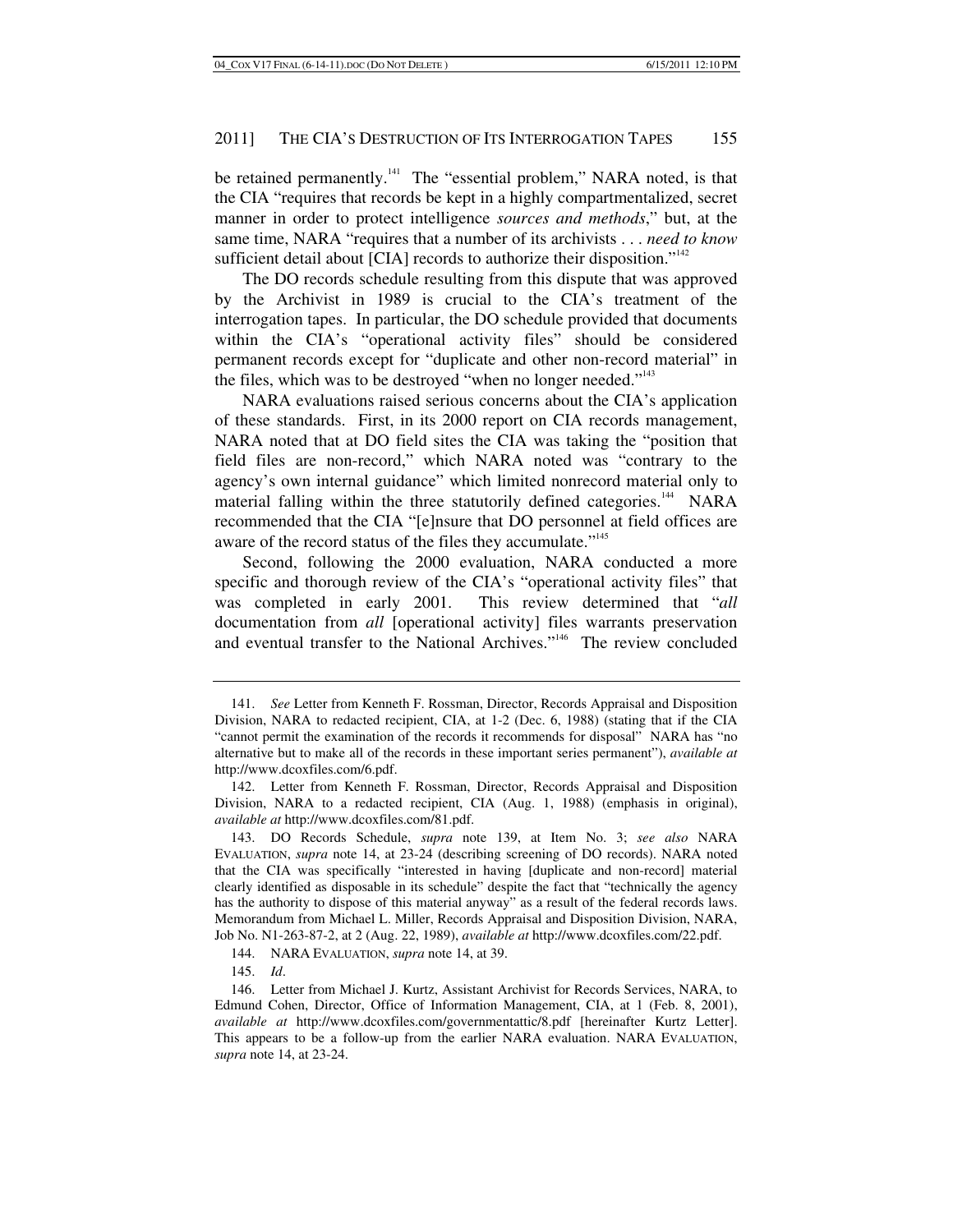that the CIA's screening of the material in the operational files based on the "duplicate" and "nonrecord" language in the DO records schedule was

result[ing] in the destruction of some files and documents that warrant permanent preservation. We found instances where policy, management, development, and planning documents, as well as other significant documentation of a substantive nature, are being destroyed, even though the schedule only authorizes the disposal of duplicate and non-record material. *We also concluded that the files contain virtually no documentation that is non-record*. 147

Although NARA acknowledged that the files did "include some records that related to administrative matters as well as duplicates of intelligence reports found elsewhere," it found that "allowing the files to be screened for this material can lead to the disposal of records that should be retained, and, in fact, has had this result."<sup>148</sup> NARA concluded by stating that the CIA's operational activity files "document some of the most important and sensitive activities of the U.S. Government and must be preserved intact."<sup>149</sup>

Such guidance, therefore, had been specifically highlighted to the CIA the year before it considered the record status of the interrogation tapes. As a result of the NARA reviews, the CIA at some point began amending its records schedule governing operational activity files. In August 2005, three months before the tapes were destroyed, NARA sent the CIA an email following up on the issue, stating "We would appreciate it if the CIA let us know what questions are still outstanding regarding the schedule for operational activity files."150 In March 2006, four months after the tapes were destroyed, the CIA finally submitted the amendment to its records schedule governing operational activity files designating "*all documentation* relating to operational activities created or received and filed or appropriate for filing in any operational activity file" as permanent.<sup>151</sup>

# III. THE LEGAL STATUS OF THE CIA TAPES

The legal status of the tapes under the federal records laws became an issue immediately, albeit briefly, after the public disclosure of their

 <sup>147.</sup> Kurtz Letter, *supra* note 146, 1 (emphasis added).

<sup>148.</sup> *Id*. NARA also concluded that "destroying duplicates and administrative documents results in a loss of context that adversely affects the research value of the permanent material." *Id*. at 1-2.

<sup>149.</sup> *Id*. at 2.

 <sup>150.</sup> Email from David A. Langbart, Life Cycle Management Division, NARA, to Christopher J. Olsen, Chief, Records Classification and Management Group, CIA (Aug. 5, 2005), *available at* http://www.dcoxfiles.com/governmentattic/5.pdf.

 <sup>151.</sup> The revised CIA records schedule for operational activity files is available at http://www.dcoxfiles.com/61.pdf (emphasis added).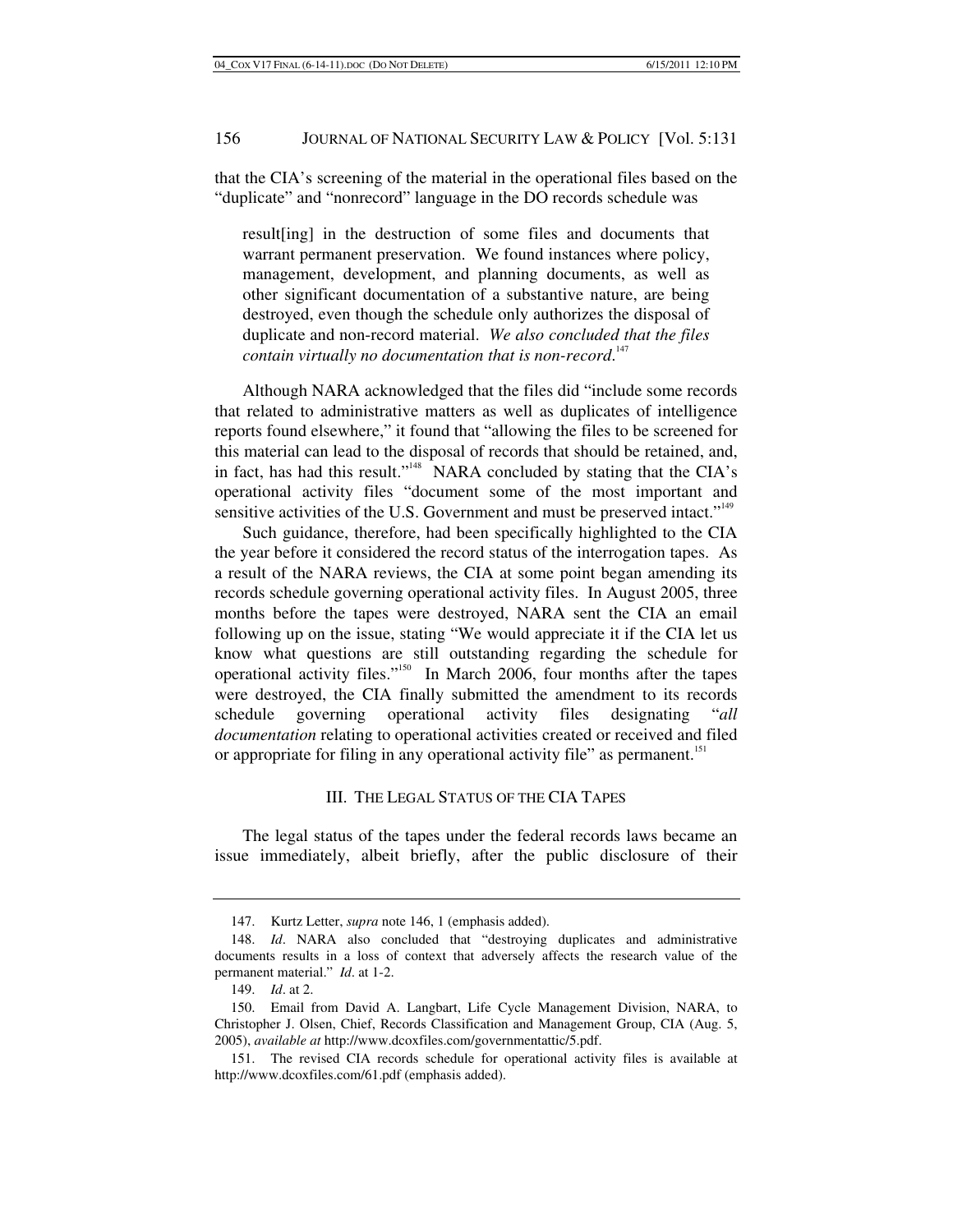destruction in December 2007. Just days later, on December 10, NARA sent the CIA a letter, which expressly assumed that the tapes were records, requesting a written explanation for their destruction, stating:

According to recent reports in the media, the Central Intelligence Agency destroyed video tapes of the interrogations of two al-Qaeda terrorism suspects. As you are aware, no Federal records may be destroyed except under the authorization of a records disposition schedule approved by the Archivist of the United States. We are unaware of any CIA disposition authority that covers *these records*. 152

The following day, Congressman Henry Waxman separately wrote to the Archivist asking for an opinion as to whether "the CIA's actions violated the Federal Records Act."<sup>153</sup>

The CIA publicly responded in the press to the issue raised by NARA's letter through CIA spokesman Mark Mansfield, who asserted "[t]he bottom line is that these videotapes were not federal records as defined by the Federal Records Act."<sup>154</sup> Before the CIA formally responded to NARA in writing, however, the DOJ initiated first a preliminary inquiry and then a criminal investigation into the destruction of the tapes.<sup>155</sup> The criminal investigation resulted in the CIA declining to provide a written response to NARA's "request."<sup>156</sup> From the perspective of NARA and the federal

 154. Isikoff, *supra* note 9. The CIA supported this position by referring to D/CIA Hayden's statement that the agency had determined that the tapes were no longer of intelligence value and "not relevant to any internal, legislative or judicial inquiries." *Id*.

 <sup>152. 2007</sup> Wester Letter, *supra* note 8, at 1 (emphasis added). The letter asked the CIA to investigate the matter and report back to NARA within 30 days. *Id*.

 <sup>153.</sup> Letter from Rep. Henry A. Waxman, Chairman, Committee on Oversight and Government Reform, U.S. House of Representatives, to Allen Weinstein, Archivist of the United States (Dec. 11, 2007), *available at* http://www.fas.org/irp/congress/2007\_cr/ waxman121107.pdf. News articles and commentators also took up the issue briefly. *See* Isikoff, *supra* note 9; Steven Aftergood, *Did CIA Violate Federal Records Act*, SECRECY NEWS, Dec. 12, 2007, http://www.fas.org/blog/secrecy/2007/12/did\_cia\_violate\_the\_federal \_re.html; bmaz, *The "Other" Provision of the Records Act*, EMPTYWHEEL, Dec. 25, 2007, http://emptywheel.firedoglake.com/2007/12/25/the-other-provision-of-the-records-act/.

<sup>155.</sup> *See* Press Release, U.S. Dep't of Justice, Statement by Attorney General Michael B. Mukasey Regarding the Opening of an Investigation into the Destruction of Videotapes by CIA Personnel (Jan. 2, 2008), *available at* http://www.justice.gov/opa/pr/2008/January/ 08\_opa\_001.html.

 <sup>156.</sup> Letter from Joseph W. Lambert, Director, Information Management Services, CIA to Paul M. Wester, Jr., Director, Modern Records Programs, NARA (Jan. 10, 2008) (stating that "in light of" the criminal investigation, the CIA is "unable to respond to your request at this time"), *available at* http://www.dcoxfiles.com/10.pdf. NARA responded to the CIA that it "understood that your detailed response may have to wait until other investigations are completed" but that the "case will remain open until we have received the report." Letter from Paul M. Wester, Jr., Director, Modern Records Programs, NARA, to Joseph Lambert,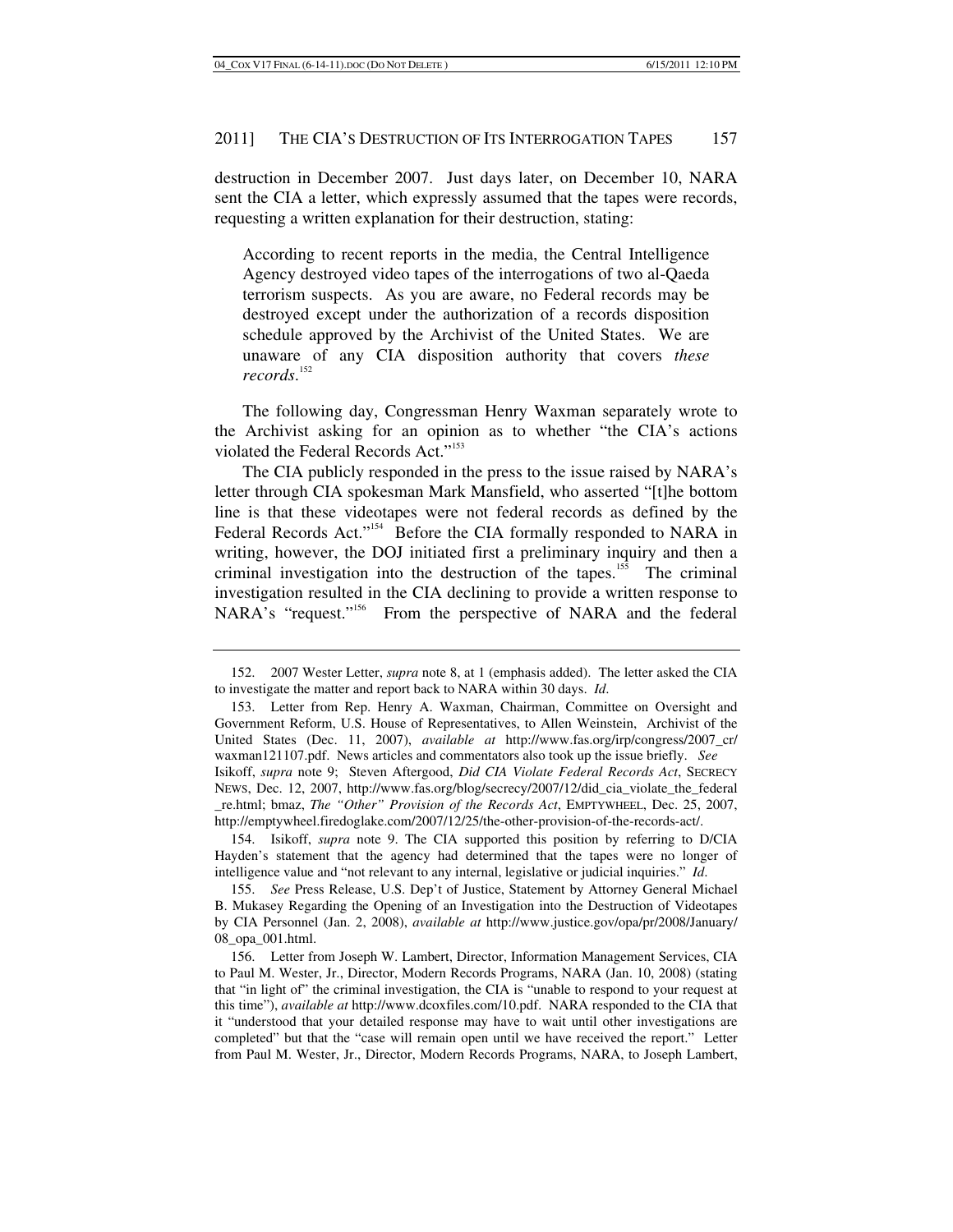records laws, the matter remained dormant for almost three years until November 2010, when the DOJ announced that it would not pursue criminal charges for the destruction of the tapes and NARA resumed its own inquiry.<sup>157</sup> In a November 2010 letter to the CIA, NARA stated that it "must still receive a report of CIA's own investigation" to determine whether an "unauthorized destruction" of federal records has occurred.<sup>158</sup>

The CIA's position on the record status of the tapes was clearly not formulated *post hoc* in response to NARA's inquiry, but rather the issue was central to the CIA's early analysis. In particular, as described in the timeline above, the CIA determined as early as September 2002 that the "continued retention of these tapes" was "not required by law."<sup>159</sup> By October 25, 2002, the CIA announced the plan to destroy the existing tapes and to recycle one tape daily going forward.<sup>160</sup> And by mid-January 2003, not only had the CIA's position that the tapes were not records solidified, but the CIA was also "informing and reminding CIA officers of the question, what actions make the video tapes an official record," presumably to avoid actions that might indisputably convert them into records.<sup>161</sup>

The legal arguments underlying the CIA's assertion that the tapes did not constitute records, and therefore that the destruction of the tapes was "in line with" the federal records laws, $162$  could take several possible forms.<sup>163</sup> First, the CIA could argue that the tapes did not fall within the statutory definition of "record" on the basis that the tapes were neither "preserved" nor "appropriate for preservation" for their evidential or informational value. Second, the CIA could argue that the tapes, although technically satisfying the definition of record, nevertheless fall within the statutory exception for "extra copies of documents preserved only for convenience of

- 157. 2010 Wester Letter, *supra* note 16.
- 158. *Id*.
- 159. October 25, 2002 Cable, *supra* note 38.
- 160. *Id*.

Director, Information Management Services, CIA (Jan. 16, 2008), *available at* http://www. dcoxfiles.com/16.pdf. NARA also responded to Rep. Waxman delaying NARA's assessment of whether the CIA's actions violated the federal records laws until after "the CIA has responded to NARA's query." Letter from Allen Weinstein, Archivist of the United States, to Representative Henry A. Waxman, Chairman, Committee on Oversight and Government Reform, U.S. House of Representatives (Dec. 18, 2007), *available at* http://www.dcox files.com/18.pdf.

 <sup>161.</sup> Jan. 12, 2003 Memo, *supra* note 50. The CIA returned to the question again in 2004. *See* April 12, 2004 Email, *supra* note 57.

 <sup>162.</sup> D/CIA 2007 Statement, *supra* note 1.

 <sup>163.</sup> While the CIA's own internal legal analysis is not available, such arguments appear necessary not only to avoid the general statutory provisions of the federal records laws, but also more specifically the CIA's records schedule for the Directorate of Operations that mandated permanent preservation of "operational activity files" except for "nonrecords" and "duplicates." *See* DO Records Schedule, *supra* note 139, at Item 3; *see also supra* notes 143 to 151 and accompanying text.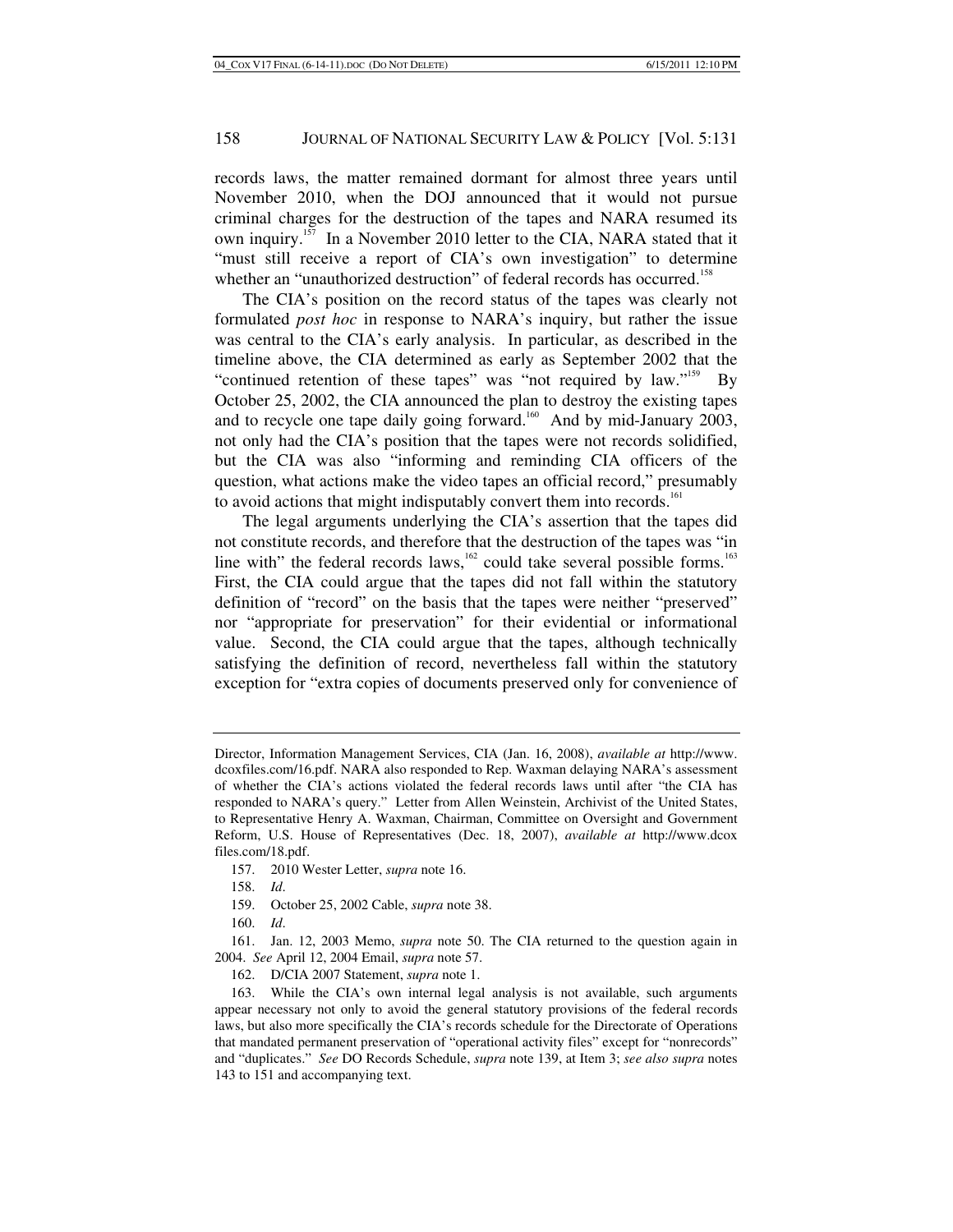reference." Third, the CIA could argue that the tapes were "working papers" or drafts used to prepare the "final" interrogation reports and that because the tapes did not contain unique, substantive information not in the "final" written reports, preservation was unnecessary.

# *A. The Tapes as Records*

The statutory definition of "records" includes several elements.<sup>164</sup> First, records are "documentary material," which is defined broadly to include "all books, papers, maps, photographs, machine readable materials, or other documentary materials, regardless of physical form or characteristics."<sup>165</sup> As recognized by guidance from both the National Archives and the CIA, this definition can undoubtedly encompass audio-visual material including videotapes.<sup>166</sup> The second element, that a record is "made or received by an agency" under "Federal law or in connection with the transaction of public business,"167 would also appear to be satisfied on the basis that the CIA "made" the tapes while conducting public business.<sup>168</sup>

The final element of the "record" definition is the crux. To constitute a record, documentary material must be "preserved or appropriate for preservation by that agency . . . as evidence of the organization, functions, policies, decisions, procedures, operations, or other activities of the Government or because of the informational value of data in them."<sup>169</sup>

Determining whether the interrogation tapes were "preserved" is more complex than noting that they were eventually destroyed. The issue instead is whether the destroyed tapes became records on the basis that they were *initially* "preserved" as evidence of the activities of the CIA or for the information they contained. Under NARA regulations, for example, the term "preserved" is defined as "the filing, storing, or any other method of systematically maintaining documentary materials  $\dots$  by the agency."<sup>170</sup>

167. 44 U.S.C. §3301 (2006).

 168. NARA regulations define "made" as "creating and recording information by agency personnel in the course of their official duties." 36 C.F.R. §1222.10(b)(3) (2010).

169. 44 U.S.C. §3301 (2006).

 <sup>164. 44</sup> U.S.C. §3301 (2006); *see also* Armstrong v. Exec. Office of the President, 1 F.3d 1274, 1283 (D.C. Cir. 1993) (defining test for determining record status).

 <sup>165. 44</sup> U.S.C. §3301 (2006).

<sup>166.</sup> *See* 36 C.F.R. §1222.10(b)(2) (2010) (defining "regardless of physical form or characteristics" to mean "that the medium may be paper, film, disk, or other physical type or form"). The 2000 NARA report noted that a CIA regulation "made it clear that records include all media, not merely paper." NARA EVALUATION, *supra* note 14, at 40.

 <sup>170. 36</sup> C.F.R. §1222.10(b)(5) (2010). The regulatory definition further notes that "preserved" covers "materials not only actually filed or otherwise systematically maintained but also those temporarily removed from existing filing systems." *Id*.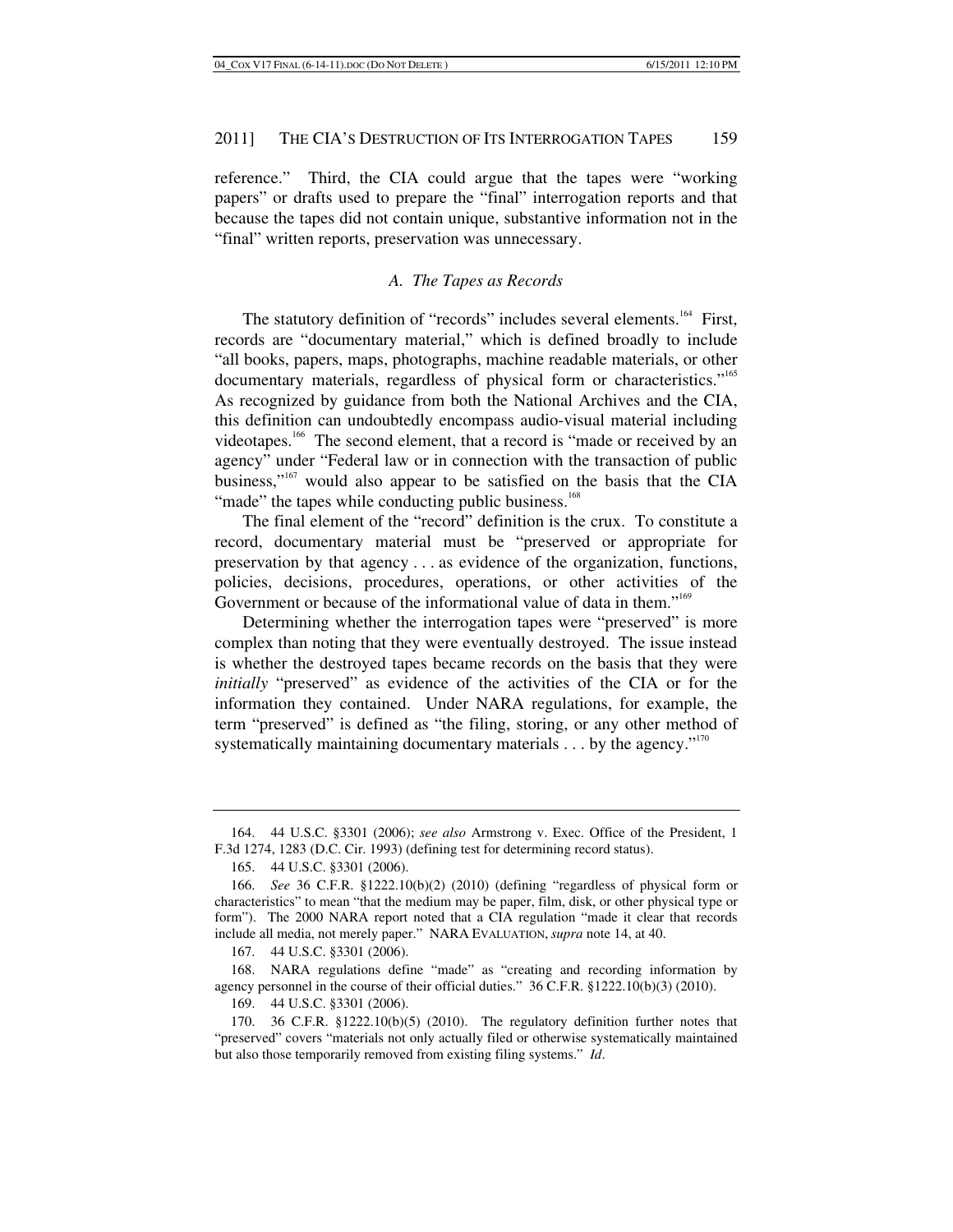Despite the later assertion that the tapes were not records, the CIA's early treatment of them provides a strong argument that the tapes were initially preserved and stored as records. As early as April 17, 2002, just over two weeks after Abu Zubaydah's arrest, a CIA cable directed that the tapes of Abu Zubaydah "should not [repeat] not be taped over" and that "[e]ach of the tapes should be collected, logged and labeled, and sent to headquarters."<sup>171</sup> An April 27, 2002, email between CIA officers that copied CIA attorneys expressly stated that the tapes of the interrogations "should all be catalogued and made into *official record copies*."172 A May 5, 2002, cable repeated the instruction "Please preserve all videos" and arguably further indicated the intent to preserve them for their evidential and informational value, noting that "they offer evidence of AZ's condition/treatment while in [redacted] care that may be of value in the future (apart from actionable intelligence). $"173"$ 

In early 2003, the issue of whether the tapes were "preserved" or "filed" was further implicated by the CIA's OIG's "special review" which included a review of the video tapes.<sup>174</sup> A February 7, 2003, email entitled "Request of tape copies," for example, discussed "how to best accommodate a request for review of video tapes," which appears to have been referring to a request by the OIG.<sup>175</sup> The significance of such a request for purposes of the federal records laws is that if copies of the tapes had been provided to, and placed in the files of, the CIA OIG, such "filing" may have also converted the copies into "records" of the OIG.176 As the CIA OIG would later confirm, however, it subsequently reviewed the videotapes on-site at the facility overseas and "never had the videotapes or copies of the videotapes in their files."<sup>177</sup>

 176. This could be true even if the CIA considered the original tapes to be "nonrecord." *See* 36 C.F.R. §1222.12(d) (2010) (stating that "[m]ultiple copies of the same document and documents containing duplicative information . . . may each have record status depending upon how they are used to transact agency business").

 177. Rea Declaration, *supra* note 52, at ¶4. The fact that the CIA OIG did not receive copies of the tapes subsequently had significant effects in the ACLU FOIA case when the Court in early 2005, unaware of the existence of the tapes and based on a CIA motion to narrow an earlier, broader order, limited the relevant portion of the CIA's obligation to search and review "agency records" to "relevant documents that have already been identified and *produced to, or otherwise collected by*, the CIA's Office of Inspector General." Order Granting CIA's Motion for Partial Relief, ACLU v. Dep't of Def. (S.D.N.Y. Apr. 18, 2005)

<sup>171.</sup> *See* April 17, 2002 Cable, *supra* note 30.

<sup>172.</sup> *See* April 27, 2002 Email, *supra* note 32 (emphasis added).

<sup>173.</sup> *See* May 6, 2002 Cable, *supra* note 33.

<sup>174.</sup> *See generally* Rea Declaration, *supra* note 52.

 <sup>175.</sup> A government index describing the Feb. 7, 2003, email entitled "Request of Tape Copies" discussing "how best to accommodate a request for review of video tapes, without complicating security issues" is available at http://www.dcoxfiles.com/aclu/72.pdf. An additional government index describing a Feb. 7, 2003, email entitled "Tapes," which may be referring to the same email or a related email and which concerned the "IGs anticipated tape review" is available at http://www.dcoxfiles.com/aclu/71.pdf.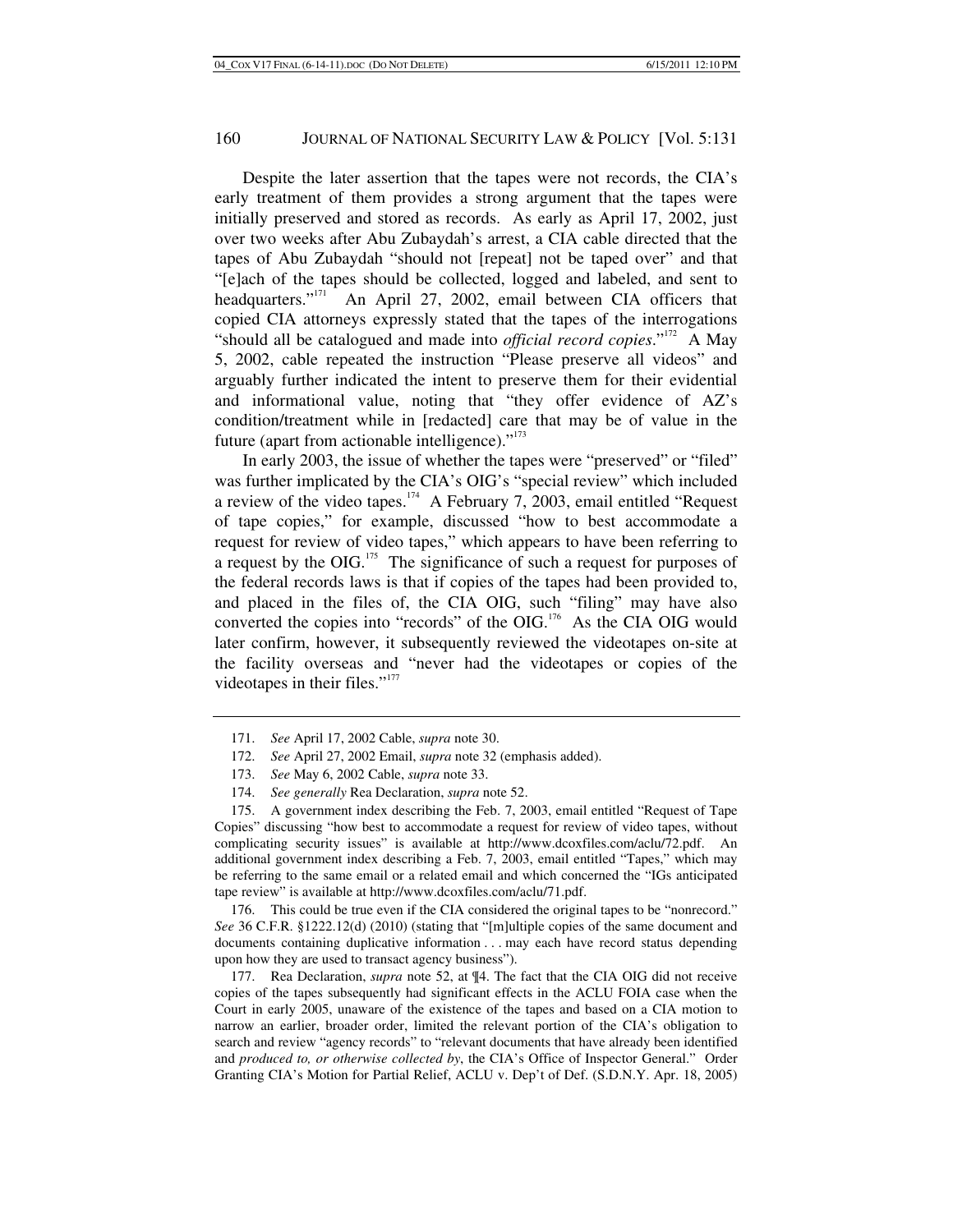A final indication that the tapes were "preserved" as records arose in early 2008 following the public disclosure of the destruction. In response to a motion for contempt in the ACLU FOIA case, the CIA specifically represented in a court filing that the "videotapes were held in operational files," which potentially constitutes additional evidence that the tapes had been "filed" or "stored" within agency files and were therefore "preserved."<sup>178</sup>

Even if the tapes were not "preserved," however, they would nevertheless have satisfied the definition of record if they were "appropriate for preservation" as evidence of the activities of the government or for their informational value.<sup>179</sup> The meaning of "appropriate for preservation," and who has the authority to apply it, has been controversial.<sup>180</sup> Since 1990, NARA regulations have ceded discretion in applying the term to federal agencies by defining "appropriate for preservation" as:

documentary materials made or received which, *in the judgment of the agency*, should be filed, stored, or otherwise systematically maintained by an agency because of the evidence of agency activities or information they contain, even if the materials are not covered by its current filing or maintenance procedures.<sup>181</sup>

Subsequent court decisions that have addressed this issue, however, have held that the discretion of agencies to determine which documents are "appropriate for preservation" is subject to judicial review and is limited by

179. 44 U.S.C. §3301 (2006).

180. *See* Schrag, *supra* note 99, at 113-126 (providing a detailed history of the waxing and waning of Archivist authority over determining record status). In 1981, as a result of a dispute over who should determine the "record value" of notes of telephone conversations of former Secretary of State Henry Kissinger, the DOJ OLC issued an opinion that found that "[a]gencies retain a measure of discretion in deciding whether materials are 'appropriate for preservation'" and that while the law requires agencies to comply with record disposal regulations, the Archivist "is not authorized to promulgate standards or guidelines that have a binding effect on the agency's determination as to whether a document constitutes a 'record.'" Memorandum from John M. Harmon, Assistant Attorney General, Office of Legal Counsel, to Allie B. Latimer, General Counsel, General Services Administration (Jan. 13, 1981), at 5-6, *available at* http://www.dcoxfiles.com/13.pdf; *see also* NARA TASK FORCE REPORT, *supra* note 92, at ¶4.5; Schrag, *supra* note 99, at 118-119.

 181. 36 C.F.R. §1222.10(b)(6) (2010) (emphasis added). NARA's original proposed regulations defined "appropriate for preservation" more forcefully, but ambiguously, as "documentary materials made or received that *should be* filed, stored, or otherwise systematically maintained by an agency because of the evidence of agency activities or information they contain." 55 Fed. Reg. 740, 741 (proposed Jan. 9, 1990) (emphasis added).

<sup>(</sup>No. 04-4151). Based on this order, the government subsequently argued that the ACLU FOIA case was not an impediment to the destruction of the tapes. CIA Opposition to Contempt Motion, *supra* note 138, at 1.

 <sup>178.</sup> CIA Opposition to Contempt Motion, *supra* note 138, at 1. The government argued, therefore, that the tapes fell within a FOIA exemption for CIA operational files. *Id*.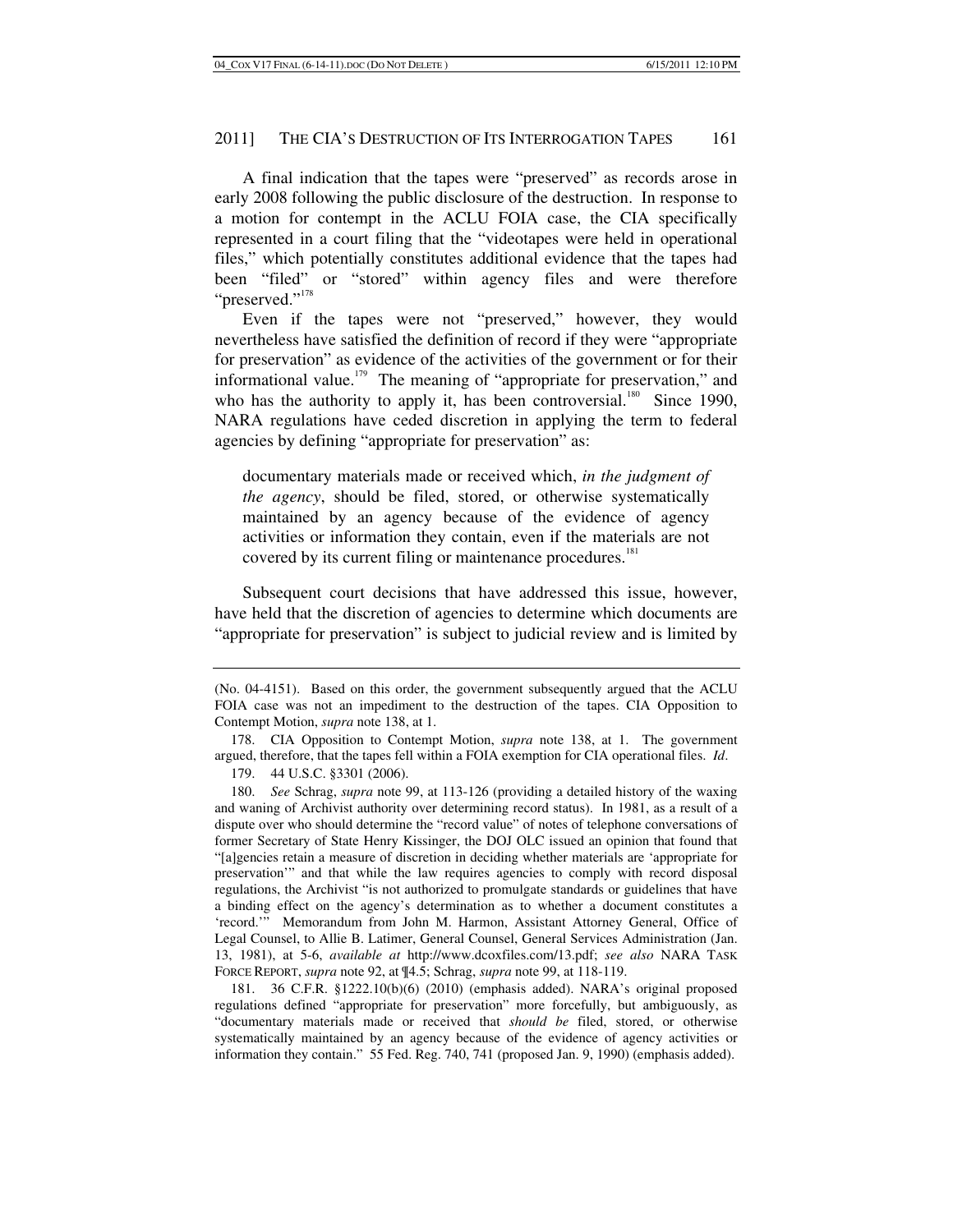the intent of Congress in formulating the federal records laws. In *Armstrong v. Executive Office of President*, for example, the plaintiffs, who were journalists and private researchers, sued the Executive Office of the President, the National Security Council, and the Archivist to prevent the proposed destruction of government emails.<sup>182</sup> The government argued, based on the fact that paper printouts of the emails had been preserved as records, that the electronic originals were not "appropriate for preservation."183 The Court of Appeals for the D.C. Circuit rejected the government's argument that "agency heads have sweeping discretion to decide which documents are 'appropriate for preservation'" and held that the federal records laws "surely cannot be read to allow the agency by fiat to declare 'inappropriate for preservation' an entire set of substantive e-mail documents."<sup>184</sup> The court determined that despite the government's arguments that the emails were "nonrecords" that were "not appropriate for preservation," they could not be destroyed except in accordance with the federal records laws.<sup>185</sup>

Again, the initial decisions of the CIA in early 2002 to mandate retention of the tapes and to convert them into "official record copies" would appear to indicate a determination that even if the tapes were not ultimately preserved, they were, at least initially, "appropriate for preservation" in "the judgment of the agency."<sup>186</sup>

# *B. The Tapes as Nonrecord Copies or "Working Papers"*

The CIA's position that the tapes did not constitute records more likely reflects a determination that the written intelligence reports the CIA produced from, and about, the interrogations rendered the videotapes duplicative. This argument could take two forms. First, even if the tapes were initially preserved, or appropriate for preservation, as records they could have arguably been "stripped of that status" by falling within the statutory exception for "extra copies of documents preserved only for convenience of reference" thus making them nonrecords.<sup>187</sup>

Second, the CIA might have treated the interrogation tapes as "working files" or drafts of the "final" intelligence reports. In a briefing to Senator Pat Roberts in February 2003, for example, while disclosing its intent to destroy the tapes, the CIA noted that the tapes "were created in any case as but an aide to the interrogations."<sup>188</sup> The possible treatment of the tapes as

 <sup>182.</sup> Armstrong v. Exec. Office of the President, 1 F.3d 1274 (D.C. Cir. 1993).

<sup>183.</sup> *Id*. at 1283.

<sup>184.</sup> *Id*.

<sup>185.</sup> *Id*.

 <sup>186. 36</sup> C.F.R. §1222.10(b)(6) (2010).

<sup>187.</sup> *Armstrong*, 1 F.3d at 1283 (quoting 44 U.S.C. §3301).

 <sup>188.</sup> A redacted copy of a Memorandum For Record describing the February 2003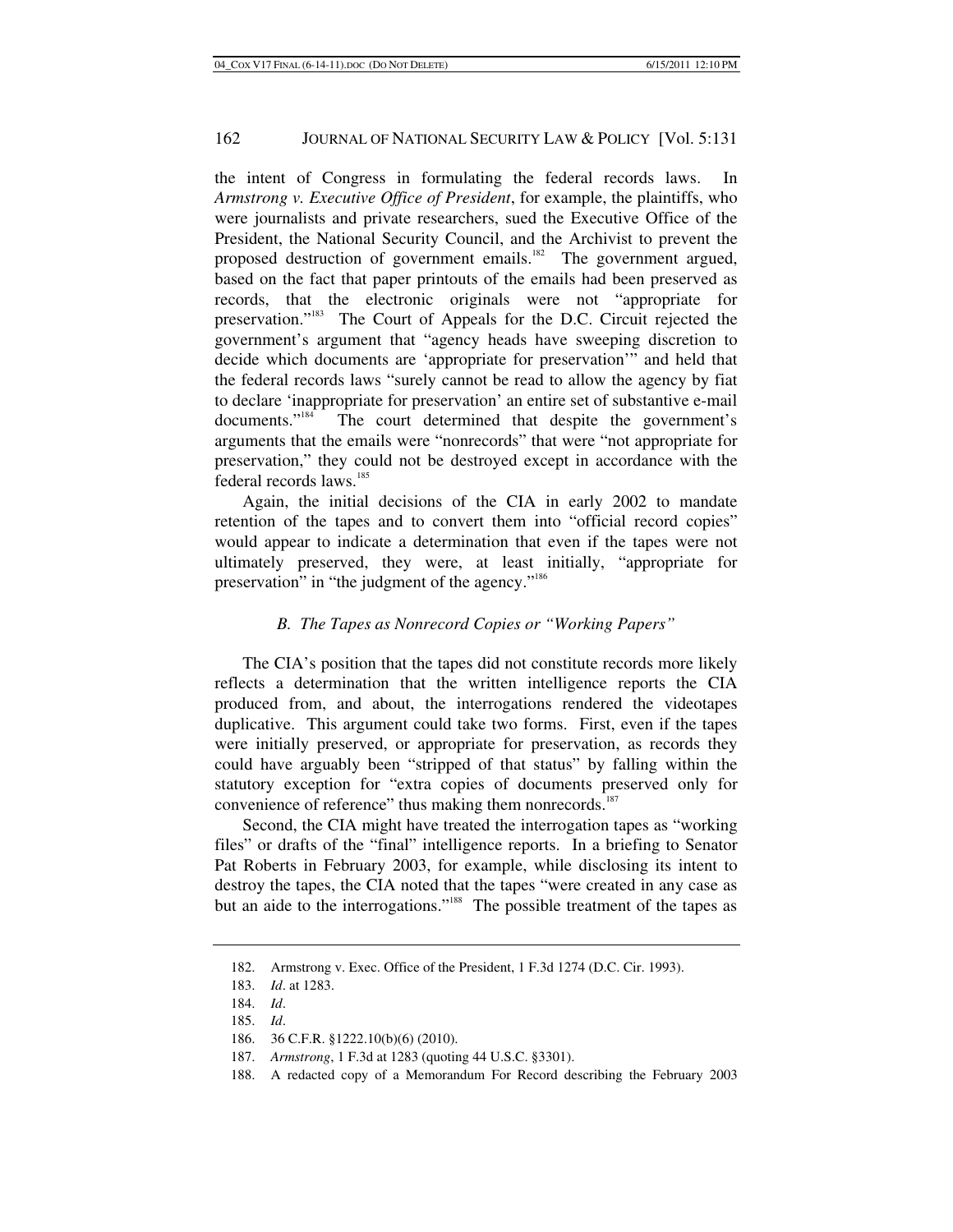working files is further enhanced by the fact that NARA, in its 2000 review of CIA records management, expressly encouraged the CIA to analyze the status of its files located at DO field sites, which it had been classifying as "nonrecord," as working files.<sup>189</sup> Under NARA regulations, working files can be discarded if they were not circulated and contain no "unique" information" not in the final version "that adds to a proper understanding of the agency's" actions. $190$ 

These two possible explanations – the tapes as nonrecord copies or working files that could be discarded – thus converge on a single issue that has been central to the CIA's argument from the beginning: the extent to which the interrogation reports duplicated the tapes. In its 2003 briefing of Senator Roberts, for example, the CIA described the OIG's "comparison of the tapes with the cables describing the same interrogations" in late 2002 and told Senator Roberts that "the match was perfect."<sup>191</sup> Further, D/CIA Hayden's 2007 statement disclosing the destruction, when read in light of the subsequent assertion that the tapes did not constitute records, appears almost singularly designed to make the argument that the tapes were the equivalent of extra copies or working papers. In particular, Hayden stated that although "[a]t one point, it was thought" that the tapes could verify that "other methods of documenting" the interrogations were – quoting without attribution the federal records laws – "accurate and complete"<sup>192</sup> the CIA "soon determined that its documentary reporting was full and exacting, removing any need for tapes."<sup>193</sup>

briefing of Senator Pat Roberts, dated Nov. 30, 2004, is available at http://www.dcox files.com/judicialwatch/4.pdf [hereinafter Sen. Roberts Briefing].

 <sup>189.</sup> NARA EVALUATION, *supra* note 14, at 41-42. CIA "working files" were, at the time of the 2000 NARA evaluation, governed by an agency-wide records schedule. CIA General Records Schedule, *supra* note 136, at Item 18(a). NARA recommended revisions to the schedule while also recommending that the CIA treat files at DO field sites as working files. NARA EVALUATION, *supra* note 14, at 26-28. The CIA subsequently created a new records schedule for working files, which the CIA signed in September 2002, the same month it determined that the law did not require the retention of the interrogation tapes. CIA, Request for Records Disposition Authority, N1-263-03-2, *available at* http://www.dcoxfiles. com/902.pdf. The schedule, which the Archivist approved in April 2003, assesses working files based on whether they are "accumulated at the Deputy Director level and above," whether they "were coordinated outside the unit of origin," and whether they contain "substantive" information and instructs that "substantive documents" be placed in the "appropriate official file," but that others are to be screened annually and destroyed. *Id*.

 <sup>190. 36</sup> C.F.R. §1222.12(c)(2) (2010).

 <sup>191.</sup> Sen. Roberts Briefing, *supra* note 188, at 2.

<sup>192.</sup> *See* 44 U.S.C. §2902 (stating that among the goals of the federal records management laws is the "[a]ccurate and complete documentation of the policies and transactions of the Federal Government").

 <sup>193.</sup> D/CIA 2007 Statement, *supra* note 1. He further stated that "the interrogation sessions had already been *exhaustively detailed* in written channels." *Id*. (emphasis added)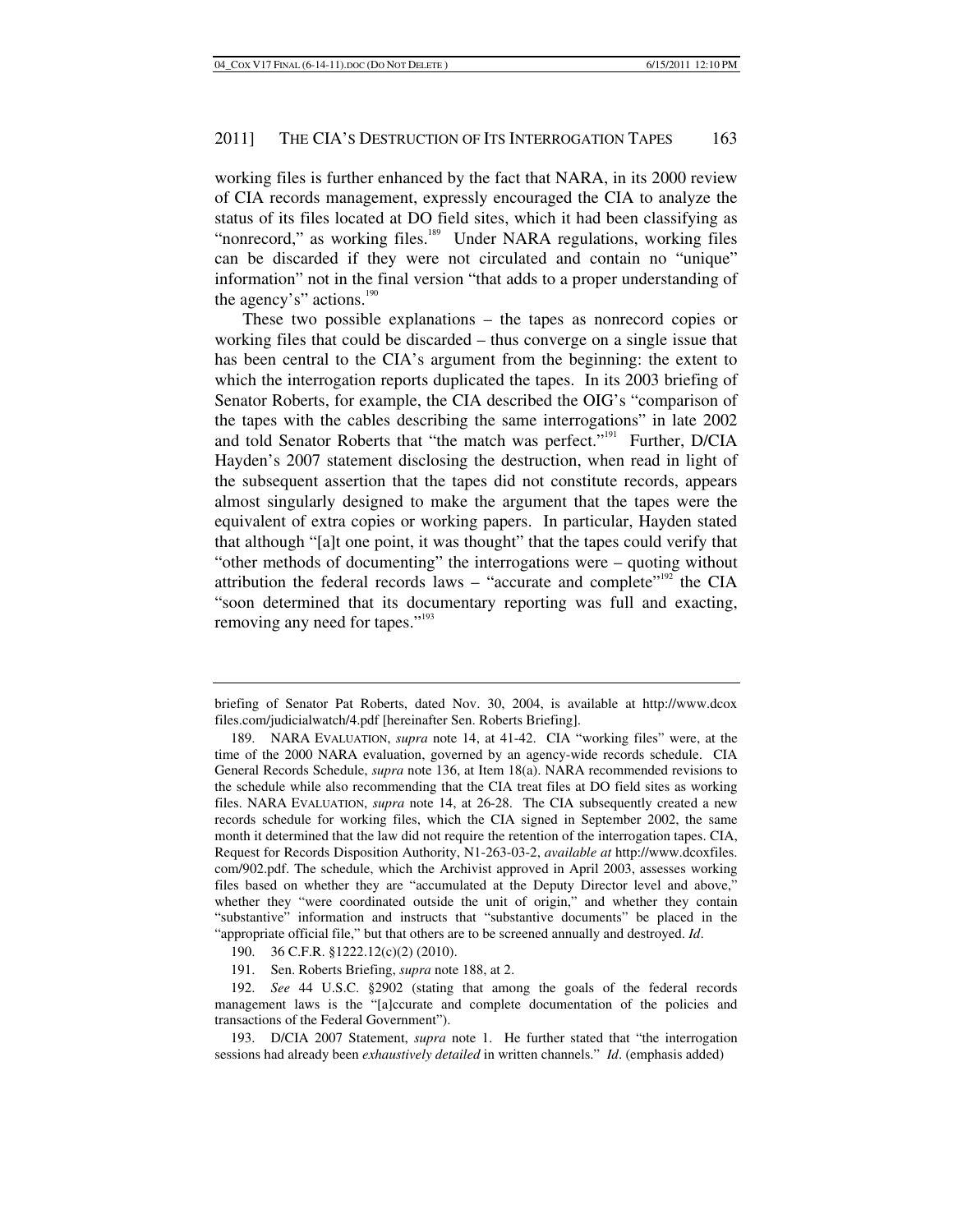The standard to be applied in determining whether a record is an "extra copy" was directly addressed in *Armstrong v. Executive Office of the President*. As mentioned above, the *Armstrong* court considered whether treating hardcopy paper printouts of email messages as records would render the original electronic versions nonrecord copies "subject to unobstructed destruction."<sup>194</sup> The court framed the issue in this manner: "[T]he mere existence of the paper printouts does not affect the record status of the electronic materials unless the paper versions include all significant material contained in the electronic records. Otherwise the two documents cannot accurately be termed 'copies' – identical twins – but are, at most, 'kissing cousins.'"<sup>195</sup>

In making this determination, the court applied a strict standard for "copies," quoting *Webster's Dictionary* definition as "full reproduction[s] or transcription[s]; imitation[s] of a prototype:...duplicate[s]."<sup>196</sup> Although the paper printouts were identical to the view of the original email on a computer screen, the court noted certain information contained within the electronic version would not always be available in the paper printout.<sup>197</sup> On this basis, the court found that "there is no way we can conclude that the original electronic records are mere 'extra copies' of the paper print-outs" and that finding otherwise would be "flatly inconsistent with Congress's evident concern with preserving a *complete* record of government activity for historical and other uses."<sup>198</sup>

Beyond the basic fact that CIA intelligence reports of the interrogations obviously are not actual "copies" of the videotapes, the available public information appears in several respects to undermine the assertion that the tapes were duplicative of the intelligence reports and cables derived from the interrogations. The CIA has acknowledged, for example, that it is "not

 <sup>194.</sup> Armstrong v. Executive Office of the President, 1 F.3d 1274, 1284 (D.C. Cir. 1993).

<sup>195.</sup> *Id*. at 1283.

<sup>196.</sup> *Id*. at 1284 (citing WEBSTER'S NEW UNIVERSAL UNABRIDGED DICTIONARY 404 (2d ed. 1979)). Such a reading might also be justified on the basis that in 1943, when the statutory language was added, "copies" may have referred to carbon copies. *See* GARY M. PETERSON & TRUDY HUSKAMP PETERSON, ARCHIVES & MANUSCRIPTS: LAW 14 (1985) (noting that the copies for "'convenience of reference' clause was probably conceived as a cover for the extra carbon copies that many offices create and give to the drafters of documents").

 <sup>197.</sup> This included the fact that senders and recipients might be identified in a printout of an email by User IDs or nicknames (rather than full names) or by the name of a distribution list (rather than by the names of all of the individuals comprising that list). *Armstrong*, 1 F.3d at 1284.

<sup>198.</sup> *Id*. at 1285 (emphasis in original). Following up on its "twin" versus "cousin" metaphor, the Court found that since "the two versions of the documents may frequently be only cousins – perhaps distant ones at that – the electronic documents retain their status as federal records" and held that all federal records laws governing the "preservation of records still apply." *Id*. at 1283.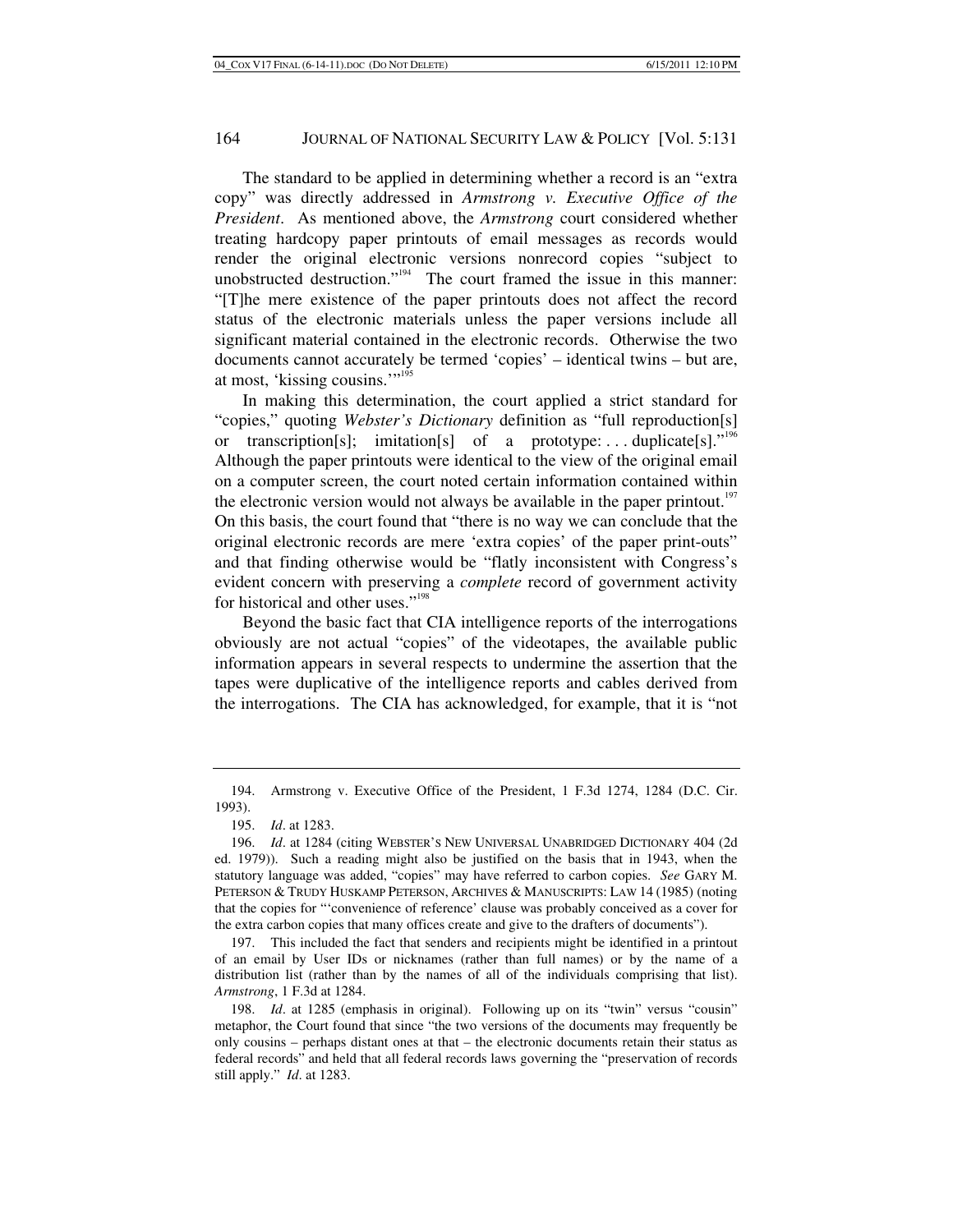aware of any transcripts of the destroyed videotapes."<sup>199</sup> Even presuming that the content of the interrogations depicted in the videotapes was accurately reported in the interrogation reports, based on the CIA's "profound interest in obtaining accurate information" and "in reporting that information accurately" for intelligence purposes, $200$  the lack of transcripts suggests that the reports did not duplicate *all* of the information on the tapes. Indeed, it would be reasonable that the CIA would not include information in intelligence reports that was not relevant or useful to its intelligence operations.<sup>201</sup> Information contained in the tapes that had no intelligence value, however, may well have had "administrative, legal, research, or other value" which the federal records laws are specifically designed to preserve. $202$ 

Moreover, descriptions of the CIA OIG's review in late 2002, on which the CIA's argument that the tapes were duplicative appears to be based, indicates that the attorney reviewing the tapes appeared to focus on whether the interrogation *techniques* depicted in the tapes were adequately described in the cables and intelligence reports.203 Whether the review included an exhaustive comparison of the *content* of the interrogations (as well as non-

 <sup>199.</sup> Letter from Lev L. Dassin, Acting United States Attorney, S.D.N.Y., U.S. Department of Justice, to Hon. Alvin K. Hellerstein, U.S. District Judge, S.D.N.Y., at 2 (Mar. 6, 2009), http://www.aclu.org/torturefoia/legaldocuments/Letter030609.pdf.

 <sup>200.</sup> U.S. v. Moussaoui, 382 F.3d 453, 478 (4th Cir. 2004) (stating that the "profound interest in obtaining accurate information" from witnesses "and in reporting that information accurately to those who can use it to prevent acts of terrorism" provided government reports with "sufficient indicia of reliability" to allow them to be used as substitutes for live testimony). That this should be true makes the fact, noted by the CIA OIG, that, despite having the videotapes available to ensure the accuracy of the interrogation reports, the interrogation teams stated that they "rarely, if ever, were used" to "assist in the preparation of the debriefing reports" both surprising and troubling. CIA OIG REPORT, *supra* note 24, at ¶77.

 <sup>201.</sup> CIA officers in the field, for example, advised headquarters in April 2002 that "if the primary purpose [of the videotapes] is to ensure capture of vital intelligence, the interrogation team is maintaining a careful log of all activities as well as keeping careful track of the intelligence obtained" and that the "mound of video tapes" contained "many hours of little if any information being obtained from subject" and that the field's "preference [was] to be more selective and retain only those interrogations where actionable intelligence [was] gathered." April 18, 2002 Cable, *supra* note 31.

 <sup>202. 44</sup> U.S.C. §3303 (2006). In *American Friends Service Committee v*. *Webster*, 720 F.2d 29 (D.C. Cir. 1983), the D.C. Circuit addressed a strikingly similar situation involving FBI field files. The FBI, with approval from NARA, was retaining only "summaries of field office files" and destroying "the original documents upon which the summaries are based." *Id.* at 65. The Court stated that it did "not disagree with the government's general point that the FBI may satisfactorily summarize much investigative data," but that "the summaries need to account in some reasonable fashion for historical research interests and the rights of affected individuals – not just the FBI's immediate, operational needs." *Id*.

<sup>203.</sup> *See* CIA Abu Zubaydah Report, *supra* note 17, at 7 (stating that the purpose of OGC review was "to confirm that the cable traffic accurately described the interrogation methods employed").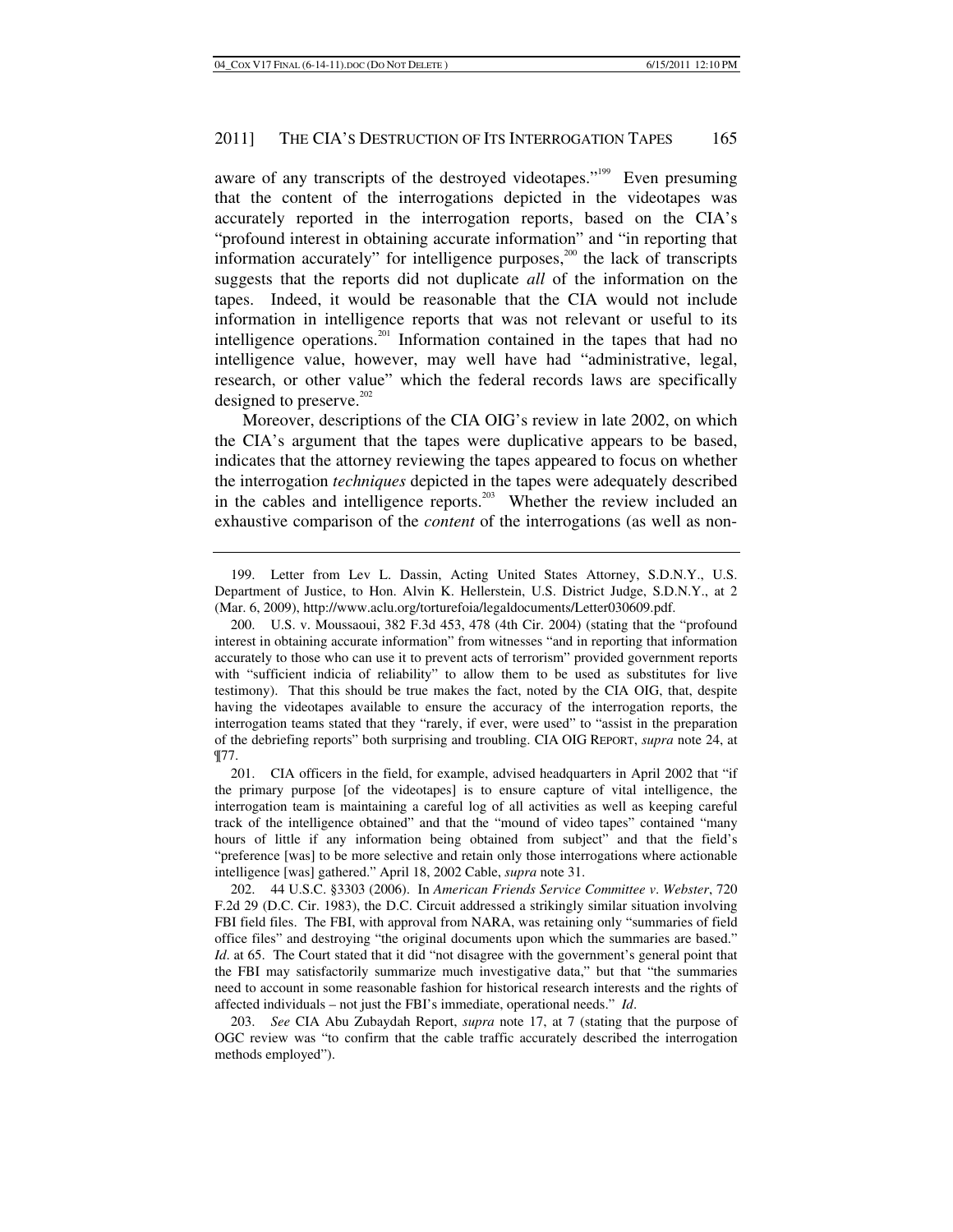interrogation portions of the tapes) is more questionable.<sup>204</sup> A heavily redacted interview concerning the attorney's review appears to indicate, in contrast, that the attorney was "listening to the audio for the *tenor* of the session."<sup>205</sup>

The unique value of the tapes is further evidenced by the fact that the CIA OIG's review of the tapes came to different conclusions than the CIA OGC even about the interrogation techniques depicted on the tapes. Whereas the OGC found that the techniques on the tapes complied with DOJ guidance, the OIG concluded that the waterboarding technique on the tape "was different from the technique as described in the DOJ opinion."<sup>206</sup> The OIG stated that "the difference was in the manner in which the detainee's breathing was obstructed" noting that

in the DoJ opinion, the subject's airflow is disrupted by the firm application of a damp cloth over the air passages; the interrogator applies a small amount of water to the cloth in a controlled manner. By contrast, the Agency interrogator [redacted] continuously applied large volumes of water to a cloth that covered the detainee's mouth and nose.<sup>207</sup>

These are precisely the type of details that a video could confirm, but which a written record indicating only that a technique was applied for a specific duration may not. The continuing importance of the tapes to provide an accurate record, and the inadequacy of the written cables in doing so, was highlighted by the DOJ's Office of Professional Responsibility which noted in 2009 that "[b]ecause CIA video tapes of its actual use of the waterboard were destroyed by the CIA, a definitive assessment of how that technique was applied may be impossible."<sup>208</sup>

 <sup>204.</sup> Any such review would have been complicated by uncertainty about whether questions and answers depicted in the tapes were audible and accurately translated in the corresponding intelligence report. The extent to which portions of the interrogations were conducted in English or the OGC attorney reviewing the tapes understood Arabic is unclear from public sources.

 <sup>205.</sup> A copy of an interview report dated June 18, 2003, by the OIG of a CIA attorney regarding the review of the videotapes and a government index description is available at http://www.dcoxfiles.com/aclu/18.pdf (emphasis added). The interview concludes with the OIG asking whether the "conclusion that the tapes 'confirm' the cable traffic was overstated" and the attorney replying "that the tapes 'tend to confirm what is in the cables' and 'do nothing to discredit any of the cables.'" *Id*. at ¶14.

 <sup>206.</sup> CIA OIG REPORT,*supra* note 24, at ¶79.

<sup>207.</sup> *Id.* The OIG noted that "[o]ne of the psychologists/interrogators . . . explained that the Agency's technique is different because it is 'for real' and is more poignant and convincing." *Id*.

 <sup>208.</sup> DEP'T OF JUSTICE, OFFICE OF PROFESSIONAL RESPONSIBILITY, INVESTIGATION INTO THE OFFICE OF LEGAL COUNSEL'S MEMORANDA CONCERNING ISSUES RELATING TO THE CENTRAL INTELLIGENCE AGENCY'S USE OF "ENHANCED INTERROGATION TECHNIQUES" ON SUSPECTED TERRORISTS 247 n.205 (2009).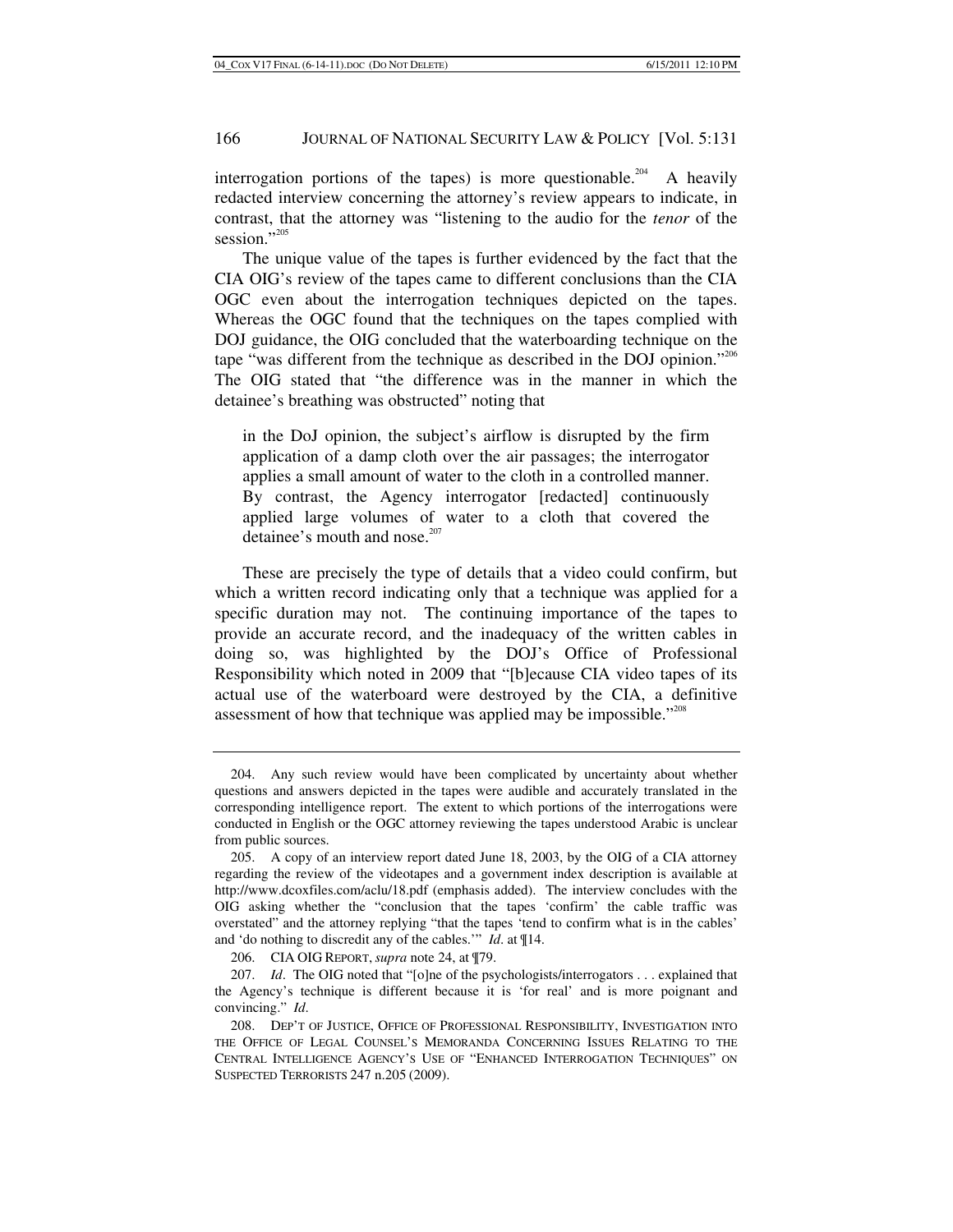In addition, certain intangible elements of an interrogation are perhaps impossible to describe exhaustively in a written record. The updated Army Field Manual on interrogation states, for example, that "video recording is possibly the most accurate method of recording a questioning session since it records *not only the voices but also can be examined for details of body language and source and collector interaction*."209

Finally, the very concern that appeared to provide the final impetus to destroy the tapes was that a video of "enhanced interrogation techniques" would have a quality lacking in a written account. According to an internal CIA email, for example, CIA officers indicated that "the heat from destroying [the tapes] is nothing compared to what it would be if the tapes ever got into the public domain" and that "out of context, they would make us look terrible; it would be 'devastating' to us."<sup>210</sup> Another CIA official was similarly quoted in the press stating "People know what happened, but to see it in living color would have far greater power."<sup>211</sup>

A final argument that the CIA might assert is that even if the intelligence reports and cables did not exhaustively reflect all of the content of the videotapes, the partial information contained in the reports nevertheless was sufficient to satisfy the CIA's statutory obligation to make and preserve "adequate and proper documentation," thereby making the preservation of the tapes unnecessary.<sup>212</sup> The D.C. Circuit, however, in *Armstrong v. Executive Office of the President,* found this same argument "unconvincing" on the basis that it relies only upon the statutory provision that describes an agency's basic duty "to create and then retain a baseline inventory of 'essential' records."<sup>213</sup> The argument ignores other parts of the federal records laws that "prescribe more particularized duties for agency heads that reach beyond their general obligation to 'adequately document' core agency functions" such as the "mandate that *all* records . . . whether or not related to 'adequate documentation'" be preserved and that they can only be destroyed "in accordance with explicit statutory directives."<sup>214</sup> Or,

- 211. Mazzetti, *supra* note 29.
- 212. 44 U.S.C. §3101 (2006).
- 213. Armstrong v. Exec. Office of the President, 1 F.3d 1274, 1286 (D.C. Cir. 1993).
- 214. *Id*. at 1286-1287. The Tenth Circuit has similarly rejected the argument that the

 <sup>209.</sup> DEP'T OF THE ARMY, FM2-22.3, HUMAN INTELLIGENCE COLLECTOR OPERATIONS 9- 11 (2006) (emphasis added). Currently, this Army Field Manual governs any interrogations conducted by the CIA. Exec. Order No. 13,491, 74 Fed. Reg. 4893 (Jan. 22, 2009). A revision of the DoD Directive on Interrogations notes the further value of videotaped interrogations for "the training of new interrogators, the periodic assessment of interrogator performance, reviewing interrogation reports for completeness, re-assessing the veracity of sources during questioning, monitoring compliance with policy and procedures, documenting the interrogation environment." DEP'T OF DEFENSE, DIRECTIVE NO. 3115.09, 5 (Oct. 9, 2008).

 <sup>210.</sup> Email from redacted individual to Dusty Foggo (Nov. 10, 2005), *available at* http://www.dcoxfiles.com/aclu/10.pdf.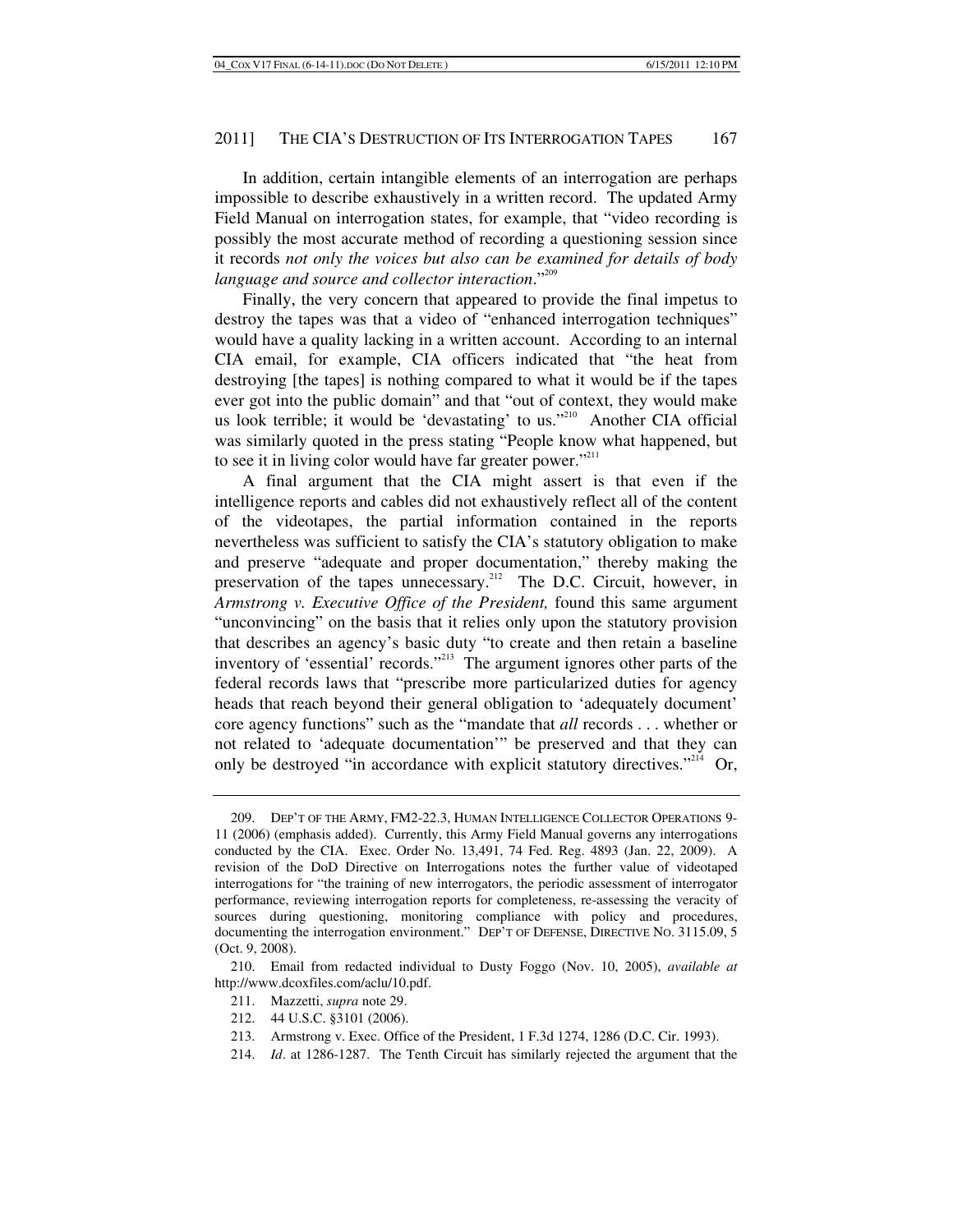put another way, the question of whether the CIA was obligated to videotape the interrogations in the first place<sup>215</sup> is separate from the question of whether, the videotapes having been made, the CIA was allowed to destroy them. $^{216}$ 

Moreover, one could argue that, despite the fact that there was not, at the time, an express statutory obligation to videotape interrogations, $217$  the extraordinary nature of the Abu Zubaydah interrogations may have required videotaping even to satisfy the basic standard of "adequate and proper documentation."<sup>218</sup> The unique circumstances of these interrogations were evidenced by the active involvement of multiple federal agencies and the White House in the interrogation plan, the government's expressed view of the importance of Abu Zubaydah in providing information necessary to protect the United States from terrorist attacks,<sup>219</sup> and the request for a

<sup>&</sup>quot;adequate and proper documentation" language from 44 U.S.C. §3101 implies any "limit on an agency's preservation responsibilities" and held that "[w]hen chapter 33 [of Title 44], entitled "Disposal of Records," imposes duties with respect to records, it undoubtedly refers to *all* records defined by [44 U.S.C.] §3301 . . . not just the subset described in §3101." Rohrbough v. Harris, 549 F.3d 1313, 1319 (10th Cir. 2008) (emphasis in original).

 <sup>215.</sup> The CIA's position appears to be that they did not. *See, e*.*g*., D/CIA 2007 Statement, *supra* note 1 (stating that the CIA "on its own" began taping).

 <sup>216.</sup> Agencies may often create many more records than are necessary to fulfill the basic duty of "adequate and proper documentation;" they cannot, however, destroy the "extra" records unless they are nonrecord, such as "copies maintained for convenience," or unless a records disposal schedule *properly* approved by the Archivist allows it. *See* Am. Friends Serv. Comm. v. Webster, 720 F.2d 29 (D.C. Cir. 1983) (holding that agency and NARA recordkeeping activities are subject to judicial review and finding that destruction of agency records, approved by the Archivist, did not comply with federal records laws).

 <sup>217.</sup> Federal law now requires the videotaping of at least certain intelligence interrogations. *See* National Defense Authorization Act for Fiscal Year 2010, Pub. L. No. 111-84, §1080, 123 Stat. 2190, 2479 (2009) (requiring "videotaping or otherwise electronically recording strategic intelligence interrogations" of person under the control of DoD).

 <sup>218.</sup> Indeed, query whether the later recordkeeping requirement for the use of "enhanced interrogation techniques" that mandated only a written record "setting forth the nature and duration of each such technique employed" was sufficient to document, adequately and properly, the 183 applications of the waterboard on Khalid Sheik Mohammed. CIA OIG REPORT, *supra* note 24, at App. E, ¶5. *Cf*. Al-Adahi v. Obama, 672 F. Supp. 2d 114, 118 (D.D.C. 2009) (finding the government in contempt for violating a court order to videotape a detainee's habeas testimony stating that "a picture is truly worth 1,000 words, and the full import of Petitioner's testimony cannot be gained from the cold, dry transcript alone").

<sup>219.</sup> *See* Remarks on the War on Terror, 42 WEEKLY COMP. PRES. DOC. 1569, 1571 (Sep. 6, 2006) (stating that Abu Zubaydah "provided information that helped stop a terrorist attack being planned inside the United States"). In Abu Zubaydah's habeas case, however, the government recently stated that it was "not contend[ing] in this proceeding that at that the time of his capture, [Abu Zubaydah] had knowledge of any specific impending terrorist operations other than his own thwarted plans." Respondent's Memorandum of Points and Authorities in Opposition to Petitioner's Motion for Discovery and Petitioner's Motion for Sanctions, Husayn v. Gates (D.D.C. Oct. 27, 2009) (No. 08-1360), at 35, *available at* http://www.truth-out.org/files/memorandum.pdf [hereinafter Opposition to Sanctions in Abu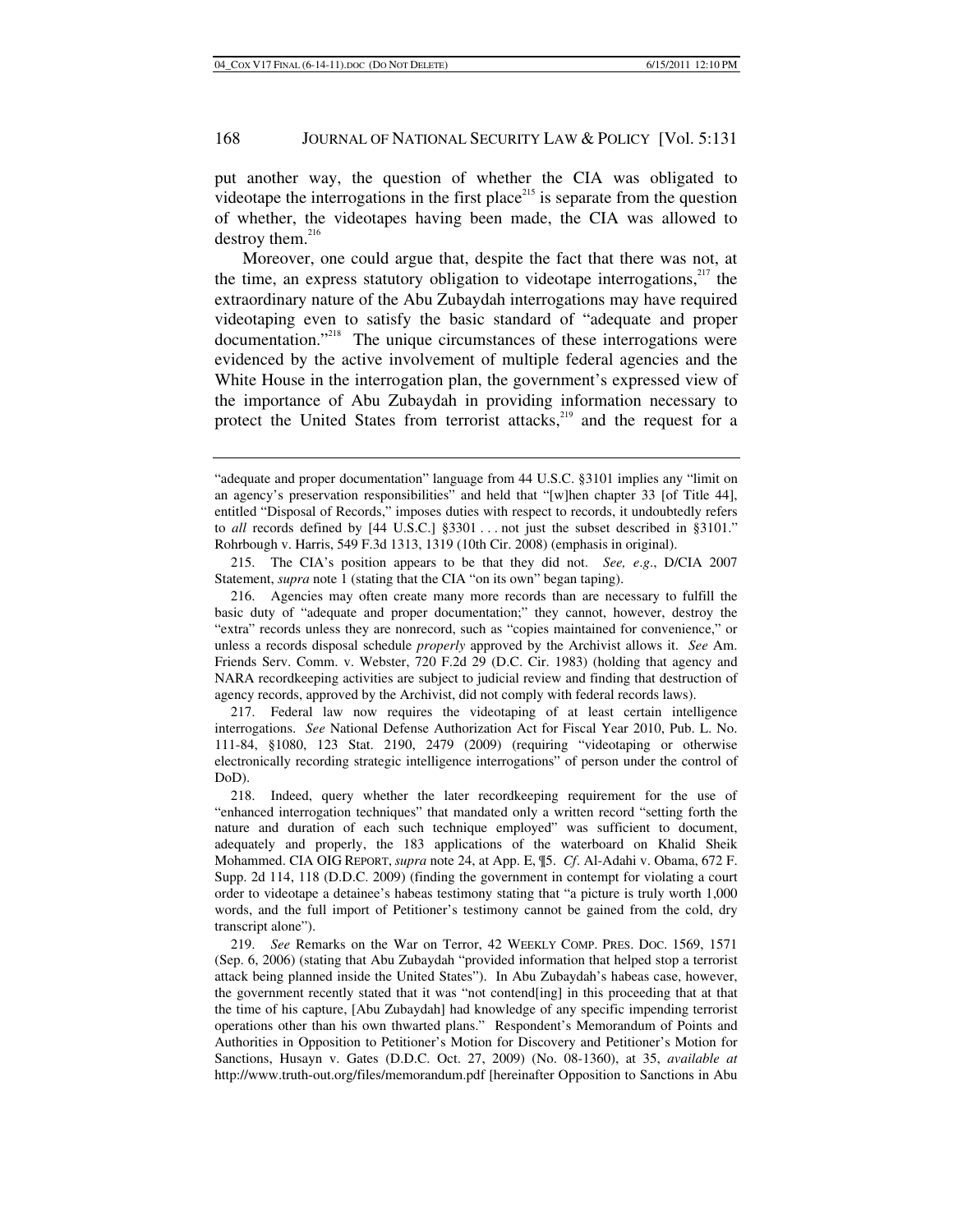specific opinion from the DOJ OLC. Such an argument is strengthened by the requirement that "adequate and proper documentation" be "designed to furnish the information necessary to protect the legal rights . . . of the Government," which risked being accused of violating treaty obligations, and the legal rights of those "persons directly affected by the agency activities,"220 which included not only the detainees being subjected to simulated drowning, but also government interrogators, who risked being charged with committing torture. The surviving written record may be, in the end, inadequate to accomplish any of these goals, which raises a final issue about the tapes and their potential role as evidence.

# *C. The Tapes as Relevant Evidence*

The possible relevance of the tapes to specific legal proceedings or investigations, which may have triggered alternative legal obligations to preserve them, is beyond the scope of this article. Yet such considerations are not irrelevant to the federal records laws. First, as mentioned above, the law requires agencies to create records designed to protect the legal rights of both the government and individuals affected by agency activities.<sup>221</sup> Second, the evidential and informational value of government documents properly forms part of the determination about whether they are "appropriate for preservation" and therefore whether they satisfy the statutory definition of "record."<sup>222</sup> Third, once documents are determined to be records, the law requires both agencies and the Archivist to assess their "legal" value in considering their appropriate disposition. $^{223}$ 

The relevance of CIA records to legal proceedings is also specifically incorporated into a CIA records schedule covering "Records relating to actual or impending litigation or to matters under investigation by the Department of Justice or Congress." $224$  The schedule instructs that such records should be retained or destroyed "in accordance with approved Agency disposition instructions for the records, *or when litigation or investigation requirement has ended, whichever is later.*"<sup>225</sup> The provision was intended to be a standing "litigation hold" instruction by the CIA General Counsel "to assure that any records involved in litigation or

Zubaydah's Habeas Case].

 <sup>220. 44</sup> U.S.C. §3101 (2006).

<sup>221.</sup> *Id*.

 <sup>222. 44</sup> U.S.C. §3301 (2006).

 <sup>223. 44</sup> U.S.C. §§3303, 3303a(a) (2006).

 <sup>224.</sup> CIA General Records Schedule, *supra* note 136, at Item 5(d) (emphasis added).

<sup>225.</sup> *Id*.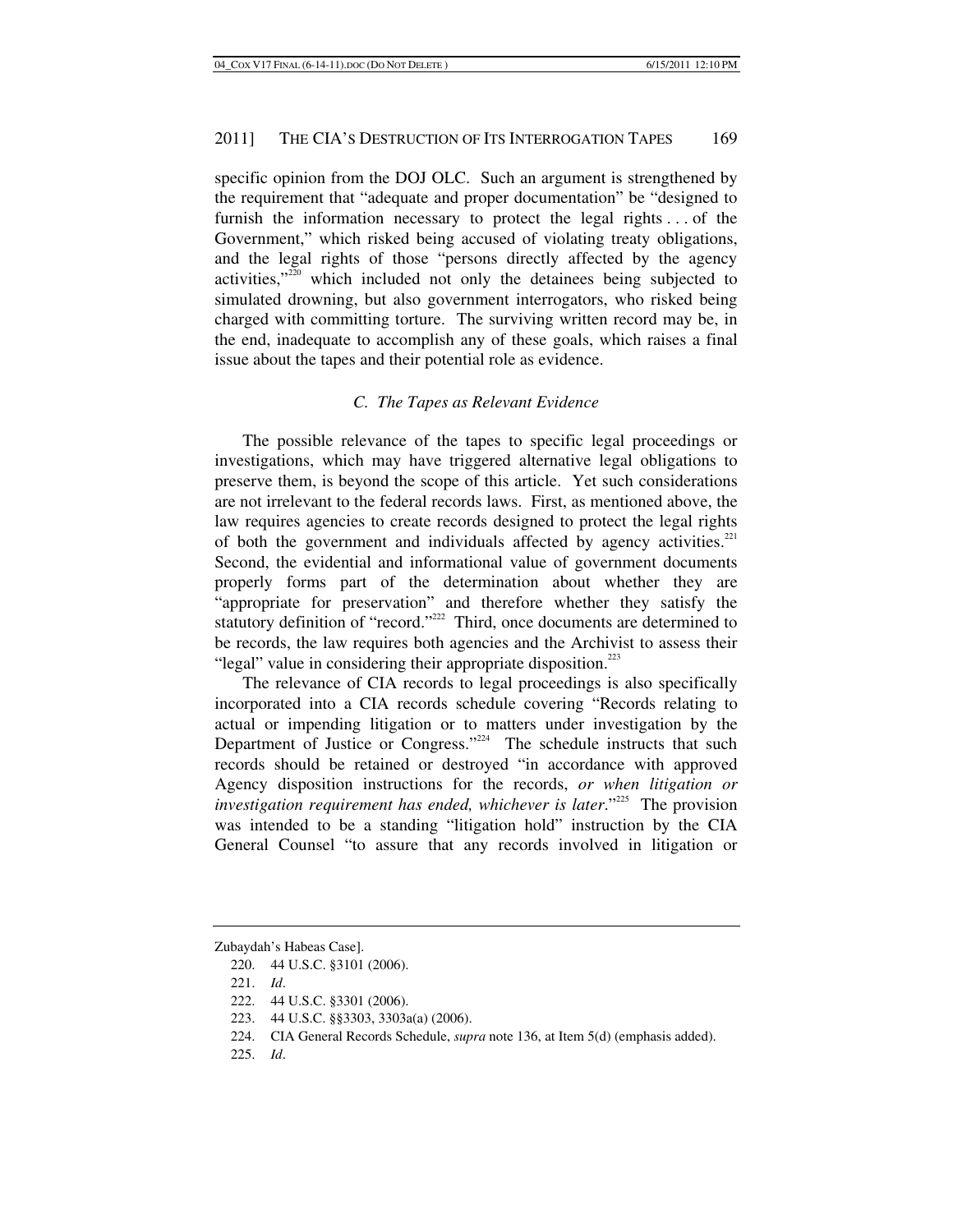investigations are retained until that requirement ends, their regular disposition instructions notwithstanding."<sup>226</sup>

The CIA's assertion that the tapes were not records, despite their potential relevance as evidence, would arguably avoid such requirements, however. This would then leave only *ad hoc* legal obligations arising either from specific preservation orders or the general duty to preserve relevant evidence. D/CIA Hayden's 2007 statement disclosing the destruction of the tapes asserted that the CIA had determined that the tapes were "not relevant to any internal, legislative, or judicial *inquiries* – including the trial of Zacharias Moussaoui."<sup>227</sup> Even if this assertion is true, however, it does not accurately describe the standard for the duty to preserve relevant evidence, which is triggered not only by pending, but reasonably foreseeable, litigation.<sup>228</sup>

A thorough analysis of the latticework of legal positions the CIA has thus far asserted to argue that the tapes were not relevant to a number of proceedings, $^{229}$  including Abu Zubaydah's subsequent habeas case, $^{230}$ 

228. *See, e*.*g*., West v. Goodyear Tire & Rubber Co., 167 F.3d 776, 779 (2d Cir. 1999) (defining spoliation as the destruction of evidence "in pending or reasonably foreseeable litigation"); *see also generally* MARGARET M. KOESEL & TRACEY L. TURNBULL, SPOLIATION OF EVIDENCE: SANCTIONS AND REMEDIES FOR DESTRUCTION OF EVIDENCE IN CIVIL LITIGATION (2d ed. 2006). Whether the relevance of the tapes to pending or foreseeable litigation at the time of their destruction was adequately considered is further called into question by the fact that, according to press reports, the CIA attorney who was consulted about "whether there was any legal requirement to keep the tapes" and reportedly advised that there was not, was Robert Eatinger. While Eatinger had formerly been the Chief of the CIA's Litigation Division, at the time he would have provided this advice he was assigned to the CIA's Counterterrorism Center and, by his own account, had not had "any role in any CIA litigation" since April 2004. Decl. of Robert J. Eatinger, Horn v. Huddle (D.D.C. Oct. 23, 2009) (No. 94-1756), at ¶19.

 229. In the Moussaoui case, for example, the government disclosed in December 2007 that "recordings did exist for enemy combatant Abu Zubaydah" but argued that "[t]he district court ruled on January 31, 2003 [] that Zubaydah lacked material evidence, so he was no longer at issue when the district court raised the issue of recordings [of interrogations]." Appellee's Response in Opposition to Appellant's Motion for a Limited Remand Based on the Government's Disclosure of Incorrect Declarations, Testimony, and Representations, U.S. v. Moussaoui (4th Cir. Dec. 6, 2007) (No. 06-4494), at 16 n.9. According to CIA spokesman Mark Mansfield "the tapes were not destroyed while the 9/11 Commission was active so that they would be available if ever requested for its report." *CIA Director: Agency Taped Terror Interrogations, Destroyed Tapes Over Leak Fears*, ASSOCIATED PRESS, Dec. 7, 2007. The CIA determined, however, that the tapes were simply never responsive to the 9/11 Commission's inexplicably narrow document requests, which asked only for cables and "other reports of intelligence information obtained from interrogations" of Abu Zubaydah. Memorandum from Philip Zelikow to Tom Kean and Lee Hamilton, Interrogations and Recordings: Relevant 9/11 Commission Requests and CIA Responses, at 2 (Dec. 13, 2007); *but see* John Radsan, *When the Smoke Clears at CIA*, 2 BERKELEY J. INT'L L. PUBLICIST 1, 8 (Summer 2009) (stating that the author, a former CIA attorney, "knew someone in the [CIA] Office of General Counsel who said – to no avail – that the Agency should turn over its

<sup>226.</sup> *See* Krauskopf Memo, *supra* note 136, at 2.

 <sup>227.</sup> D/CIA 2007 Statement, *supra* note 1 (emphasis added).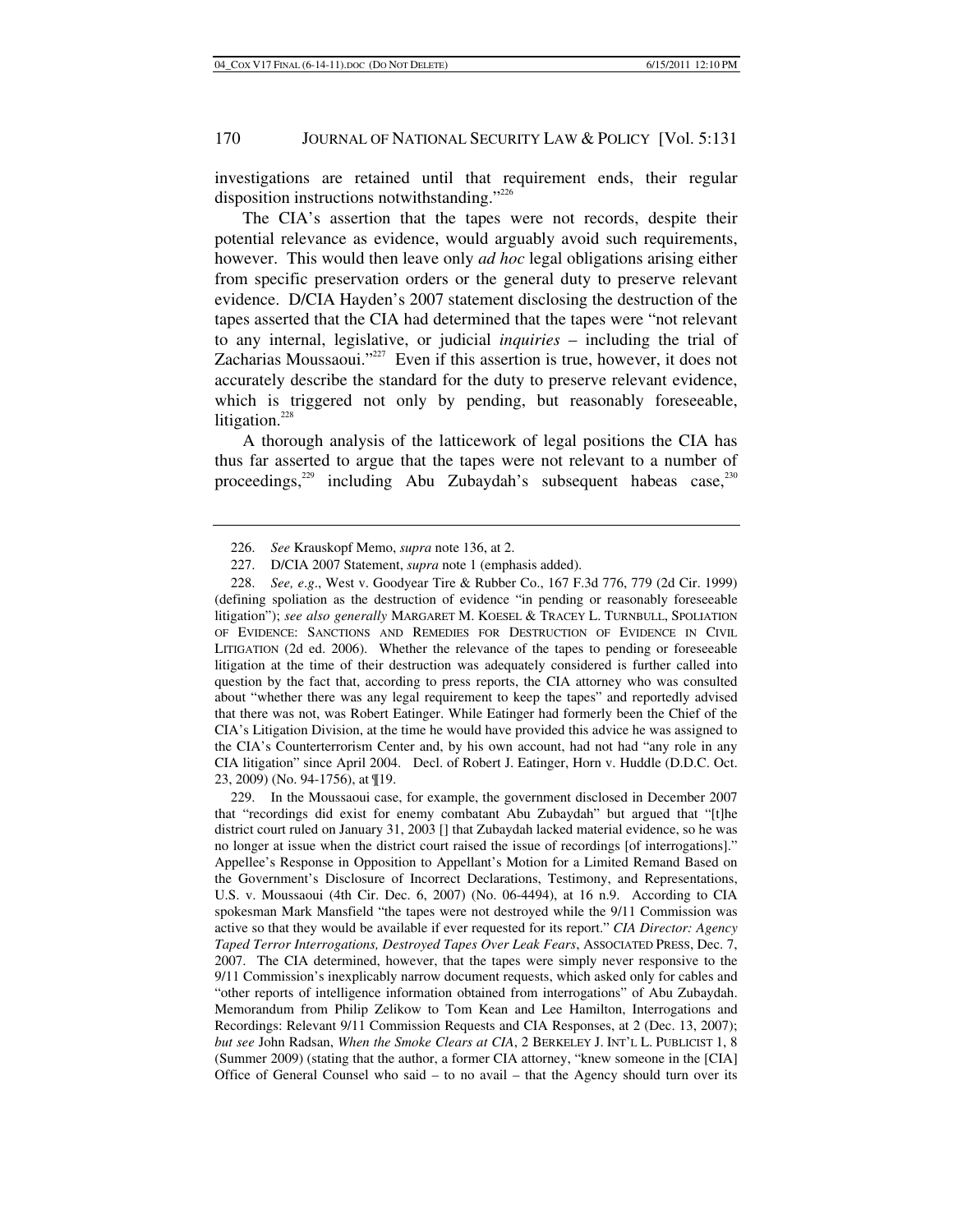remains to be written. If anything, the cumulative effect of such arguments, however, is to illustrate the importance of the federal records laws in providing a baseline, institutional obligation to ensure the careful and proper disposition of all government records according to schedules approved by an outside, impartial authority – the Archivist.

The publicly available facts about the decision to destroy the tapes, in contrast, mirror assessments made by corporate officers about whether to destroy incriminating documents when advised by counsel that they have a strong argument that a preservation obligation has not been triggered. A leading treatise on the destruction of evidence (written, coincidentally, by a member of the 9/11 Commission) notes, for example, that "when the evidence itself is devastating and there is a strong argument that destruction is legal" then the risks of destruction, including possible adverse inferences for spoliation in subsequent litigation, may be "worthwhile."<sup>231</sup>

The federal records laws, properly applied, however, ought to make such assessments moot for government records. Given the considerably broader pool of stakeholders in the preservation of government documents, the federal records laws in principle are designed to take decisions about the "risks" of destruction away from interested hands and place them into more objective ones. As then Director of Archival Management Theodore Schellenberg, an early leader in the field, noted: "An archivist is not an interested party with respect to the preservation of evidence, whether favorable or unfavorable to an agency's administration. He will not judge of its partiality; he is interested only in preserving all the important evidence."<sup>232</sup>

### IV. BALANCING ARCHIVAL BOXES AND BURN BAGS

Following the DOJ announcement that it would not pursue criminal charges for the destruction of the tapes, NARA moved quickly to resume its inquiry into whether an "unauthorized destruction" of federal records had occurred.<sup>233</sup> As of this writing, however, the CIA's public statements suggest that it does not intend to respond anytime soon.<sup>234</sup> Calls for

interrogation videotapes to the 9/11 Commission"). For CIA arguments in the ACLU FOIA case, see *supra* notes 177-178 and accompanying text.

<sup>230.</sup> *See* Opposition to Sanctions in Abu Zubaydah's Habeas Case, *supra* note 219, at 63 (arguing that "the interrogation tapes are irrelevant to this case").

 <sup>231.</sup> JAMIE S. GORELICK ET AL., DESTRUCTION OF EVIDENCE §9.2 (2010).

 <sup>232.</sup> THEODORE R. SCHELLENBERG, MODERN ARCHIVES: PRINCIPLES AND TECHNIQUES 29 (1956).

 <sup>233. 2010</sup> Wester Letter, *supra* note 16.

<sup>234.</sup> *See* Isikoff, *supra* note 16 (quoting CIA spokeswoman Marie Harf stating that the CIA would not comment on the NARA inquiry because the DOJ "has not fully completed its investigation into the former detention program").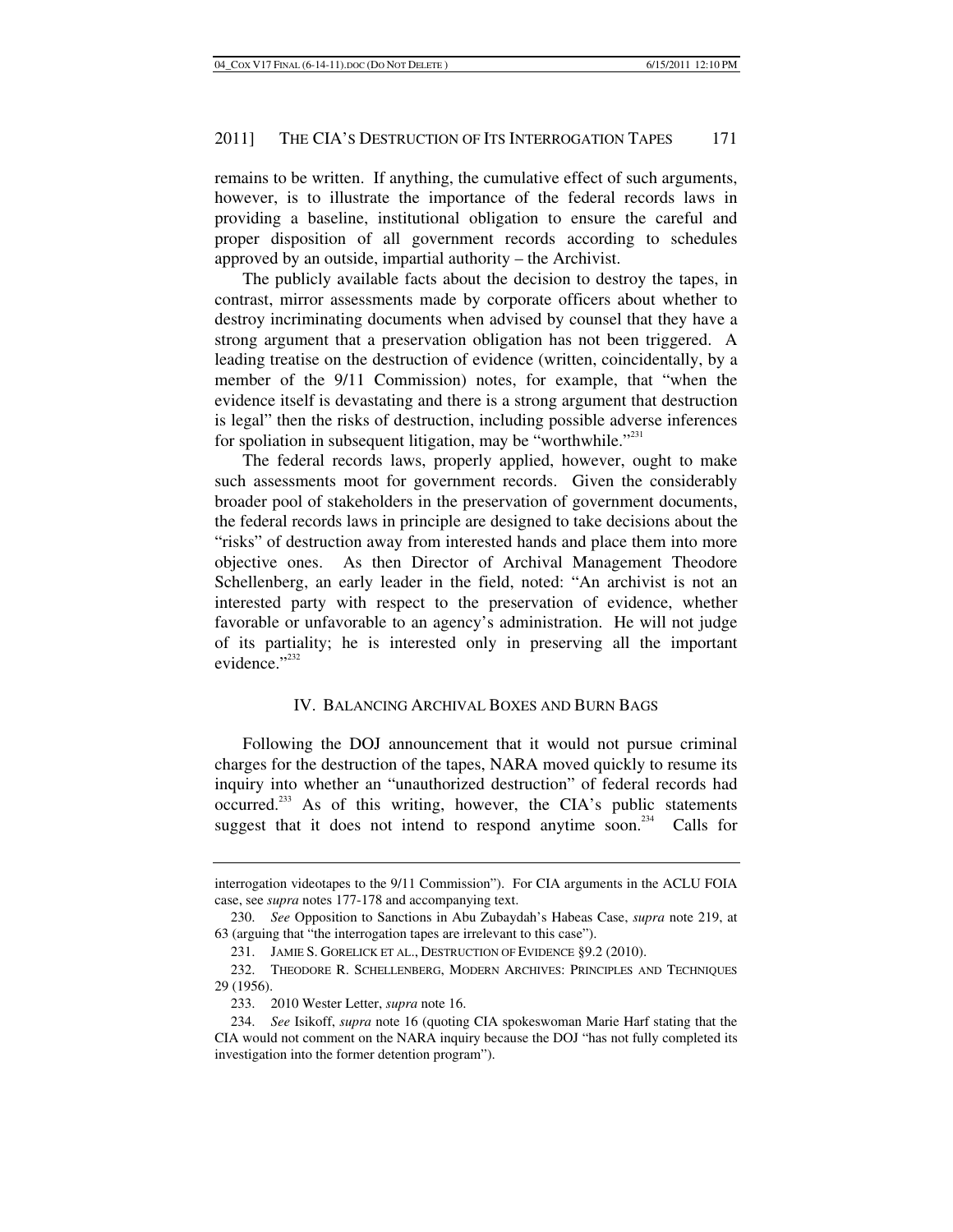Congress to reopen its inquiries into the destruction of the tapes have thus far gone unheeded as well.<sup>235</sup> Congress, NARA, and the CIA must consider carefully the implications and consequences of the CIA's legal positions for the ongoing and future preservation of the records of its intelligence operations. Outlined briefly below are a few issues that such inquiries should address and some provisional thoughts on their resolution.

As an initial matter, even for documents that are accepted as "records," there can be a legitimate tension between the goal of preserving records and the goal of preserving the security of intelligence operations abroad. The proliferation of extra copies and multiple files, which can aid in ensuring "accurate and complete" documentation, can be the enemy of information security policies that seek to keep the amount of classified material to an absolute minimum.<sup>236</sup> NARA acknowledged this tension at CIA field sites which, NARA noted, received guidance from CIA headquarters not only about recordkeeping obligations, but also about requirements "stem[ming] primarily from security concerns" that are "geared to ensuring that record holdings are kept to a minimum and can be destroyed quickly in an emergency."<sup>237</sup>

The central issue is whether these interests are being properly balanced. Any classified document, by definition, poses a "security risk."<sup>238</sup> That justification alone obviously does not remove the possibility of less appropriate motives for destruction.<sup>239</sup> Further, security risks presented by

238. *See* Exec. Order No. 13,526, *Classified National Security Information*, 75 Fed. Reg. 707,708 (Dec. 29, 2009) (describing classified information as information the disclosure of which would be "reasonably expected" to cause damage to national security).

239. *See, e*.*g*., Kronisch v. U.S., 150 F.3d 112, 124 (2d Cir. 1998) (questioning the CIA's assertion that documents were "destroyed to preserve the confidential identities" of

<sup>235.</sup> *See, e*.*g*., Editorial, *The CIA Tapes: Case Not Closed*, WASH. POST., Nov. 12, 2010 (stating that "Congress should step in to address myriad unanswered questions" about the destruction of the interrogation tapes).

<sup>236.</sup> *See, e*.*g*., DOD INFORMATION SECURITY PROGRAM, *supra* note 104, at §6-101 (mandating that "working papers containing classified information" shall be "[d]estroyed when no longer needed").

 <sup>237.</sup> NARA EVALUATION, *supra* note 14, at 39. Legal guidance to an FBI field office in Islamabad, Pakistan provides a comparable example of the two goals juxtaposed. On the one hand, the FBI General Counsel advised the field office that "[i]n accordance with existing law and regulation" all offices must "retain and preserve documents, materials, records and other information related to the FBI's knowledge, activities, and efforts regarding terrorism and counterterrorism before, on, and after September 11, 2001." Memorandum from FBI, Office of the General Counsel to All Divisions (Jan. 22, 2002), *available at* http://www. dcoxfiles.com/governmentattic/22.pdf. On the other hand, the field office responded that it was "located in a high threat area. The U.S. Embassy is now operating under a 'zero burn' policy. Hard copies of some documents are maintained in the office space, however, if an emergency evacuation is necessary, all files will be destroyed in compliance with U.S. State Department policy. Therefore in all investigations . . . this office will not retain interview notes, evidence, or other documentation related to any case." Memorandum from Legal Attaché, Islamabad to FBI, Office of the General Counsel (Feb. 13, 2002), http://www. dcoxfiles.com/governmentattic/13.pdf [hereinafter FBI Legal Attaché Memo].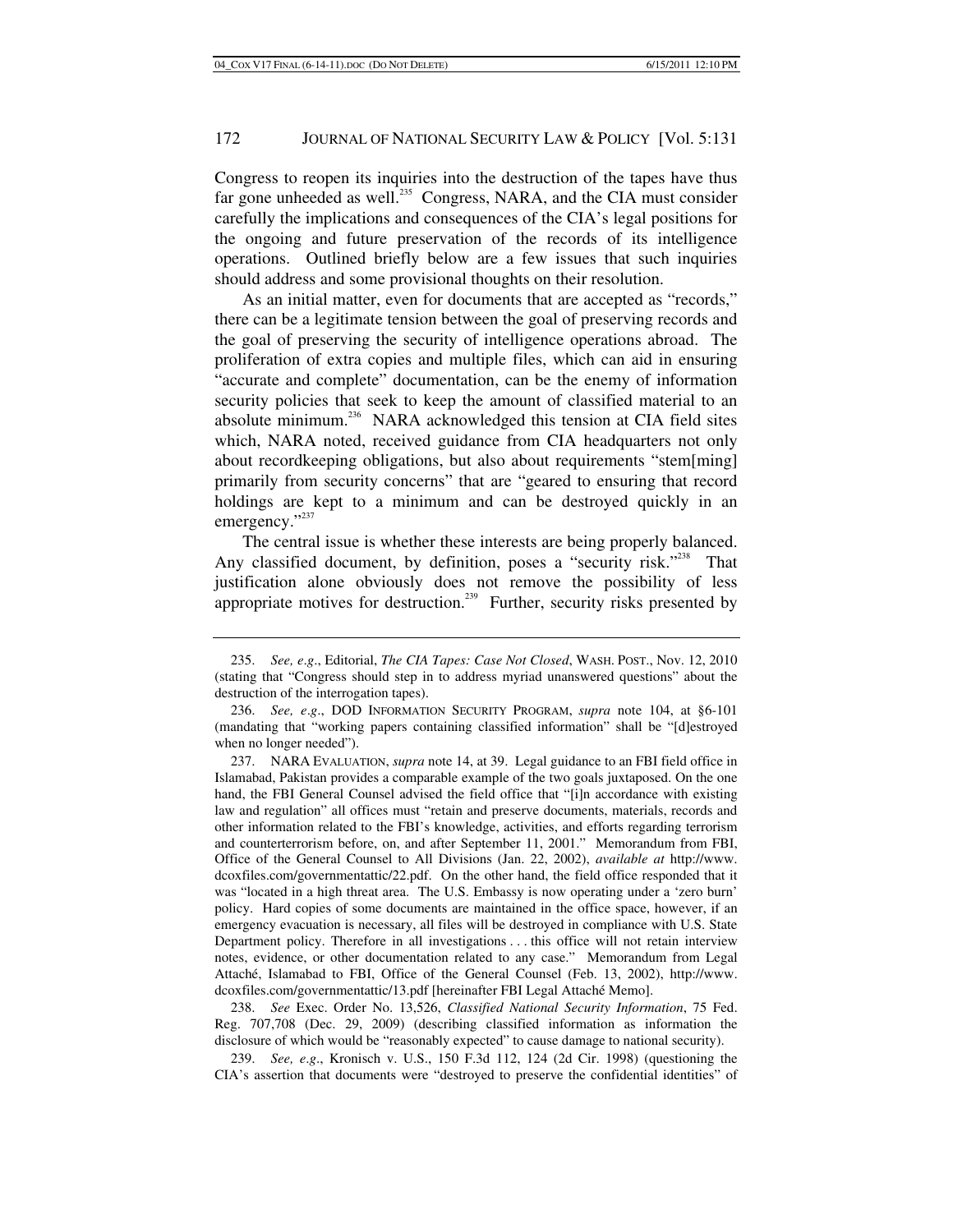classified records abroad can be minimized by well established information security procedures, such as moving sensitive materials to more secure locations.<sup>240</sup> This was, in fact, the initial guidance provided by the CIA to the field in April 2002, instructing that the tapes "should be collected, logged and labeled, and *sent to headquarters*."<sup>241</sup> Instead, the CIA's contrary actions of stockpiling the tapes first at a field location and then, according to press accounts, at a foreign CIA station for three years, arguably may have placed them at greater risk of loss or capture than if they had been quickly transported back to the United States for safekeeping as initially planned.

Outlined below are suggested modifications to the law, intelligence community policies, and enforcement to address these concerns.

First, Congress should consider legislation to clarify the extent to which it intends that the CIA has, or should have, any exemption from the requirements of federal records laws. At the very least, such exemptions, if any, should be transparent and clearly stated in the U.S. Code.<sup>242</sup> Even a belated examination by Congress of the CIA's destruction of the interrogation tapes would provide a unique and concrete opportunity to assess the necessity for such exemptions. Congress could consider, for example, whether the CIA properly determined that the preservation of the tapes constituted an unacceptable security risk that federal records laws failed to recognize or properly ameliorate.<sup> $^{243}$ </sup> Congress may well determine,

 241. April 17, 2002 Cable, *supra* note 30 (emphasis added); *cf*. FBI Legal Attaché Memo, *supra* note 237 (stating that the FBI Legal Attaché in Islamabad "will not retain interview notes, evidence, or other documentation related to any case" but that "*[a]ll of these items have been or will routinely be forwarded to the appropriate office*") (emphasis added).

242. *See supra* Part II.C.

 243. In doing so, Congress would have to consider the fact that the same risks might argue for a similar exemption from the obligation to preserve records requested, for example, in Congressional investigations.

participants in a program and that the CIA's justification may have also included "a fear that the documents would become the subject of litigation"). Standard operating procedures that governed certain interrogations in Guantánamo instructed interrogators that once summaries of interrogations were created "handwritten interrogator notes may be destroyed" on the express basis that the interrogation "mission has legal and political issues that may lead to interrogators being called to testify" and that "keeping the number of documents with interrogation information to a minimum can minimize certain legal issues." Aff. of William C. Kuebler, Lieutenant Commander, U.S. Navy, June 8, 2008, at ¶6, *available at* http://www.scotusblog.com/wp-content/uploads/2008/06/kuebler-affidavit-6-8-08.pdf.

<sup>240.</sup> *See* DOD INFORMATION SECURITY PROGRAM, *supra* note 104, at §6-303 (mandating emergency planning "for the protection, removal, or destruction of classified material in case of . . . terrorist activities, or enemy action, to minimize the risk of its compromise" and stating that such plans should consider the "[s]torage of less frequently used classified material at more secure locations"); *see also* STATE DEP'T, FOREIGN AFFAIRS HANDBOOK, 5 FAH-4, at H-315.2-2 (stating that records could be destroyed at foreign posts in an "extreme emergency" but noting that it is preferable to "safe haven" records to another location), *available at* http://www.state.gov/documents/organization/89250.pdf.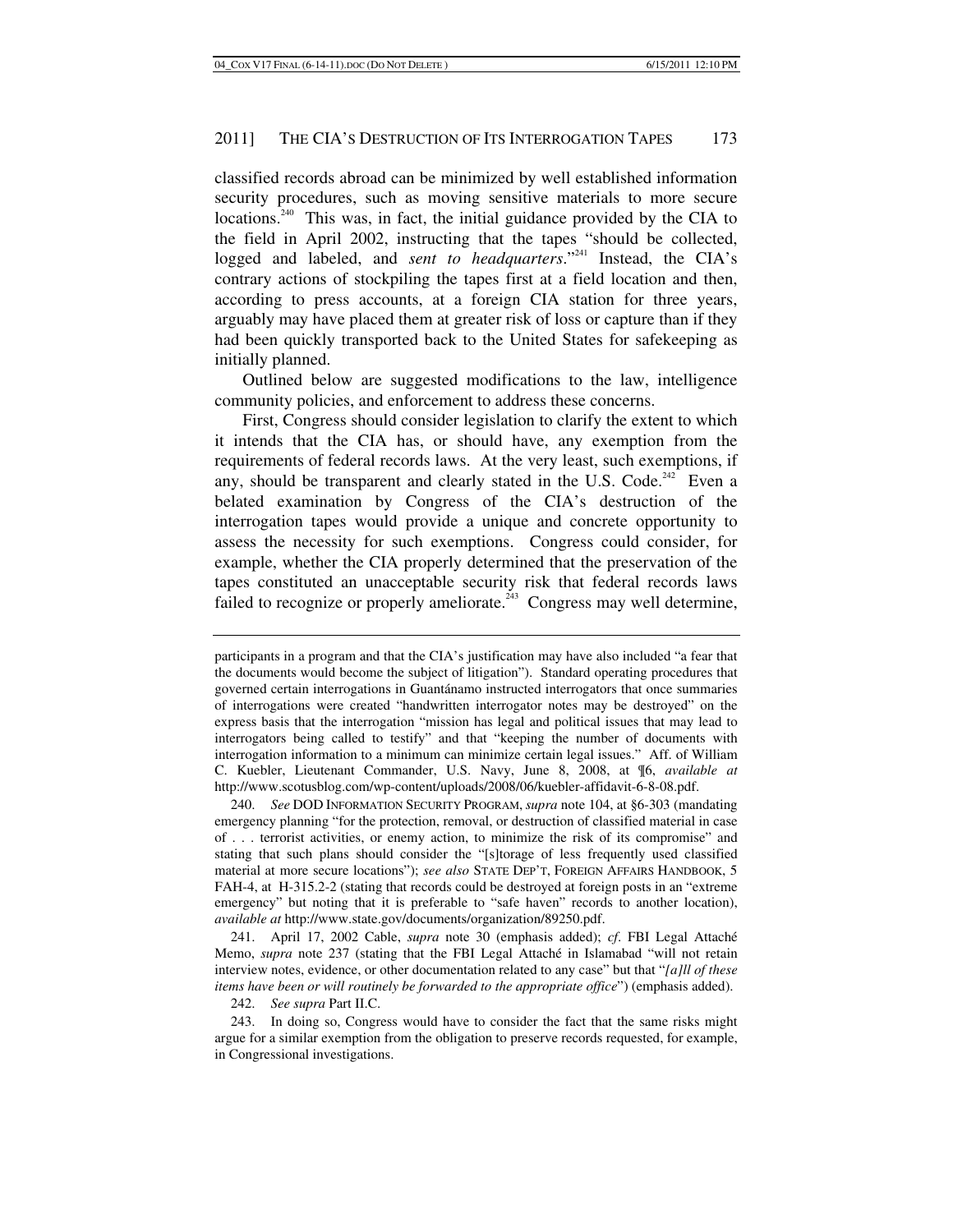in contrast, that federal records laws adequately balance such concerns by providing all agencies with an emergency exception that allows the destruction of records located outside the United States "when hostile action by a foreign power appears imminent" and that a statutory exemption for the CIA, if it exists, is unnecessary. $244$ 

Second, Congress should revisit the definition of records, the related concept of nonrecords, and the proper discretion agencies should have in applying such terms. Congress could control misuse of the "nonrecord" category, for example, by expanding the statutory definition of "record" to encompass more, if not all, agency documents. This would not force agencies to preserve "every scrap of paper."<sup>245</sup> Instead, descriptions of categories of what are now termed "nonrecords" could simply be added to either agency records schedules or general records schedules produced by the Archivist. The practical effect for most agencies would be negligible, but the change would provide transparency about the variety and types of documents agencies are destroying as nonrecords and prevent documents of significant value from being destroyed as nonrecords without notice to, and input from, the Archivist.

Third, the destruction of the CIA tapes should provide the impetus for policy, education, and training reforms across the intelligence community relating to federal records responsibilities. The position of Director of National Intelligence (DNI) appears ideally suited to provide a policy that is consistent within the intelligence community and avoid piecemeal measures. Moreover, the burden of this action is diminished by the fact that the DoD has already introduced relevant reforms that the DNI could simply replicate across the broader intelligence community, including the CIA.

In particular, the DoD examined the policies relating to videotaping interrogations throughout its components.<sup> $246$ </sup> The DoD subsequently revised its directive on "Intelligence Interrogations, Detainee Debriefings, and Tactical Questioning," to include a section on "Recordings of Intelligence Interrogations" which expressly discusses video recording of

 <sup>244. 44</sup> U.S.C. §3311 (2006). This law also provides for accountability for such destruction by requiring an after-the-fact report to the Archivist of the United States. *Id*.; Some have speculated about whether the CIA might have been relying upon this provision in destroying the tapes. *See* Isikoff, *supra* note 9; *The "Other" Provision of the Records Act, supra* note 153. This appears highly unlikely on the basis that it would be inconsistent with the CIA's public statement that the tapes were not records. Any attempted reliance would also be suspect on the basis that the danger to the tapes, which were reportedly held in a safe on the grounds of the U.S. embassy in Thailand, would not appear to be sufficiently imminent. A FOIA request by the author to NARA for a copy of any such report filed by the CIA in relation to the tapes yielded no responsive documents, *available at* http://www.dcoxfiles.com/narafoia.pdf.

<sup>245.</sup> *See supra* note 92 and accompanying text.

<sup>246.</sup> *See* Al Pessin, *Pentagon Reviews Policy of Videotaping Interrogations*, VOICE OF AMERICA, Mar. 13, 2008.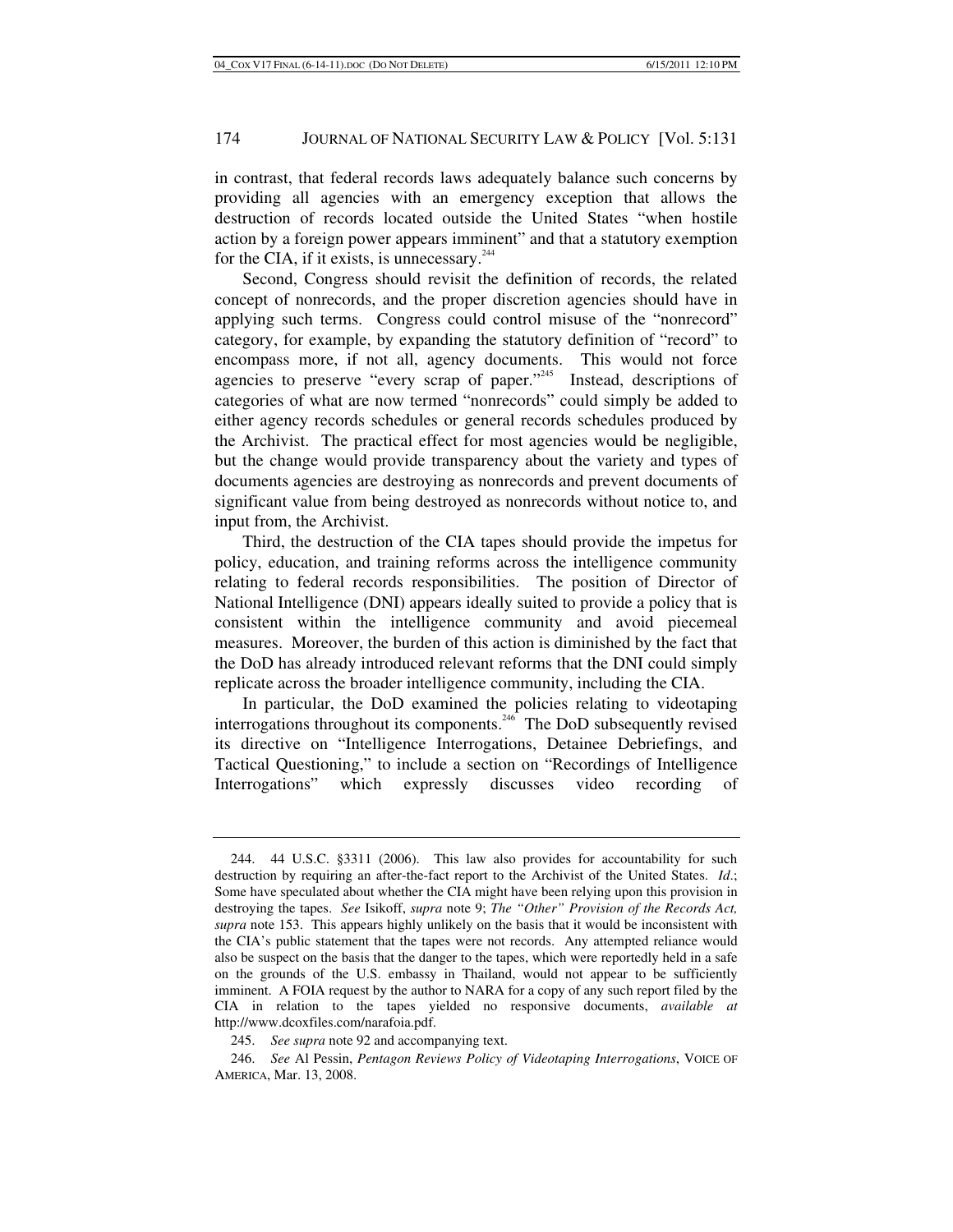interrogations.<sup>247</sup> The Directive states clearly that "[o]nce the purposes for which a recording was made have been accomplished, the recording shall be disposed of only in accordance with a disposition schedule developed by the [Secretary of Defense] and approved by the Archivist of the United States."<sup>248</sup>

Such reforms within the DoD arose, in part, from interrogation tapes depicting detainee Ali Saleh Kahlah al-Marri that were destroyed by the Defense Intelligence Agency (DIA) in 2004 and  $2005<sup>249</sup>$  In contrast to the CIA's unequivocal defense of the legality of the destruction of the Abu Zubaydah tapes, the DIA General Counsel and Inspector General conducted a joint investigation into the destruction of the DIA tapes that both highlighted the unique problems of intelligence community records and the resolution of such issues.<sup>250</sup> The investigation found, for example, that the interrogation team "regarded the recordings as working materials similar to handwritten notes, destruction of which *they believed was required* when no longer needed for intelligence purposes."<sup>251</sup> The DIA investigation concluded, however, that the recordings "did not fit the definition of working papers" under NARA regulations and recommended both "submitting a report of records destruction to NARA" and "reviewing DIA and DoD regulations to clarify the definition of working materials." $252$ 

<sup>247.</sup> *See generally* Dep't of Defense, Directive No. 3115.09 (Oct. 9, 2008). The Directive addresses the concerns of the CIA regarding the identity of interrogators by requiring that "[b]efore a video recording is disclosed or released to any person or entity outside the Department of Defense or the U.S. Intelligence Community, the identities" of the interrogators "shall be concealed." *Id*. at §10(e).

<sup>248.</sup> *Id*. at §10(c).

<sup>249.</sup> *See* Defense Intelligence Agency Memorandum, Congressional Notification – DIA Interrogation Recordings of Ali Saleh Kahlah Al-Marri (Feb. 1, 2008), *available at* http://www.dcoxfiles.com/eff/1.pdf; Defense Intelligence Agency Memorandum to Assistant to the Secretary of Defense (Intelligence Oversight), Quarterly Intelligence Oversight Report for the Period Ending 31 March 2008 (Apr. 24, 2008), *available at* http://www. dcoxfiles.com/eff/24.pdf.

 <sup>250.</sup> Although the classified report has not been publicly released, a government summary of the DIA investigation report was produced in the criminal case, *United States v. Ali Saleh Kahlah al-Marri*, and it is available at http://www.dcoxfiles.com/4.pdf [hereinafter DIA Investigation Summary].

<sup>251.</sup> *Id*. While the DIA investigation summary noted that "[t]his belief was consistent with then DIA and DoD issuances concerning information security," it is unclear whether the DIA report acknowledged that DoD issuances also included express guidance regarding compliance with the Federal Records Act. *See* DOD INFORMATION SECURITY PROGRAM, *supra* note 104, at §C6.7.1.1 (stating that classified documents "that are no longer required for operational purposes shall be disposed of in accordance with the provisions of the Federal Records Act" and "appropriate implementing directives and records schedules").

 <sup>252.</sup> The DIA investigation summary indicated that DIA "later learned that NARA classifies the recordings as unscheduled records and the recordings should have been retained at least until a records schedule for the recordings was developed and approved by NARA." DIA Investigation Summary, *supra* note 250.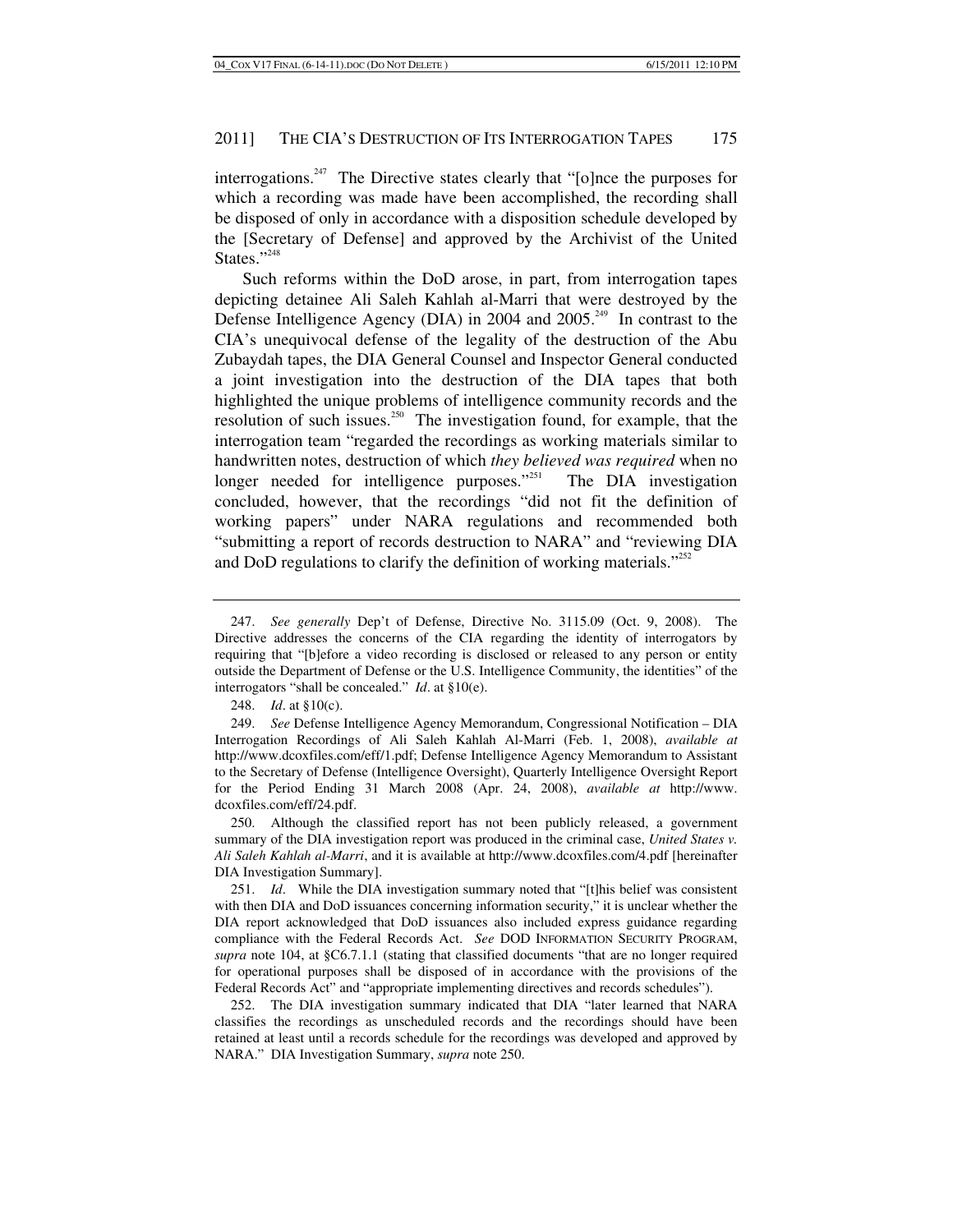Finally, Congress should consider the adequacy of current enforcement mechanisms and consider providing NARA with additional authority to ensure robust oversight over agency records management. Congress should specifically revisit, for example, provisions limiting NARA's authority to inspect "restricted" agency records and policies without the permission of the head of the agency.<sup>253</sup> Allowing agencies to restrict access even to properly cleared NARA staff, whose statutory duties should provide a requisite "need to know," impairs compliance by NARA and the relevant federal agency with the requirements of the federal records laws.<sup>254</sup> While currently lacking the personnel and the funding to undertake a more active role in enforcement, NARA has the requisite expertise and should have the requisite objectivity.

As a last resort, private enforcement remains an option recognized by the courts, and it is one that Congress should not disturb.<sup>255</sup> If DOJ and NARA do not act, the courts have recognized a limited right of action by individuals to force DOJ and NARA to fulfill their statutory responsibilities.256 The courts have noted the need for some form of judicial review, in part because of the inherent conflicts that can arise. In *American Friends*, for example, which involved the destruction of FBI field office documents with the approval of NARA, the court noted that the "allegedly illegal destruction is attributed to the very agencies in charge of filing suit to protect records," namely NARA and the FBI (as part of the DOJ). $^{257}$  The court concluded that in such a situation "it is highly unlikely that Congress intended the exclusive remedy to be a Justice Department suit to recover the records (and to have the remedy triggered by FBI or [Archivist] notification of improper records removal)."<sup>258</sup>

<sup>253.</sup> *See* 44 U.S.C. §2906(a)(2) (stating that "[r]ecords, the use of which is restricted . .

<sup>.</sup> for reasons of national security . . . shall be inspected" by the Archivist "subject to the approval of the head of the agency concerned or of the President"); *see also* Am. Friends Serv. Comm. v. Webster, 720 F.2d 29, 77 (D.C. Cir. 1983) (holding that the District Court did not have the power to order a NARA review of restricted FBI records "because neither the FBI Director nor the President has approved inspection by the Archives").

 <sup>254.</sup> This issue was a point of contention between NARA and the CIA in the initial approval of the CIA schedule for the Directorate of Operations. *See, e*.*g*., Letter from Kenneth F. Rossman, Director, Records Appraisal and Disposition Division, NARA, to CIA (recipient identity redacted) (Apr. 26, 1988) (noting that the CIA would not permit NARA archivists to examine relevant CIA files and stating that NARA's "position remains that the NARA appraisal process constitutes a valid 'need to know"), *available at* http://www. dcoxfiles.com/26.pdf.

<sup>255.</sup> *See* Schrag, *supra* note 99, at 140 n.252 (stating that "several officials of the Archives" had told the author "off the record, that one court order usually had more effect in getting an agency to adopt good records preservation practices than decades of regulating and cajoling by National Archives personnel").

 <sup>256.</sup> Am. Friends Serv. Comm. v. Webster, 720 F.2d 29, 41 (D.C. Cir. 1983).

<sup>257.</sup> *Id*.

<sup>258.</sup> *Id*.